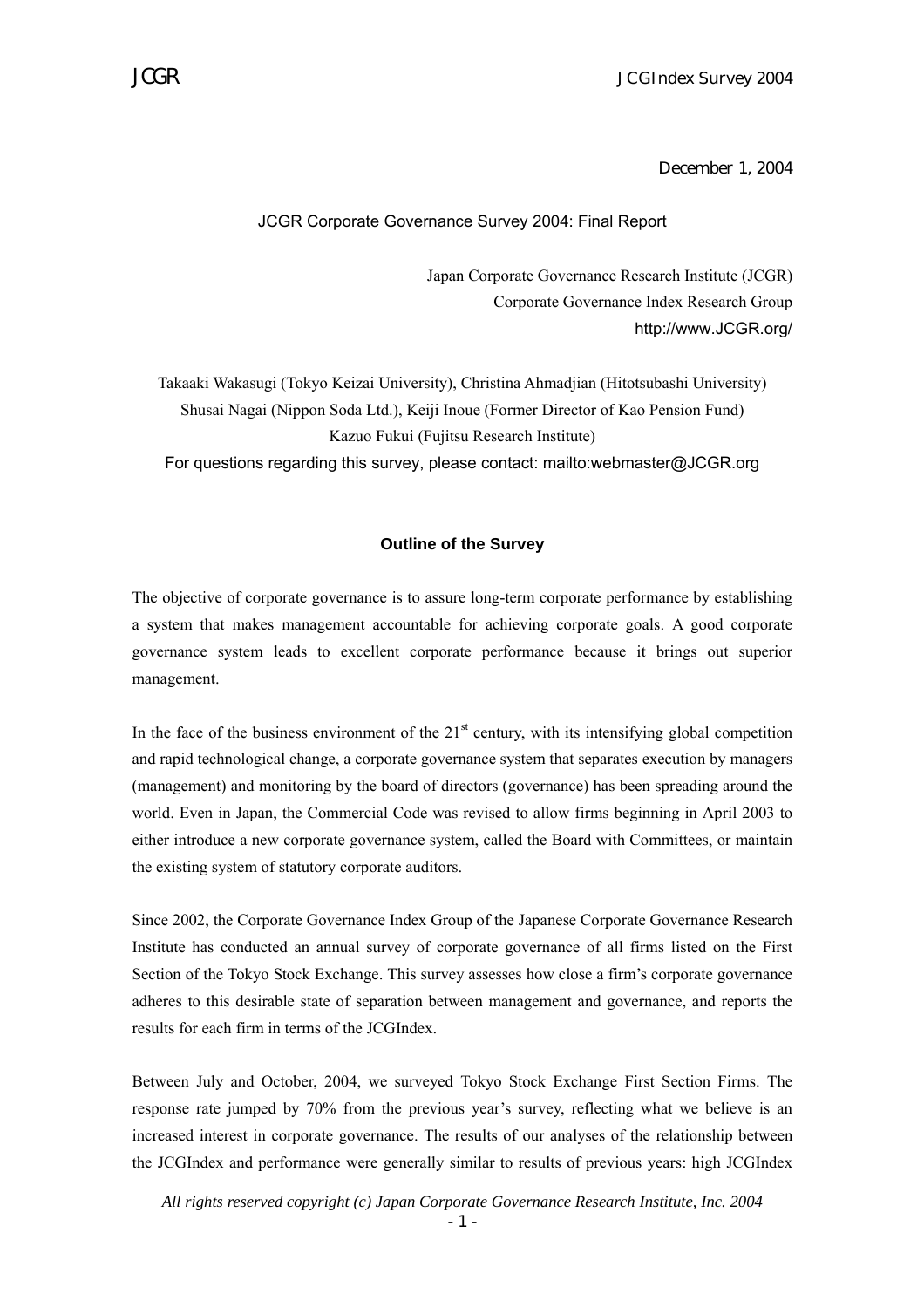companies enjoy superior performance, as measured by higher ROA, ROE, and return on common stock.

The findings of the JCGIndex surveys in 2004 and the previous two years demonstrate that a corporate governance system that separates governance and management is the best model in today's business environment. We hope that the JCGIndex and the results of our analyses will be used by both investors and managers and will be useful in promoting continued corporate governance reform in Japan. We are very grateful to the companies that responded to this survey.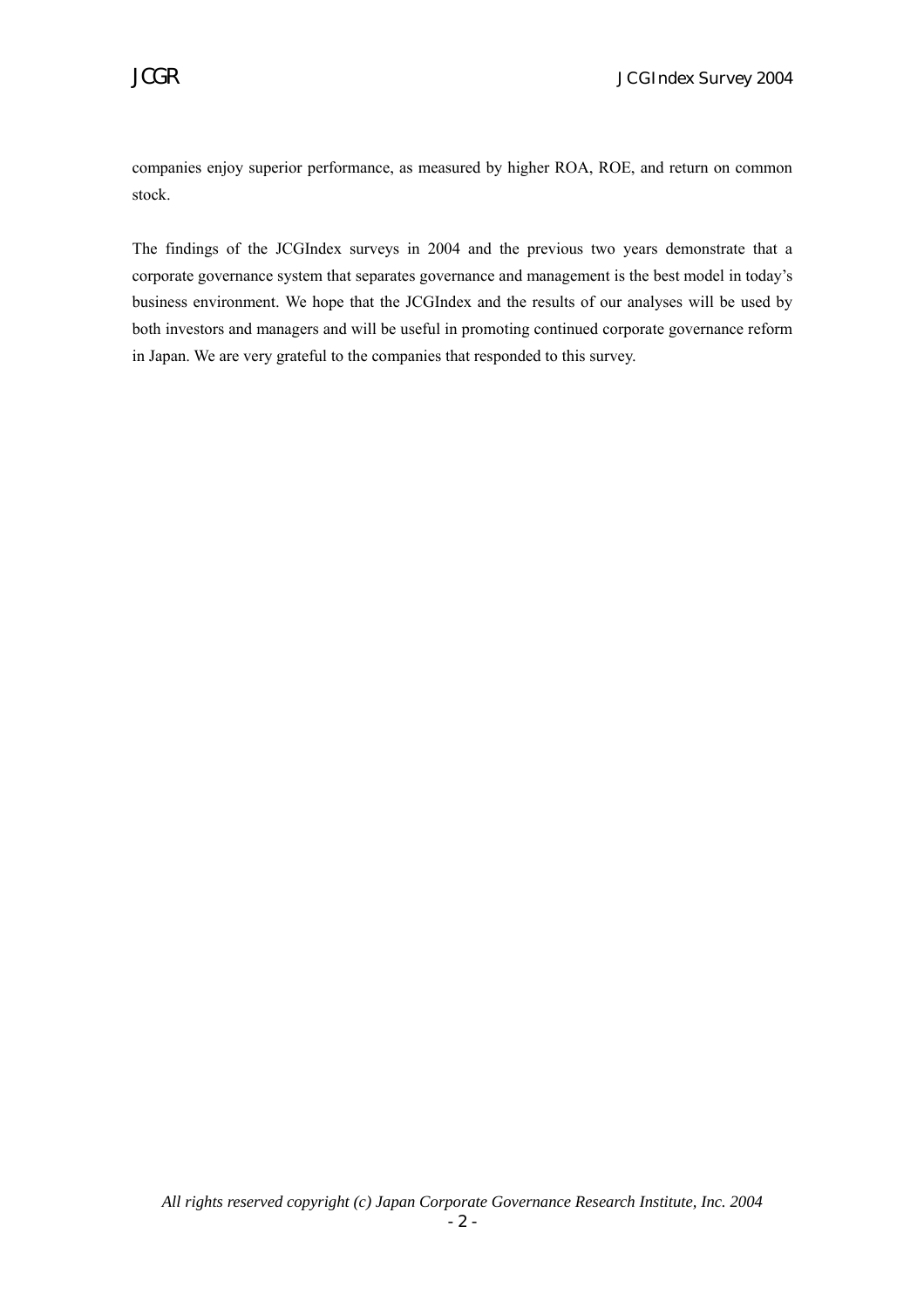# **7 Important Results from the 2004 Survey**

1. Response rate: A significantly higher response rate indicates an increase in interest in corporate governance

From July to October 2004, the Japan Corporate Governance Research Institute surveyed all firms listed on the First Section of the Tokyo Stock Exchange (1,560 firms as of July 2, 2004), and received responses from 341 firms. Survey questions were based on the "JCGR Corporate Governance Principles." The JCGIndex is based on these questions.

This is the third consecutive year that we have carried out the survey. In 2002, we received responses from 159 firms. In 2003, 201 firms responded, 129 for the first time. In 2004, 189 firms responded for the first time. Over the past three years, we have received responses from 477 distinct firms.

Many of the firms that responded to the survey for the first time in 2004 are large, mainstream, "traditional" Japanese firms, indicating that interest in corporate governance has spread even to the largest and most influential Japanese firms.

## 2. Characteristics of the responding firms: Large firms with high performance

Firms that responded to the survey tended to be very large. The average size of assets, sales, and number of employees of responding firms (averaged over 1999-2003) was as much as twice the size of the average listed firm. The performance of responding firms was also higher than the average for listed firms. ROA of responding firms was 5.20%, compared to 4.95% for all listed firms: ROE was 3.04% versus .795%, and return on common stock was -.46% versus –1.23%.

## 3. Distribution of the JCGIndex: Increased average score but wide range

This year, the average JCGIndex is 45 (standard deviation 12.9), compared to an average of 37.8 (standard deviation 12.0) for last year. It is difficult to make a direct comparison between these two years, however. This is because in response to revisions in the Commercial Code and an increased interest in corporate social responsibility among Japanese firms, we made changes in about 20% of the questions.

The highest JCGIndex levels have increased considerably, suggesting that even considering changes in the questions, the state of corporate governance in Japan has advanced over the previous years. Nevertheless, the average of 45 points is less than one half of the total of 100 possible points, and from this it can be concluded that the state of corporate governance in most Japanese firms is far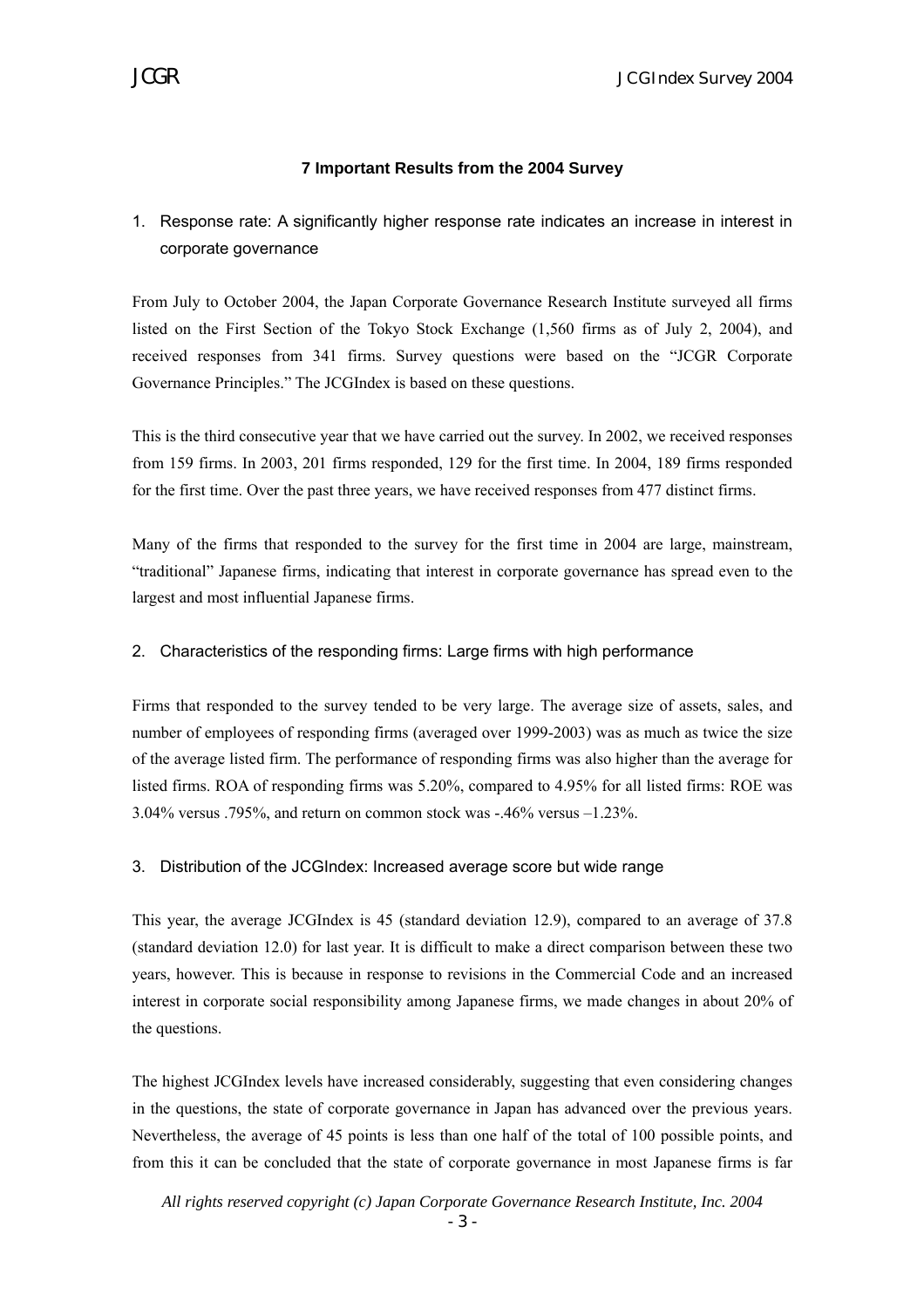from the ideal state of our governance model.

The range between the highest and lowest JCGIndex firms is quite large, as in previous years. This year the highest JCGIndex was 83 and the lowest was 11. Last year the highest JCGIndex was 73 and the lowest 12.

# 4. Average points by category: Governance reform is unbalanced

The JCGIndex is the sum of the points in 4 separate categories (Cg1, Cg2, Cg3, Cg4). The following table reports the average points in each category for the 341 responding firms.

In Categories III and IV, firms on average achieved over 50% of all possible points. The achievement rates for Categories I and II were far lower. In particular, average points for Category II, the structure and function of board of directors, were particularly low, indicating that the separation of monitoring by the board of directors (governance) and execution by managers (management) has yet to spread widely.

These results suggest that in corporate governance reform, firms have focused on corporate restructuring, and have improved management systems and disclosure. In contrast, reform in the essence of governance, which is CEO accountability and board function, has not progressed as far.

|    |                                              | Maximum | Mean   | Achievement |
|----|----------------------------------------------|---------|--------|-------------|
|    | Category                                     | points  |        | rate*       |
|    |                                              | (A)     | (B)    | (B) / (A)   |
|    | Corporate objectives and CEO                 | 28      | 11.9   | 42.5%       |
| I  | responsibility                               | (28)    | (12.3) | $(43.9\%)$  |
| Н  | Structure and function of board of directors | 25      | 6.7    | 26.8%       |
|    |                                              | (29)    | (6.1)  | $(21.0\%)$  |
|    |                                              | 27      | 16.0   | 59.3%       |
| Ш  | Management system                            | (26)    | (11.6) | $(44.6\%)$  |
| IV | Transparency and communication with          | 20      | 10.4   | 52.0%       |
|    | shareholders                                 | (17)    | (7.7)  | (45.3%)     |

(note) results from last year's survey are in parentheses

In the table above, results for 2003 are shown in parentheses. The point allocation for each category has changed somewhat from 2003, due to the change in questions as noted above.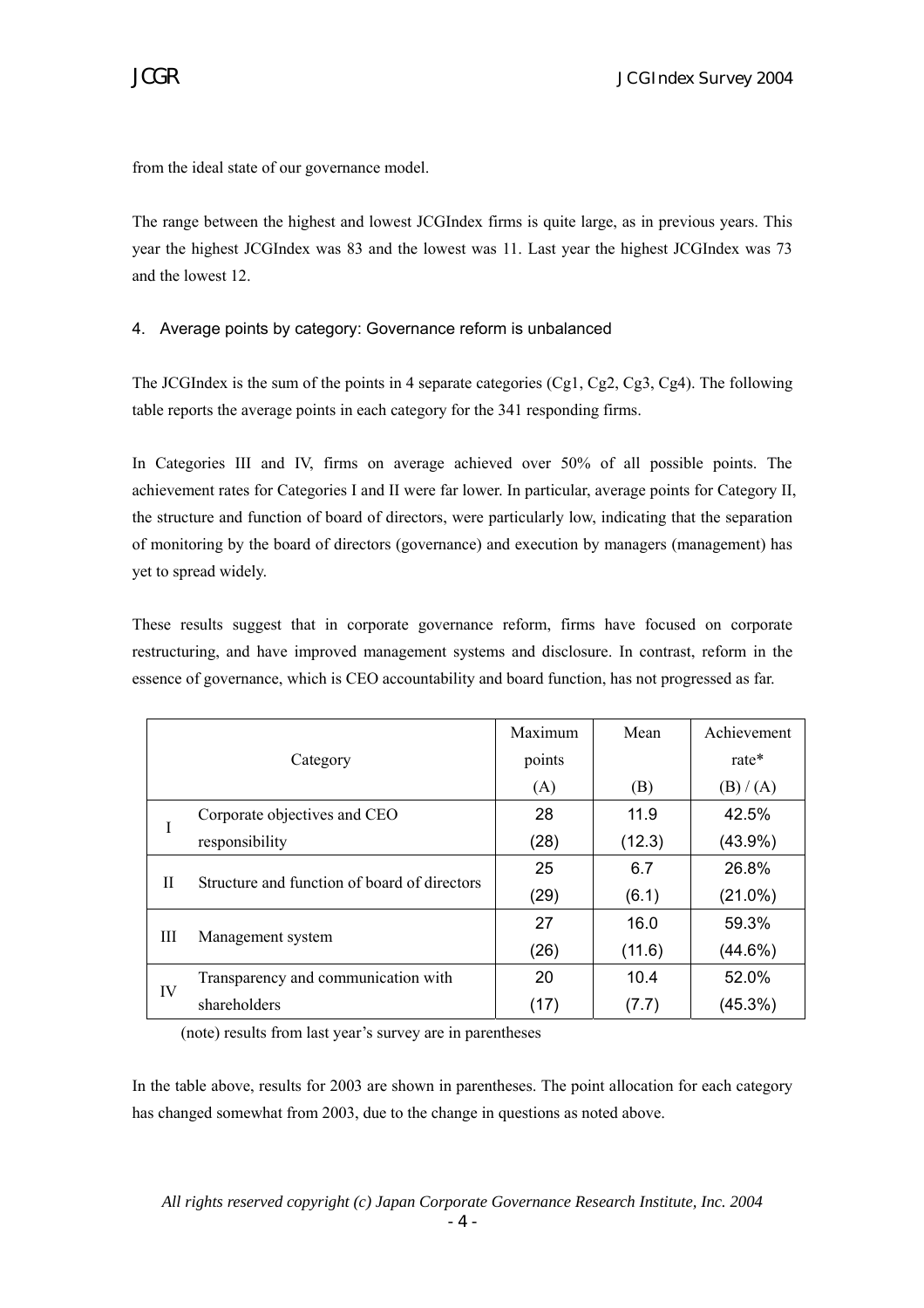## 5. Characteristics of high and low JCGIndex firms

To compare the characteristics of high and low JCGIndex firms and to examine the relationship between the JCGIndex and corporate performance, we constructed two groups: high and low JCGIndex firms. The high JCGIndex group consists of the 51 firms with a JCGIndex of 58 or more points (over one standard deviation above the mean) and the low JCGIndex group consists of the 55 firms with a JCGIndex of 38 or less (over one standard deviation below the mean).

(1) Characteristics of high and low JCGIndex firms: The percentage of foreign ownership is higher and the CEOs are younger.

The average percentage of shares held by foreigners in the high JCGIndex group is 26.1%, while the average for listed firms is 13.8%, and the average for low JCGIndex firms is even lower at 8.3%. The average age of the CEO for high JCGIndex firms is 60.9 while the average age for low JCGIndex firms is 63.9.

## (2) High JCGIndex firms are bigger

The total assets, sales, and number of employees are over 10 times greater in the high JCGIndex firms than the low JCGIndex firms.

## (3) High JCGIndex firms are strong in all aspects of corporate governance

High JCGIndex firms have achieved high points in all four categories, indicating that a high JCGIndex cannot be achieved with high scores in only one or two categories. In Category I, high JCGIndex firms achieved on average 18.1 points (versus 6.7 points for low JCGIndex firms). In Category II, this was 12.4 versus 4, in Category III, 20.9 versus 10.1, and in Category IV, 15.2 versus 6. The JCGIndex captures the complete picture of a company's corporate governance capabilities and is not determined by single category.

## 6. JCGIndex and firm performance: A clear relationship

The objective of corporate governance is to assure excellent corporate performance. Is there really a relationship between corporate governance and corporate performance? In the 2004 JCGIndex survey, as well as in surveys for 2002 and 2003, we found a close relationship between the two.

## (1) High JCGIndex firms enjoy superior performance

Based on 5-year averages (1999-2003), ROA (6.30% versus 4.66%) and ROE (4.12% versus –1.82%) are higher in the high JCGIndex firms than in the low JCGIndex firms. Return on common stock is also higher in the high JCGIndex firms then in the low JCGIndex firms (1.93% versus  $-1.82%$ ).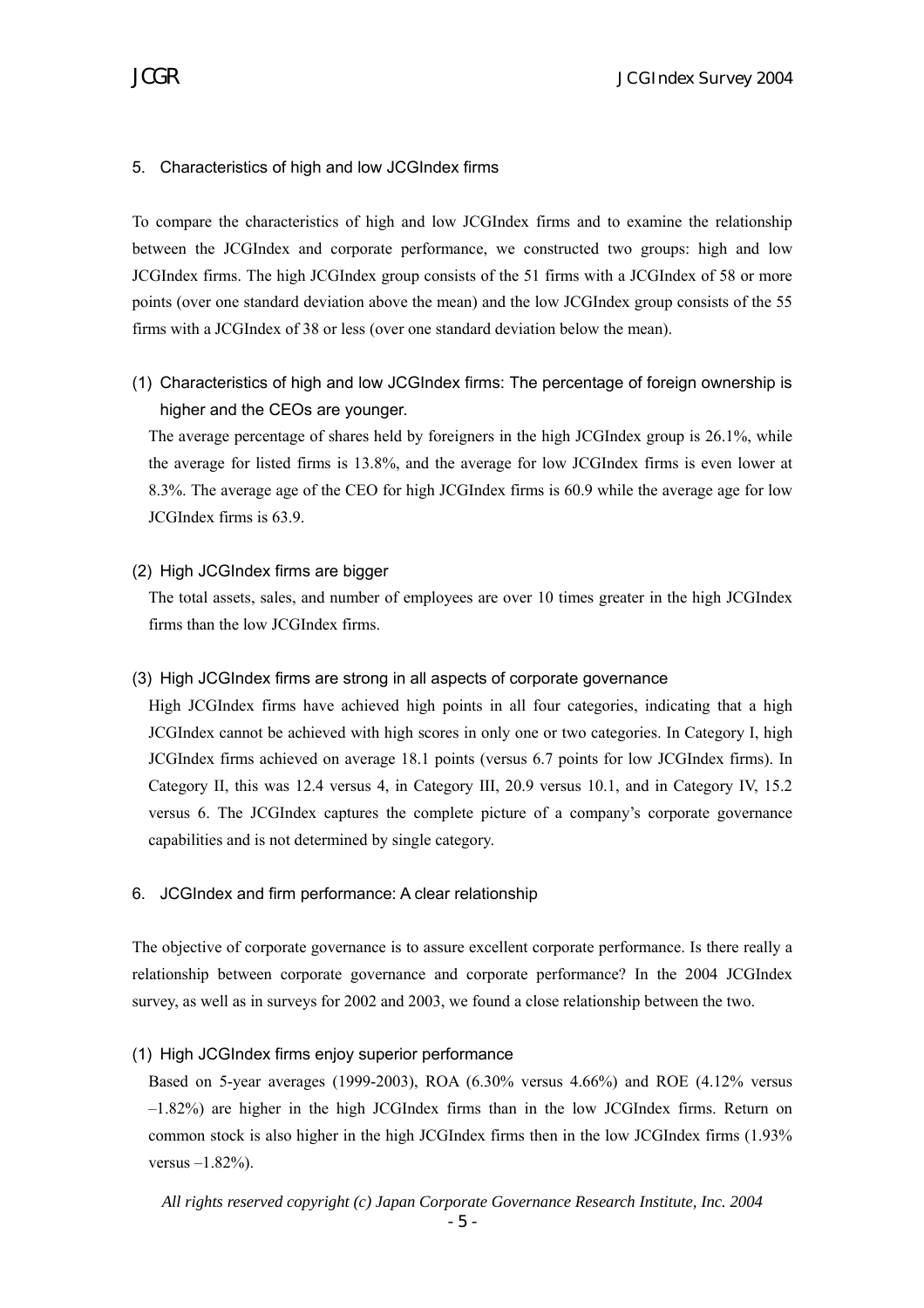# (2) The rate of growth in employment is higher in the high JCGIndex firms

Based on the 3-year average (2001-2003) of growth of employment, high JCGIndex firms have a higher growth rate than low JCGIndex firms (1.43% versus .60%), although this difference is not significant at the 10% level. While it is often said that in order to increase profits it is necessary to sacrifice employment, our result suggests that high JCGIndex companies are establishing high performance without cutting costs through reducing employment.

7. Relationship between each category and performance: Strongest for structure and function of the board of directors and transparency and communication with shareholders

To determine whether or not there was a similar relationship between performance and each of the categories of the JCGIndex, we constructed high and low JCGIndex groups in each of the 4 categories, choosing the firms with points of one standard deviation above the mean or one standard deviation below the mean for each of the categories. In general, the groups with high points in each category had higher performance (averaged over the past 5 years) than firms with low points, though this difference was not significant in all cases. There were statistically significant differences for two categories: Category II (structure and function of the board of directors) and Category IV (transparency and communication with shareholders). In the last year's survey, we did not find a clear relationship between structure and function of the board of directors and performance. We are not sure why this relationship changed over the last year, and this is a topic for further research.

This year, as in the survey for last year, there was a close relationship between transparency and communication with shareholders, measured by Category IV, and performance. This may be because companies with high performance are much more enthusiastic about disclosure.

- Category I Corporate objectives and CEO responsibility: The group of high firms had a higher return on common stock than low firms (1.03% versus –1.79%). In ROA (5.00% versus 5.14%) and ROE (3.00% versus 3.59%) low firms showed higher performance, though this was not statistically significant at the 10% level.
- Category II Structure and function of board of directors: For all performance metrics, high firms performed better, at the 5% level of statistical significance. ROA was 6.62% versus 4.70%, ROE was 4.44% versus 1.75%, and return on common stock was 1.23% versus –3.07%.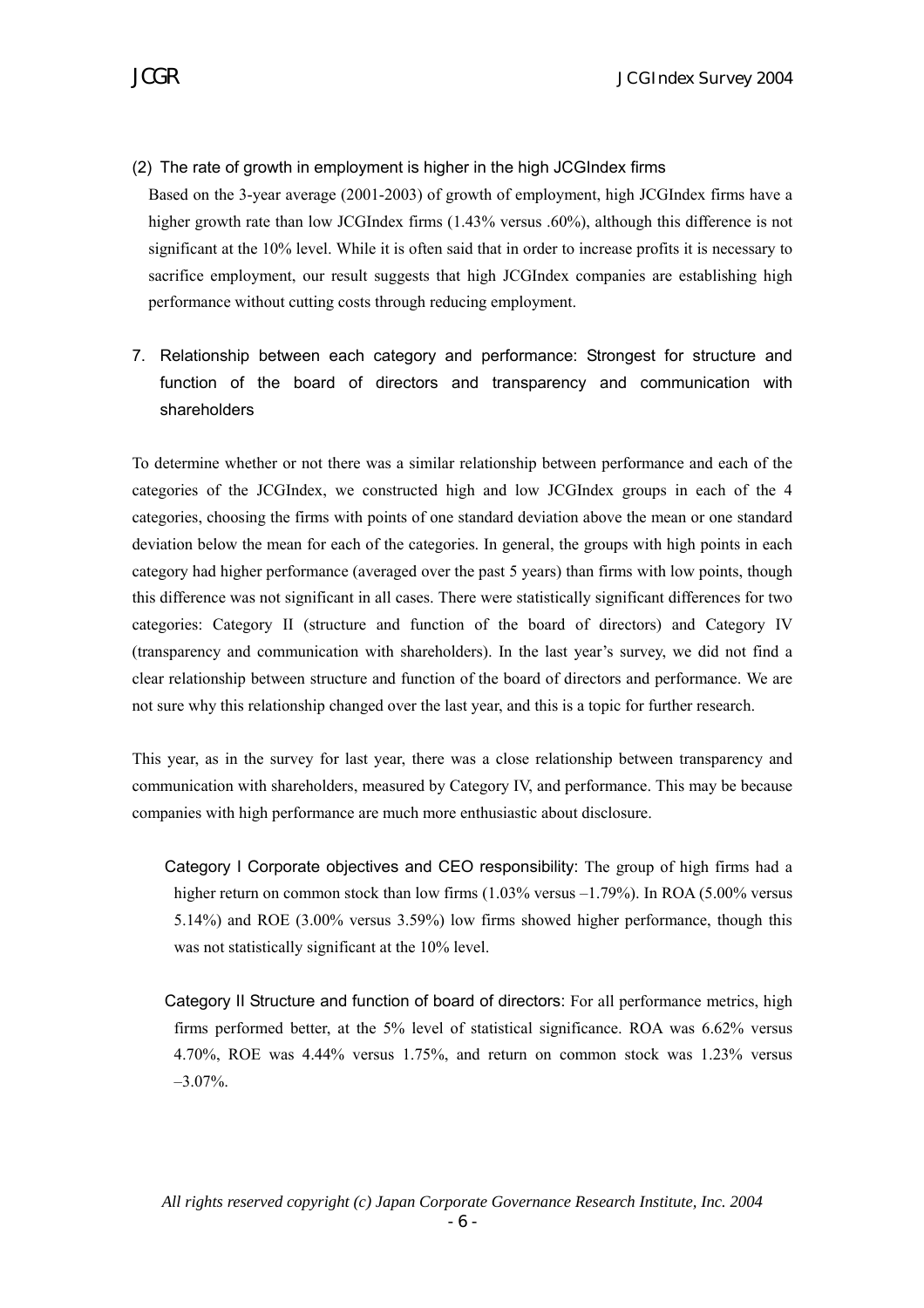- Category III Management system: For all of the indicators, the high firms had better performance. ROA was 5.86% versus 4.92%, ROE was 2.92% versus 1.45%, and return on common stock was .95% versus –3.26%. Except for return on common stock, which was significantly significant at the 5% level, none of the other differences were statistically significant at the 10% level.
- Category IV Transparency and communication with shareholders: For all of the indicators, the high firms had higher performance. ROA was 5.20% versus 4.02%, and was significant at the 5% level. ROE  $(4.13\%$  versus .56%) and return on common stock  $(2.17\%$  versus  $-2.51\%)$ were all significant at the 1% level.

#### **Corporate governance reform is key to the revival of the Japanese economy**

The JCGR surveys over the past 3 years have demonstrated that corporate governance is strongly related to corporate performance. Although the response rate of the survey has not been high in any given year, over the past three years we have received 701 responses for 477 distinct firms, and each year shows a similar relationship between JCGIndex and performance. Based on this, we feel that it is appropriate to conclude that corporate governance reform is a necessary condition for Japanese firms to compete in the  $21<sup>st</sup>$  century business environment. We hope that investors and managers will use the JCGIndex to promote corporate governance reform.

Shareholders are particularly important to governance reform. From the perspective of managers, there is not much incentive to promote corporate governance, as corporate governance reform makes them more accountable for corporate performance. For shareholders, on the other hand, corporate governance reform has a close relationship to the improvement of the performance of their investment, and therefore, they have a strong incentive to push for reform. This is especially true for institutional investors, who manage such a large share of investment capital today.

As shareholders become more aware of the importance of corporate governance reform, shareholder activism, including exercise of voting rights and establishment of governance funds, will increase. We hope that the JCGIndex will be used as an important weapon in these activities. For this reason, this year, we have asked all responding companies to disclose their JCGIndex results. As part of the survey, we asked firms to give us permission to disclose their name if they were in the top 50% of the JCGIndex. Fortunately, most of the companies answered "yes." Thus, this year, we are able to report a list of the top 50% JCGIndex firms, as well as a list of all responding companies. We are very impressed by the courage of firms that permitted the disclosure of their names, and are very grateful to them. We hope that firms and investors will find many uses for the JCGIndex.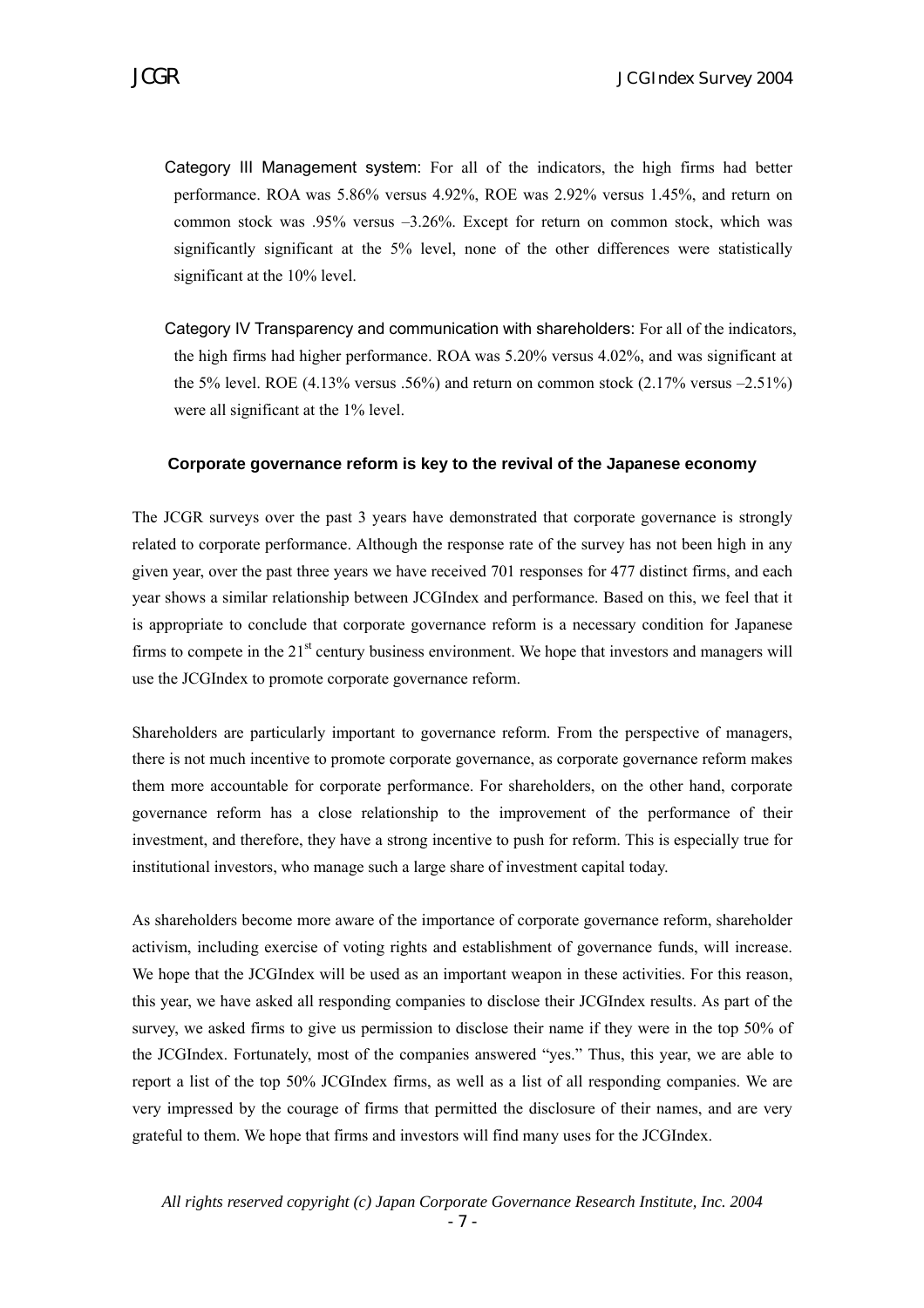| Toshiba Corp. (*)                 | 83 | Komatsu Ltd.                               | 65 |
|-----------------------------------|----|--------------------------------------------|----|
| Teijin Ltd.                       | 81 | Anritsu Corp.                              |    |
| Sony Corp. (*)                    | 80 | Nichirei Corp.                             |    |
| Nikko Cordial Corp. (*)           |    | Showa Shell Sekiyu K.K.                    | 64 |
| Omron Corp.                       | 79 | HOYA Corp. $(*)$                           |    |
| Sanyo Electric Co., Ltd.          |    | Marubeni Corp.                             |    |
| Orix Corp. (*)                    | 76 | Yamaha Corp.                               | 63 |
| Konica Minolta Holdings, Inc. (*) | 75 | Mitsui O.S.K. Lines, Ltd.                  |    |
| Daiwa Securities Group Inc. (*)   |    | Yokogawa Electric Corp.                    |    |
| Matsushita Electric Works, Ltd.   | 74 | Bandai Co., Ltd.                           | 62 |
| Sumida Corp. (*)                  | 73 | (anonymous 1 firm).                        |    |
| Meitec Corp.                      |    | Sohgo Security Services Co., Ltd.          | 61 |
| Eisai Co., Ltd. (*)               | 72 | Takeda Pharmaceutical Co., Ltd.            |    |
| Hitachi, Ltd. (*)                 | 71 | Tokyo Electron Ltd.                        | 60 |
| Mitsubishi Electric Corp. (*)     |    | Sumitomo Corp.                             |    |
| Asahi Glass Co., Ltd.             | 70 | Resona Holdings, Inc. (*)                  |    |
| Benesse Corp.                     |    | Natori Co., Ltd.                           |    |
| Nomura Holdings, Inc. (*)         | 69 | Yamaha Motor Co., Ltd.                     |    |
| Nomura Research Institute, Ltd.   | 68 | Nifco Inc.                                 | 59 |
| NEC Corp.                         |    | Hitachi Software Engineering Co., Ltd. (*) |    |
| Asahi Breweries, Ltd.             | 67 | CSK Corp.                                  |    |
| Mitsui & Co., Ltd.                |    | Hitachi Chemical Co., Ltd. (*)             |    |
| Sankyo Co., Ltd.                  | 66 | Nippon Steel Corp.                         | 58 |
| Aeon Co., Ltd. (*)                |    | Tokyo Gas Co., Ltd.                        |    |
|                                   |    | (anonymous 3 firms).                       |    |

# 【**Appendix**】**The top 50 JCGIndex firms and their JCGIndex results**

see [Firms in the Top 50% of the JCGIndex]

(note) (\*) firms with committees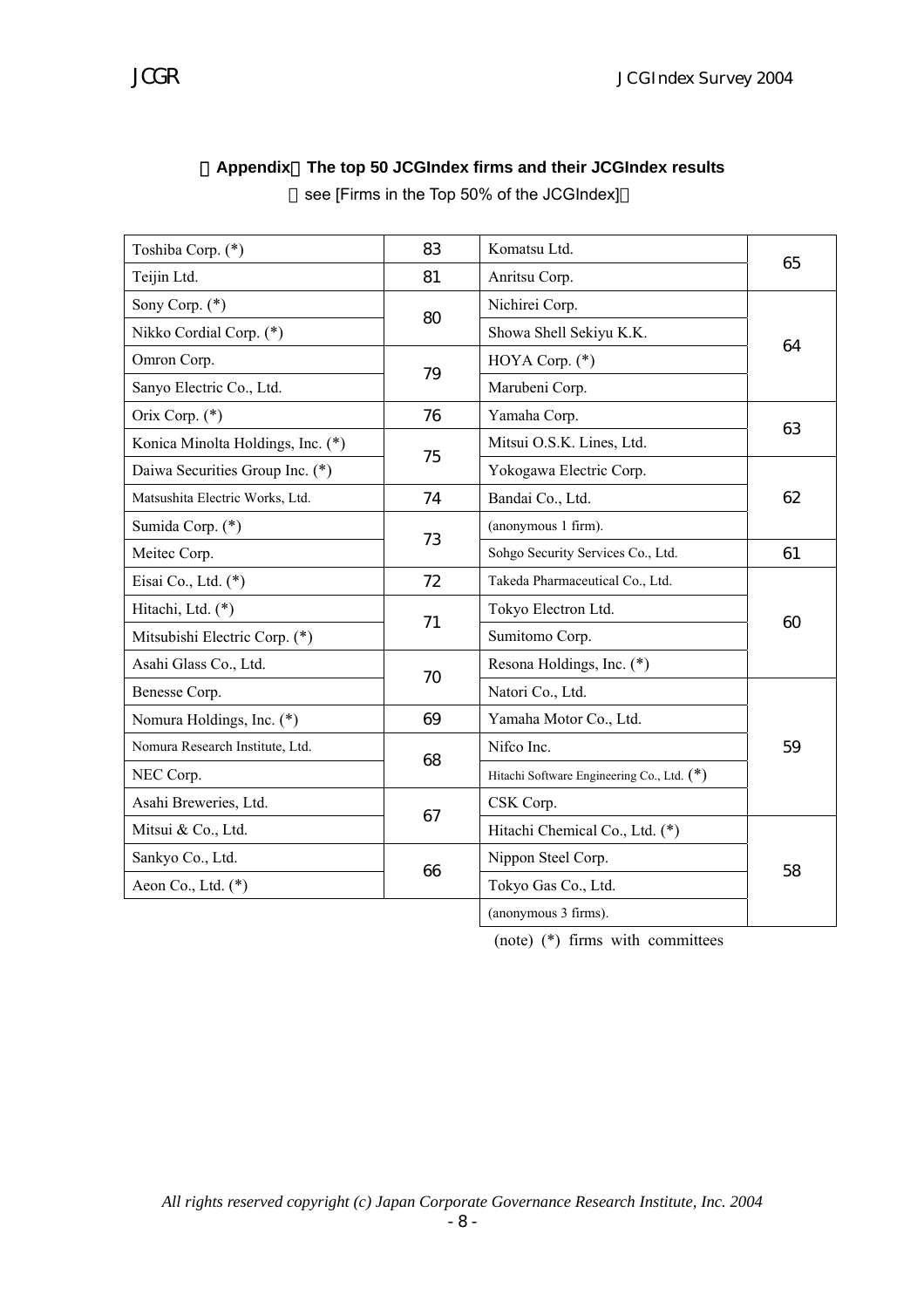# **I. A description of the survey and the survey results**

1. An overview of the JCGIndex survey

Between the end of July and October 2004, the Japan Corporate Governance Research Institute (JCGR) sent its third annual survey to all Tokyo Stock Exchange First Section firms (1560 firms as of July 2, 2004). We received responses from 341 firms. The names and industries of these firms are listed in the Appendix.

In 2002, 159 firms responded. In 2003, 201 firms responded. Of the 341 firms that responded in 2004, 152 had responded to the survey in earlier years, and 189 were responding for the first time. Over the three years, we have received a total of 701 responses from 477 distinct firms.

Beginning in April 2003, the Commercial Code was revised to allow the Board with Committees structure. To respond to this and other changes in the legal and business environment, we changed about 20% of the questions in the survey and therefore it is difficult to make direct comparisons between the years.

# 2. The objective of the JCGIndex

The objective of the JCGIndex is to measure the current state of corporate governance in Japanese firms through indexation. We hope that the JCGIndex will help Japanese people to look at Japanese firms in a new light. Furthermore, we hope that the JCGIndex will help the foreign business community better understand the corporate governance situation in Japan.

## 3. About the JCGIndex

The objective of corporate governance is to give corporate executives a clear goal for corporate performance and to create a system by which they assume responsibility to reach those goals. For this reason, it is important to separate the execution of management (management) by executive officers from the monitoring of management (governance) by the board of directors, and to maintain transparency to shareholders and all stakeholders regarding the state of the corporation.

The JCGIndex is based on 53 questions, drawn from the "JCGR Corporate Governance Principles." These principles are:

- governance from the perspective of shareholders
- clear and measurable corporate goals
- a system to assure the responsibility of CEO and top management team for realizing the goals
- an independent board with capability to monitor and motivate management

*All rights reserved copyright (c) Japan Corporate Governance Research Institute, Inc. 2004*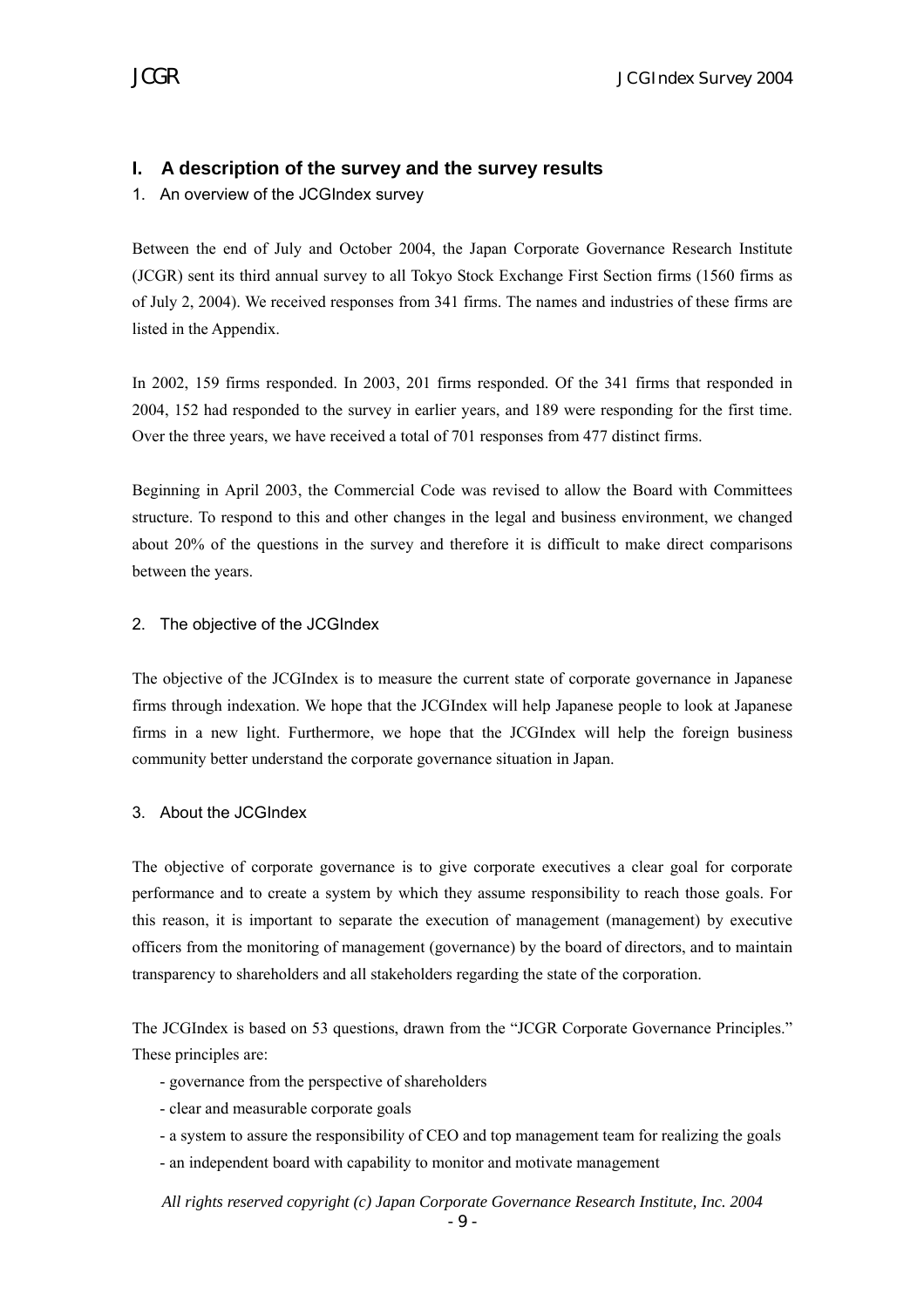- systems for managerial decision-making, implementation, and risk-management
- accountability to shareholders
- provision of appropriate information to shareholders through investor relations activities
- maintenance of transparency through disclosure to all stakeholders

The JCGIndex consists of four categories:

- I. Corporate objectives and CEO responsibility
- II. Structure and function of board of directors
- III. Management system
- IV. Transparency and communication with shareholders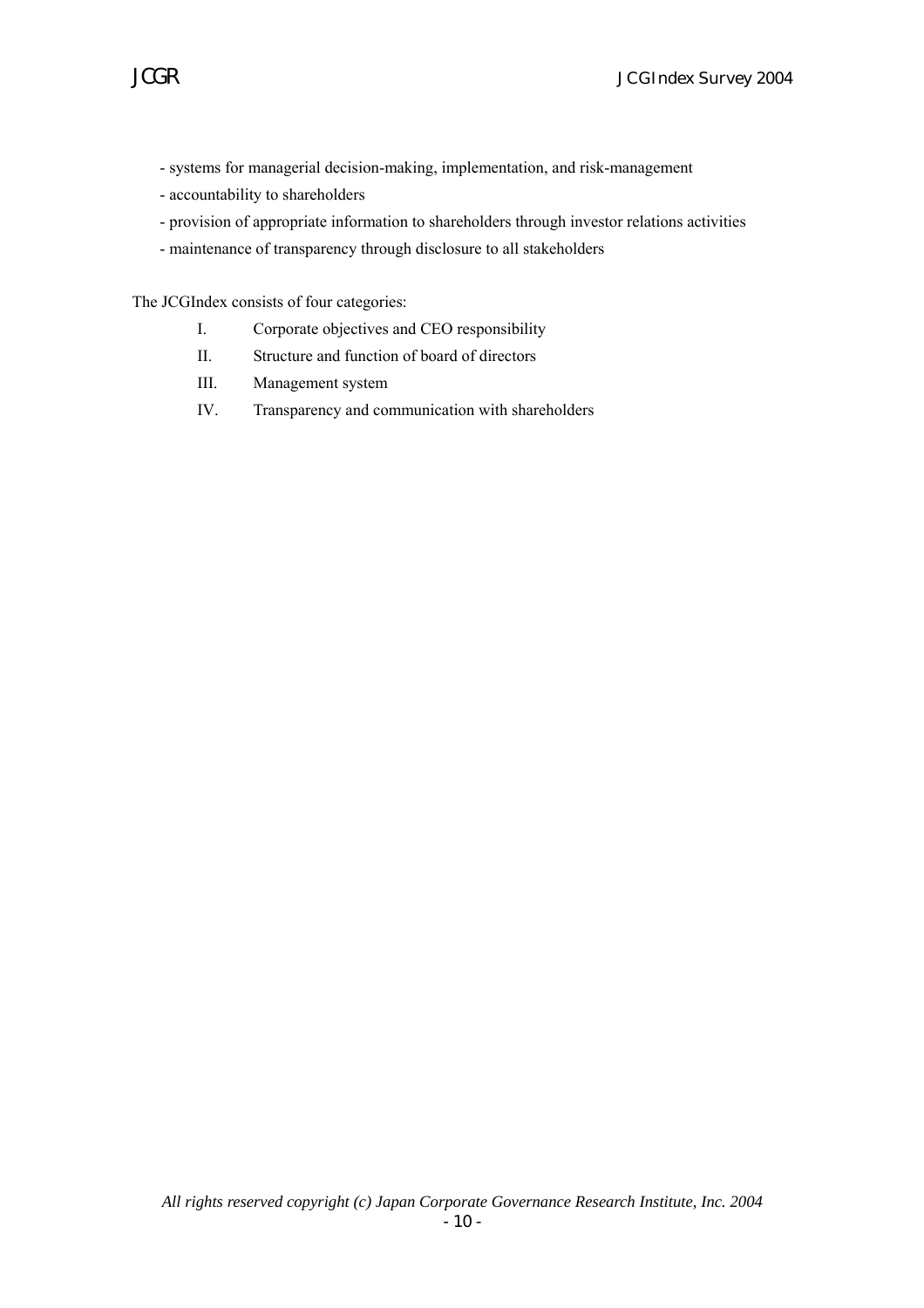# **II. Characteristics of responding companies and the JCGIndex**

1. A comparison of responding companies to all listed companies

The responding companies represent 22% of the 341 companies listed on the Tokyo Stock Exchange First Section. The table below presents comparisons of financials of responding companies and all listed companies, based on 5-year averages (1999-2003). The averages do not include companies that did not report financials in all five years.

Companies that responded to the JCGIndex survey were far larger than average in terms of total assets, sales, and number of employees. ROA, ROE, and return on common stock, which are not related to firm size, were also larger for responding companies than for the average listed companies. The differences in these measures of size and performance for responding firms and all listed firms were significant in all cases.

| total assets (consolidated) | firms | average   | minimun        | maximum     | standard deviation |
|-----------------------------|-------|-----------|----------------|-------------|--------------------|
| listed firms                | 1293  | 428651.71 | 124000         | 19945103.20 | 1279355.24         |
| responding firms            | 287   | 796811.62 | 7869.60        | 1933200640  | 192533048          |
|                             |       |           |                |             | million yen)       |
| sales (consolidated)        | firms | average   | minimun        | maximum     | standard deviation |
| listed firms                | 1293  | 357394.84 | 767.40         | 14951866.20 | 110208081          |
| responding firms            | 287   | 722076.27 | 803860         | 1495186620  | 1808635.81         |
|                             |       |           |                |             | million yen        |
| <b>ROA</b> (consolidated)   | firms | average   | minimun        | maximum     | standard deviation |
| listed firms                | 1173  | 4.946     | $-15394$       | 22030       | 3947               |
| responding firms            | 264   | 5196      | $-1.608$       | 19.722      | 3840               |
|                             |       |           |                |             | $\overline{\%}$    |
| <b>ROE</b> (consolidated)   | firms | average   | <u>minimun</u> | maximum     | standard deviation |
| listed firms                | 1159  | Q791      | $-466540$      | 28990       | 20006              |
| responding firms            | 263   | 3038      | $-27.988$      | 18044       | 6028               |
|                             |       |           |                |             | $\overline{\%}$    |
| employees (consolidated)    | firms | average   | minimun        | maximum     | standard deviation |
| listed firms                | 1239  | 7354.53   | 3200           | 316423.40   | 2107517            |
| responding firms            | 275   | 1341875   | 117.80         | 316423.40   | 32425.71           |
| number of employees)        |       |           |                |             |                    |
| stock return (consolidated) | firms | average   | minimun        | maximum     | standard deviation |
| listed firms                | 1228  | $-1.233$  | - 46500        | 66300       | 9.576              |
|                             | 284   | $-0.461$  | $-28300$       | 38.200      | 8410               |
| responding firms            |       |           |                |             |                    |

#### 5 year averages

*All rights reserved copyright (c) Japan Corporate Governance Research Institute, Inc. 2004*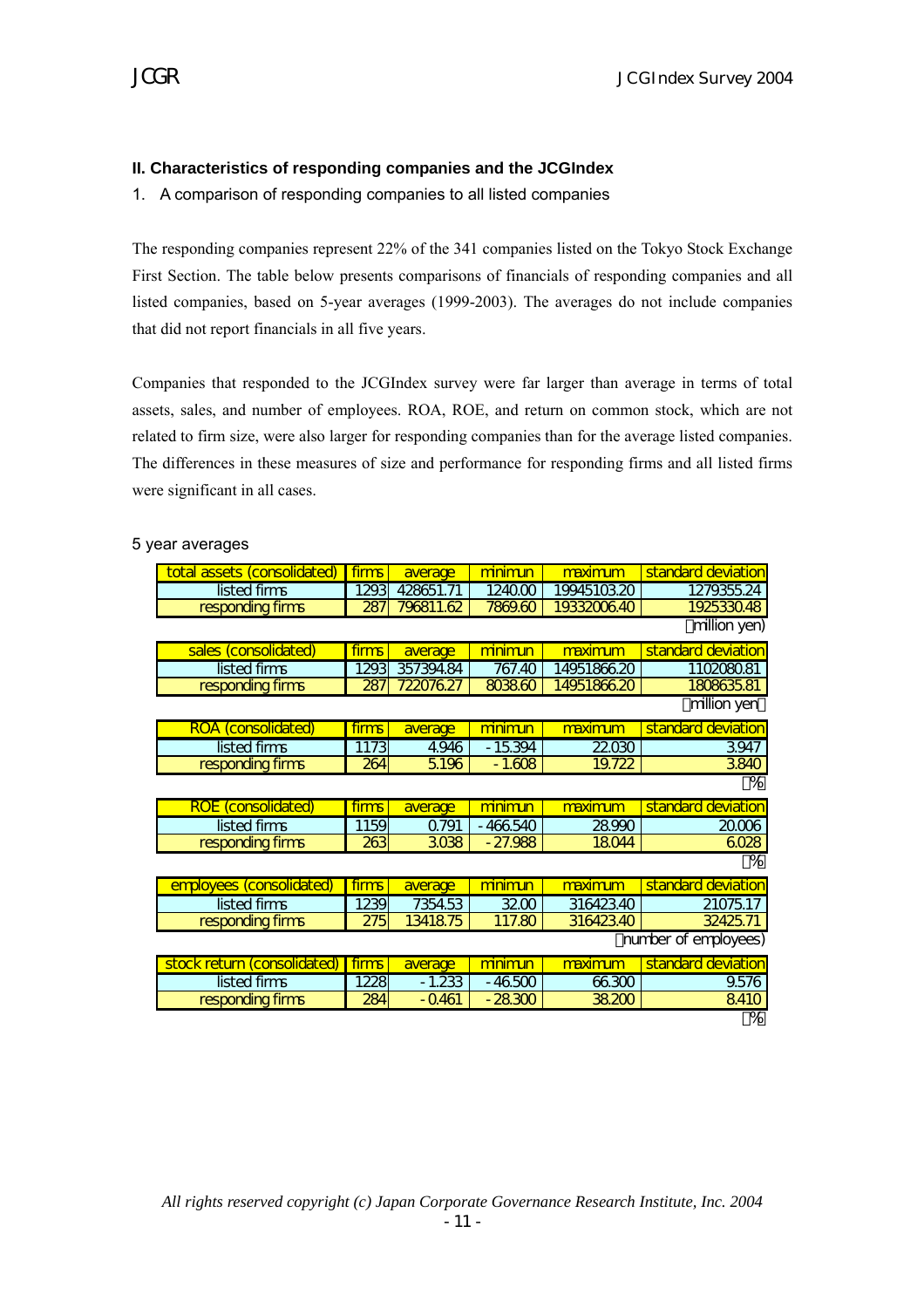## 2. Distribution of the JCGIndex

The JCGIndex for individual companies was distributed widely, ranging from a maximum of 83 to a minimum of 11. Given that the maximum possible number of points was 100, even the firms with the highest JCGIndex were far from the ideal level of corporate governance according to JCGR's corporate governance principles.

The mean JCGIndex was 45 (last year, 37.6), the standard deviation was 12.9 (last year, 12), and there was a normal distribution around the mean.



(note) The x axis depicts a range of  $+/- 2.5$  around the number indicated. For example, the number 10 depicts a range greater than 7.5 and less than 12.5. Because the JCGIndex is rounded to the nearest integer, the reported range is 8 to 12.

## 3. Board with committees and JCGIndex

From April of last year, the Commercial Code was revised to allow the introduction of the Board with Committees structure. The spirit of this revision, to facilitate the separation of governance by an independent board of directors and management by executive officers, is similar to the JCGR corporate governance principles. In the  $21<sup>st</sup>$  century business environment, characterized by increasing globalization and rapid technological change, a governance system that ensures transparency, clarifies the responsibility of management for performance, and ensures that management makes its best efforts is critical.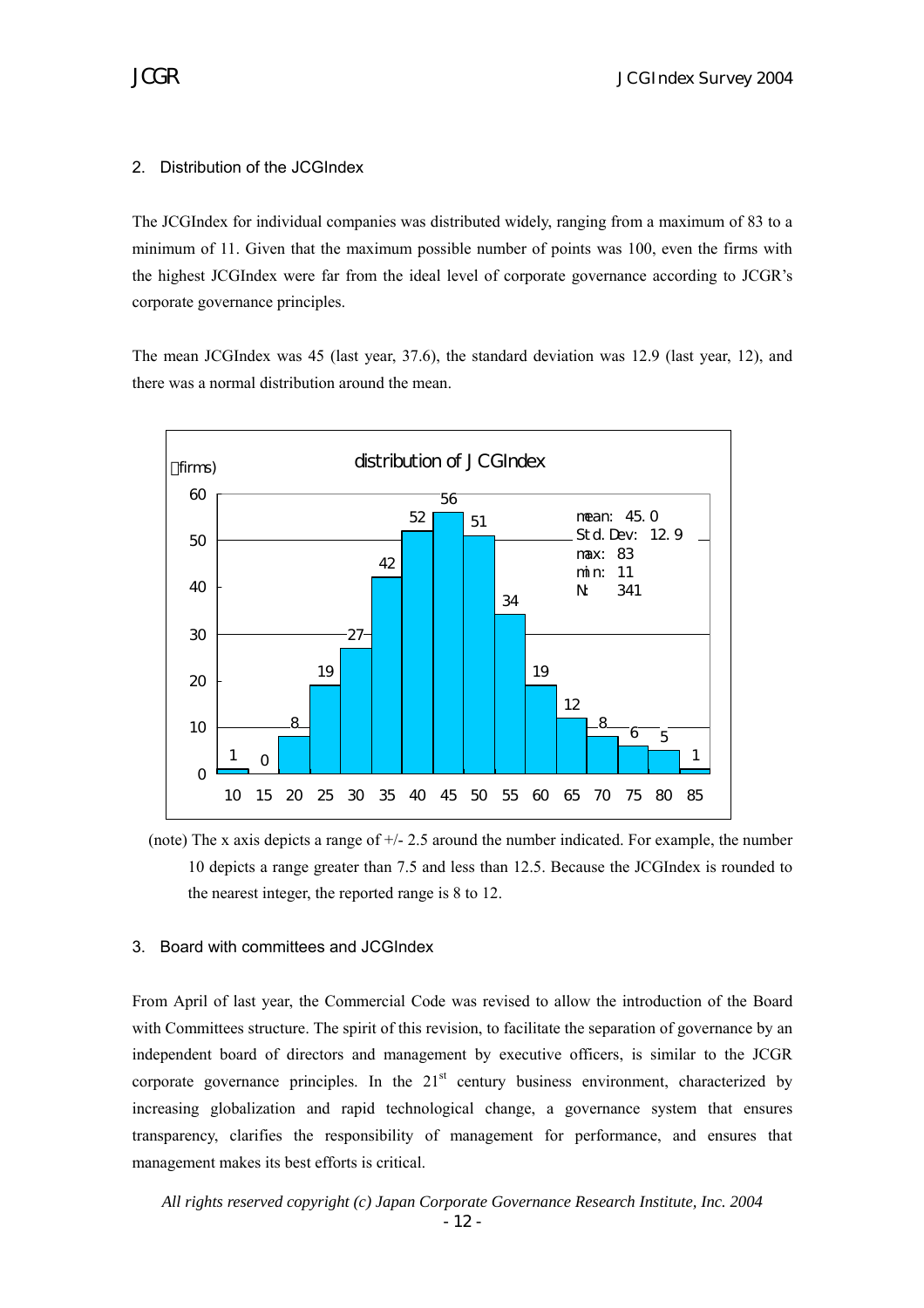Although the Board with Committees structure makes it easier to create this kind of governance structure, it is still possible to establish this sort of governance with the existing statutory auditor system. The JCGIndex is designed so that even if a firm has not introduced the Board with Committees structure, if its governance structure assures the separation of management and monitoring, these efforts will be duly reflected in a higher JCGIndex.

Of the 341 firms that responded to the 2004 JCGIndex survey, 22 firms had introduced the Board with Committees structure. Of the top 10 companies in the JCGIndex, 6 companies had introduced the Board with Committees structure. Of the top 20 companies, 11 companies had introduced this structure, and 13 of the top 30 firms had introduced it. Thus, while the Board with Committees structure is well-represented in the list of high JCGIndex firms, not all high JCGIndex firms had introduced this structure.

Whether or not a company has a Board with Committees structure, if it has clarified its structure for management accountability and has satisfied the necessary conditions in each category, it can obtain a high JCGIndex equivalent to that of a company that has adopted the Board with Committees structure.

Questions of the structure of the board aside, even the top JCGIndex firms are still far from the maximum 100 points and there are many challenges ahead both for companies that have adopted this structure and those that have not.

## 4. The JCGIndex by industry

The following table shows the average JCGIndex by industry for 2004 and 2003. We report results only for industries for which 5 companies or more responded.

The average JCGIndex for all industries has increased, though we think that this largely reflects the difference in questions. However, it is interesting to note that the amount of increase differs by industry, and we believe that this reflects the different speed in corporate governance reform across industries.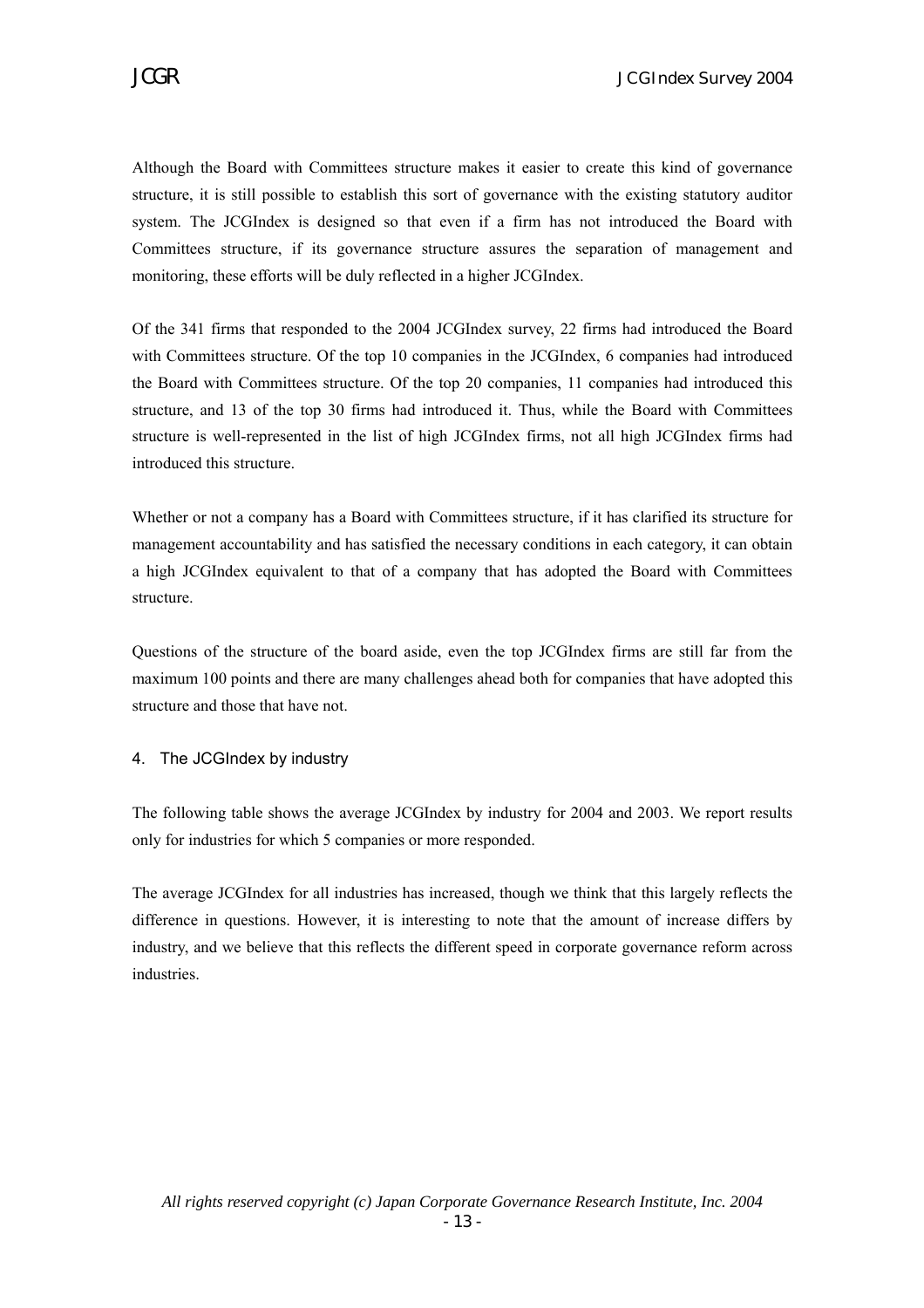

 (note) Name of industry. The number in parentheses is the number of firms in each industry that responded to the survey.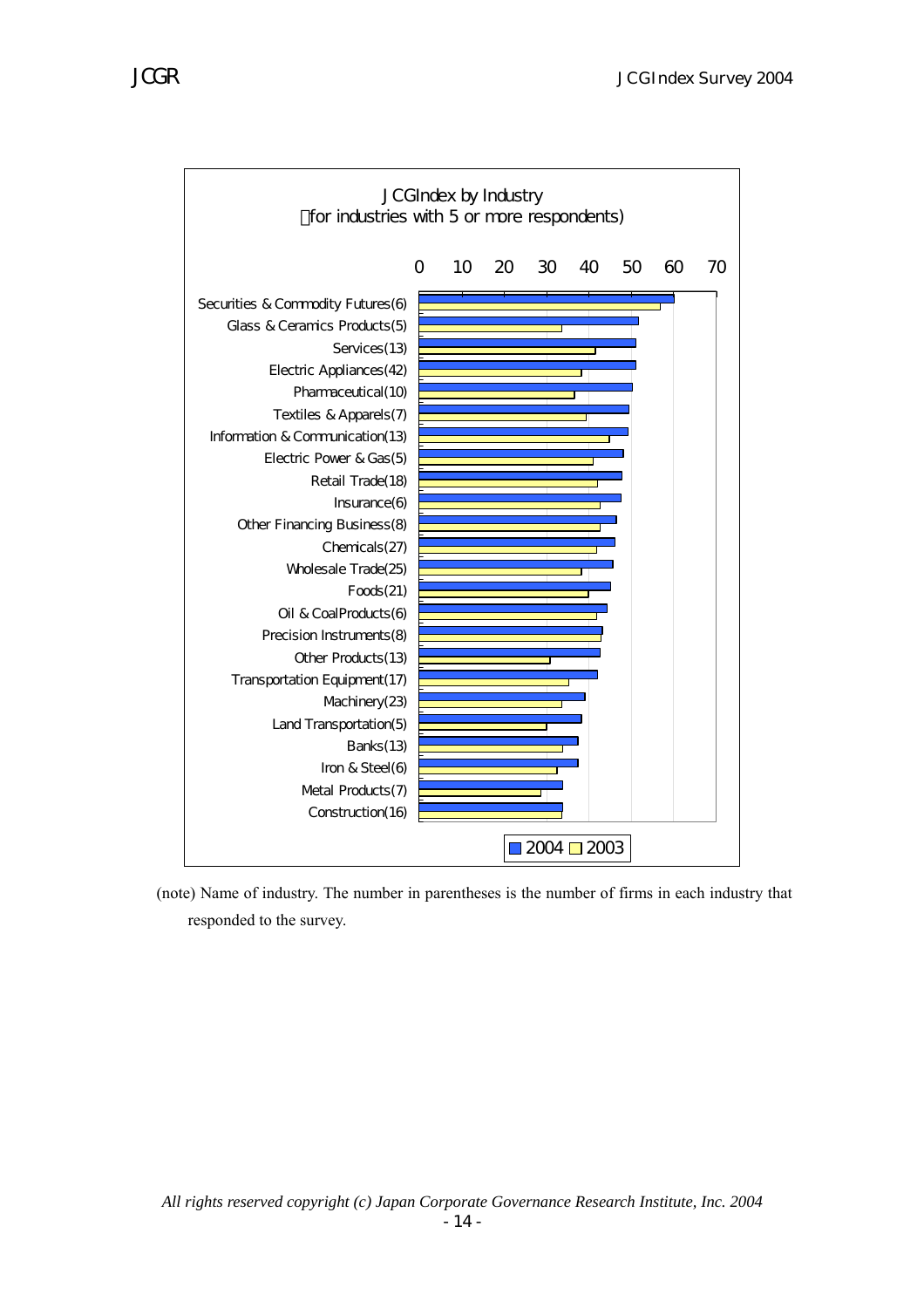# 5. Points by category

The following table reports the average points by category for the 341 responding firms. While firms achieved a relatively high percentage of total possible points in Categories III and IV, the achievement rate for Categories I and II was much lower. In particular, average points for board structure and function were quite low, indicating that the separation between the governance and management through independent boards has yet to be fully accomplished.

For reference, results for 2003 are included in parentheses. It is important to note that some caution must be used in comparing these directly. As noted earlier, due to revisions in the Commercial Code and increased interest in corporate social responsibility among other factors, the corporate governance situation has changed and about 20% of the 53 questions in the 2004 survey have been changed in some way. Changes are particularly concentrated in questions concerning the board of directors. There were also changes in questions concerning accountability for performance of the CEO.

Despite these differences between years, the results indicate that companies that have embarked on corporate governance reform have tended to focus on restructuring of management systems and improvements in disclosure, while reforms to core of governance, in other words, clarifying management accountability and board reform, have progressed much more slowly.

| Category |                                              | Maximum points | Mean   | Achievement rate* |
|----------|----------------------------------------------|----------------|--------|-------------------|
|          |                                              | (A)            | (B)    | (B) / (A)         |
|          | Corporate objectives and CEO responsibility  | 28             | 11.9   | 42.5%             |
|          |                                              | (28)           | (12.3) | $(43.9\%)$        |
| Н        | Structure and function of board of directors | 25             | 6.7    | 26.8%             |
|          |                                              | (29)           | (6.1)  | $(21.0\%)$        |
| Ш        |                                              | 27             | 16.0   | 59.3%             |
|          | Management system                            | (26)           | (11.6) | $(44.6\%)$        |
|          | Transparency and communication with          | 20             | 10.4   | 52.0%             |
| IV       | shareholders                                 | (17)           | (7.7)  | (45.3%)           |

(note) results from last year's survey are in parentheses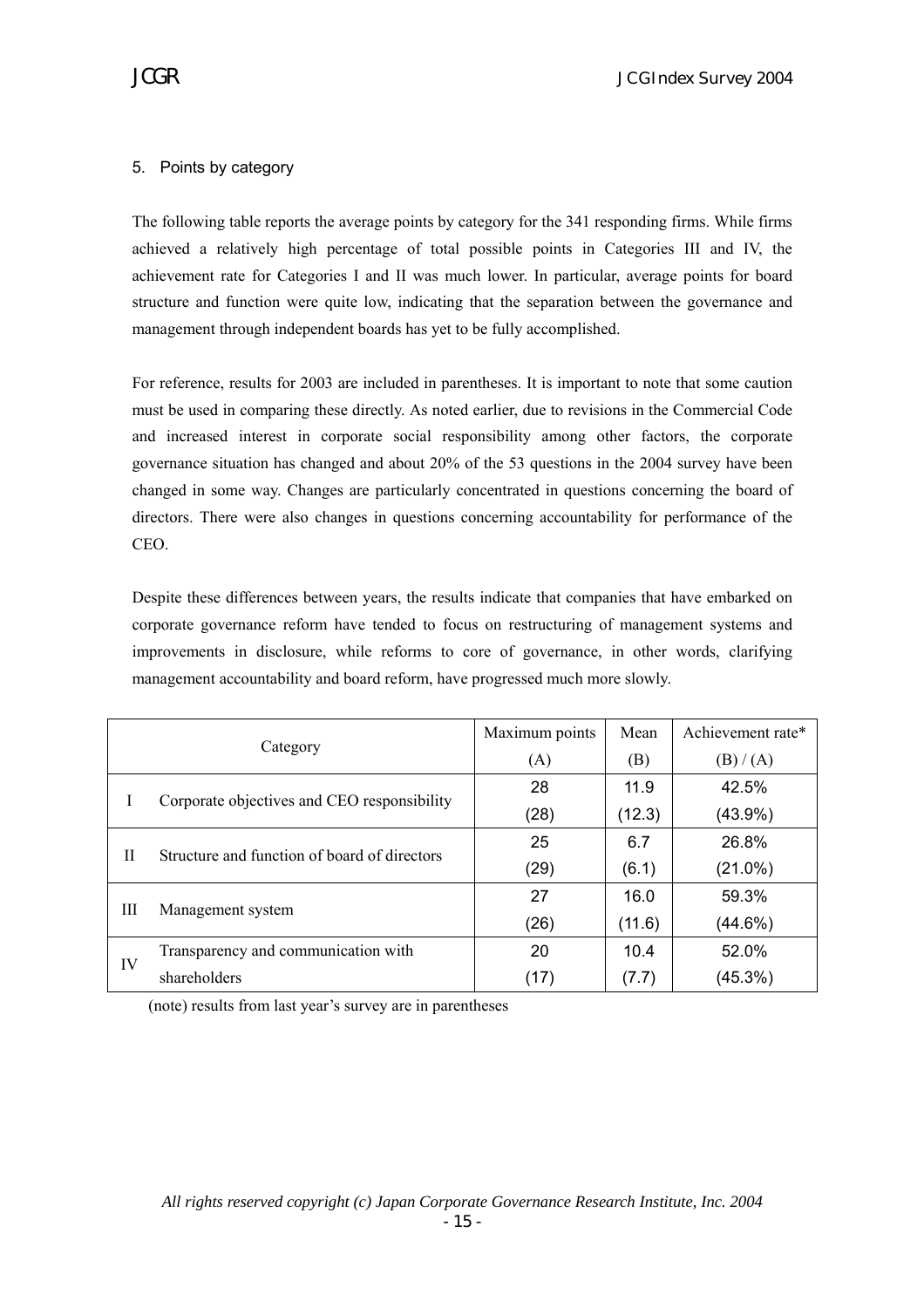## **III. Analyses based on financial data**

In this section, we analyze differences between high and low JCGIndex firms in financial performance and compare performance for high and low firms in each of the 4 categories of the JCGIndex. This report presents comparisons of unadjusted data. We have also created a supplementary report that shows comparisons of data adjusted for industry, which can be downloaded separately. The differences in these two sets of analyses are not great, suggesting that our results are stable and robust to industry differences.

#### 1. The definition of high and low JCGIndex groups

To analyze the relationship between the JCGIndex and firm characteristics, we constructed two groups: high JCGIndex firms, with JCGIndex greater than one standard deviation above the mean (mean is 45.0 points, standard deviation is 12.9 points) and low JCGIndex firms, with JCGIndex greater than one standard deviation below the mean.

High JCGIndex firms: 51 firms with JCGIndex above 58 (45+12.9=57.9) Low JCGIndex firms: 55 firms with JCGIndex below 32 (45.0-12.9=32.1)

We also used this method to construct groups of high and low firms for each of the four categories that make up the JCGIndex.

#### 2. Analysis of relationship between JCGIndex and firm performance

#### (1) Method of analysis

We used the high and low JCGIndex groups constructed as described above to compare financial characteristics of high and low JCGIndex firms. Comparisons are shown in the form of graphs. We show the differences in means, and report the degree of statistical significance.

Financial information is averaged over the previous 3 years (2001-2003) and 5 years (1999-2003), using consolidated reports. Firms that did not report data for all 5 years were excluded from our comparison, so there is some variation in the number of firms used for each of the comparison.

Return on assets (ROA) is profits after tax and payment of interest divided by total assets (averaged across beginning and ending of period). Return on equity (ROE) is profits after tax divided by total shareholders equity (averaged across beginning and ending of period). The return on common stock is the sum of the dividends and capital gains (or capital loss) for the period, divided by the share price at the beginning of the period.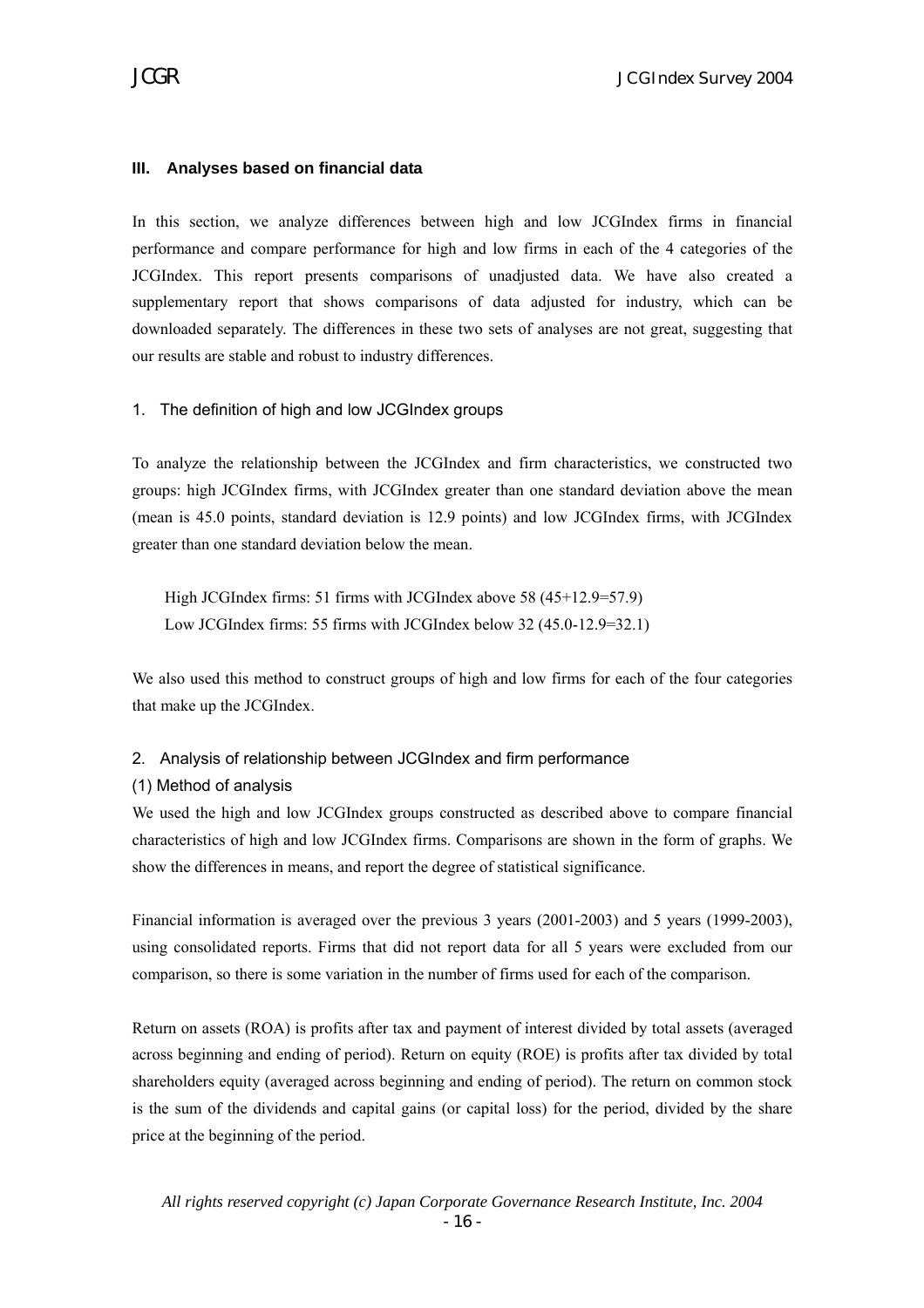# (2) Characteristics of firms responding to the JCGIndex

First, we present some of the more interesting differences between the characteristics of firms in the high and low JCGIndex groups. These results are generally similar to those from 2002 and 2003.



#### a. Percentage foreign ownership

Foreign ownership is higher in high JCGIndex firms than in low JCGIndex firms, and this difference is statistically significant (at the 1% level).

Total responding firms: 306 High JCGIndex firms: 47 Low JCGIndex firms: 47

# b. Age of CEO



The CEOs of high JCGIndex firms are younger than CEOs of low JCGIndex firms, and this difference is statistically significant (at the 1% level).

| Total responding firms: | 319 |
|-------------------------|-----|
| High JCGIndex firms:    | 49  |
| Low JCGIndex firms:     | 51  |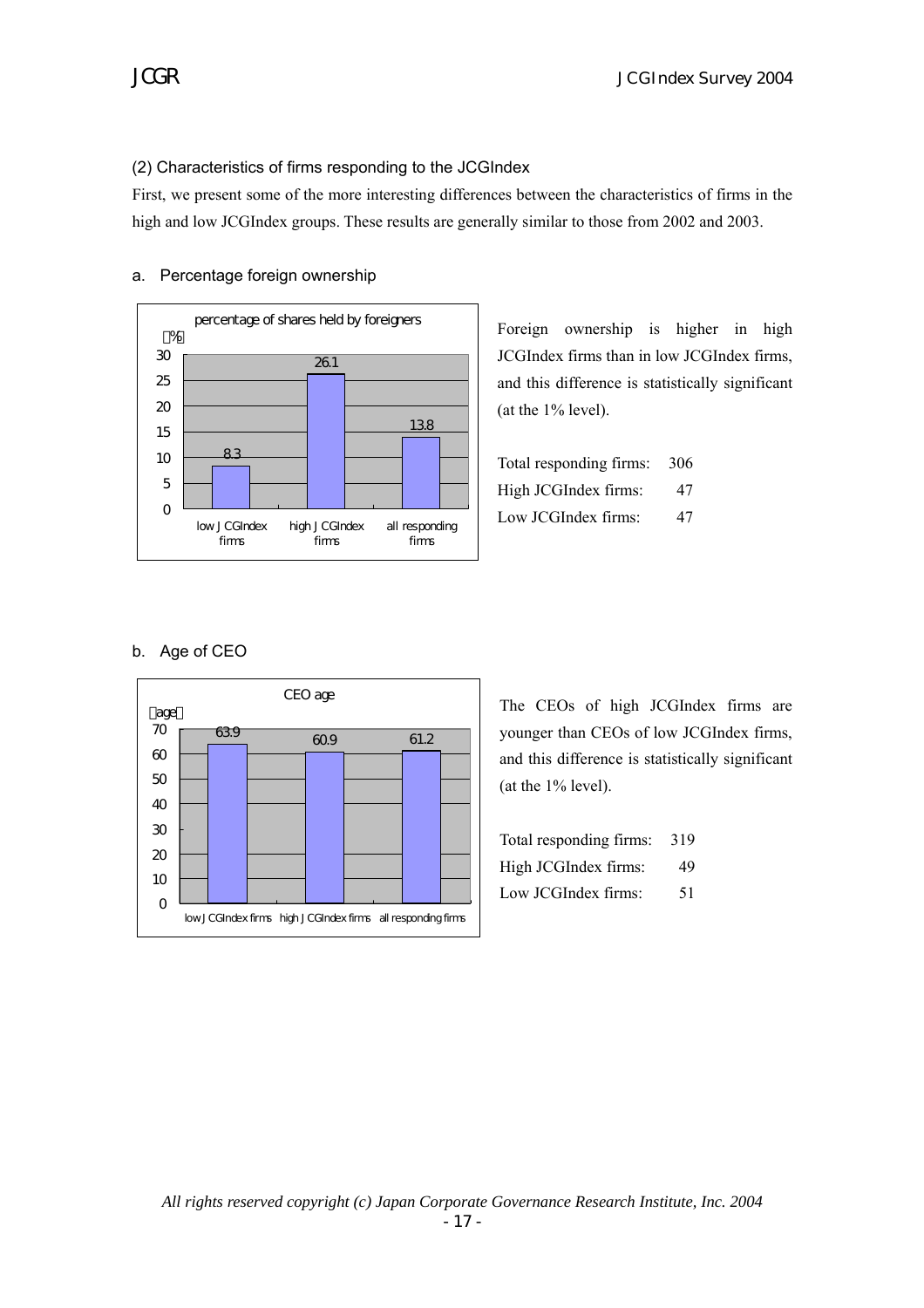# (3) JCGIndex and firm size

## a. Total assets (consolidated, 3 years)



b. Total sales (consolidated, 3 years)



Total assets of high JCGIndex firms are greater than total assets of low JCGIndex firms, and this difference is statistically significant (at the 1% level). This result is the same for the 5 year average of total assets.

| Total responding firms: | 296 |
|-------------------------|-----|
| High JCGIndex firms:    | 47  |
| Low JCGIndex firms:     | 46  |

Total sales of high JCGIndex firms are greater than total sales of low JCGIndex firms, and this difference is statistically significant (at the 1% level). This result is the same for the 5 year average of total sales.

| Total responding firms: | -296 |
|-------------------------|------|
| High JCGIndex firms:    | 47   |
| Low JCGIndex firms:     | 46   |

#### c. Number of employees (consolidated, 3 years)



Number of employees of high JCGIndex firms is greater than number of employees in low JCGIndex firms, but this difference is not significant at the 10% level. This result is the same for the 5 year average of number of employees.

| Total responding firms: | 296 |
|-------------------------|-----|
| High JCGIndex firms:    | 47  |
| Low JCGIndex firms:     | 46  |

*All rights reserved copyright (c) Japan Corporate Governance Research Institute, Inc. 2004*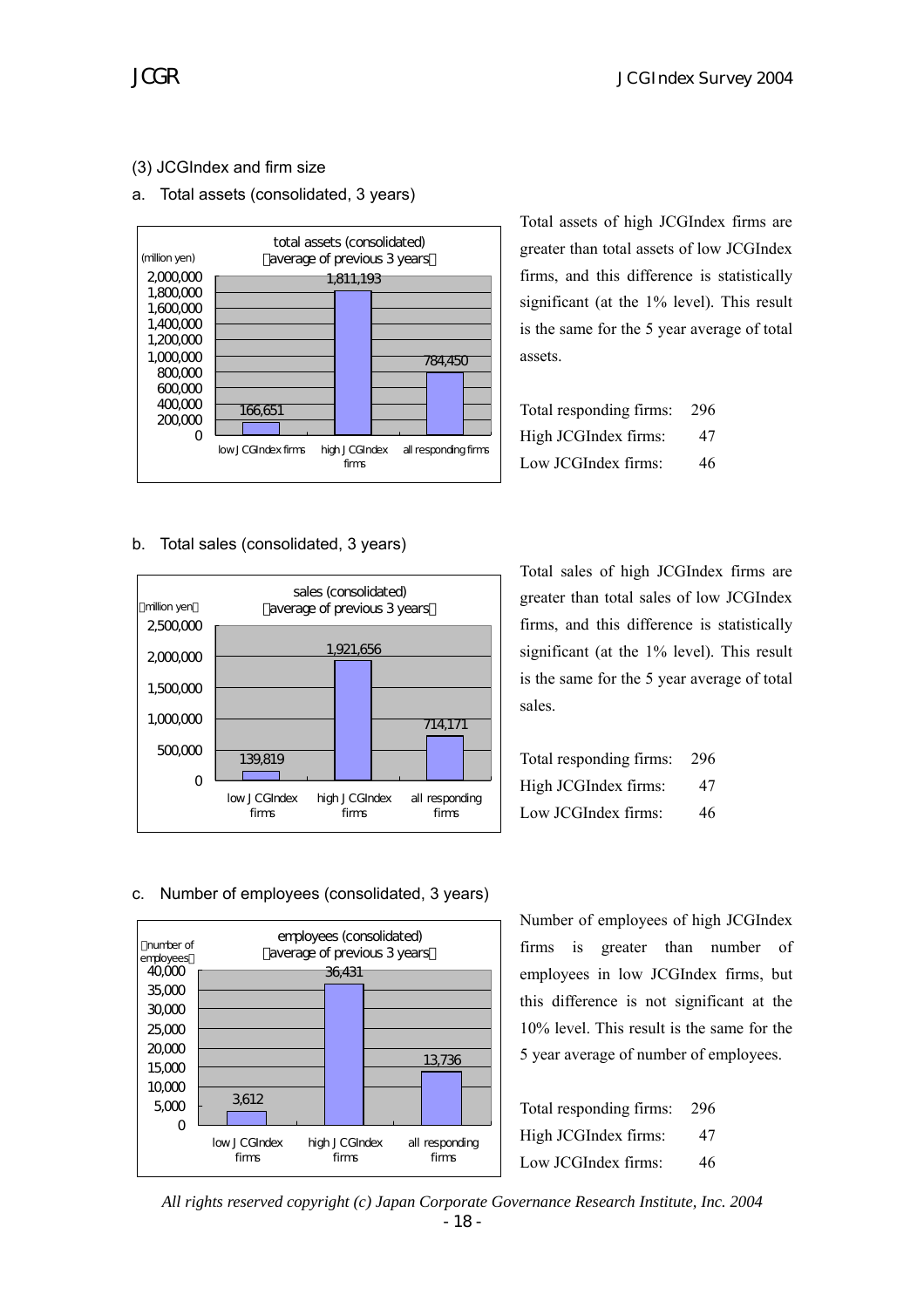# (4) JCGIndex and firm performance

The essence of corporate governance from the perspective of shareholders is to maintain a return on capital invested. We compared return on total assets (ROA) and return on shareholders' equity (ROE) between high and low JCGIndex groups. For both 3 and 5 year averages, ROA and ROE are higher for high JCGIndex than for low JCGIndex firms.

# a. ROA (consolidated, 3 years and 5 years)



# 3 years

ROA for high JCGIndex firms is higher than ROA for low JCGIndex firms, and this difference is statistically significant (at the 5% level).

| Total responding firms: 287 |    |
|-----------------------------|----|
| High JCGIndex firms:        | 46 |
| Low JCGIndex firms:         | 44 |



# 5 years

ROA for high JCGIndex firms is higher than ROA for low JCGIndex firms, and this difference is statistically significant (at the 5% level).

| Total responding firms: | - 264 |
|-------------------------|-------|
| High JCGIndex firms:    | 40    |
| Low JCGIndex firms:     | 42    |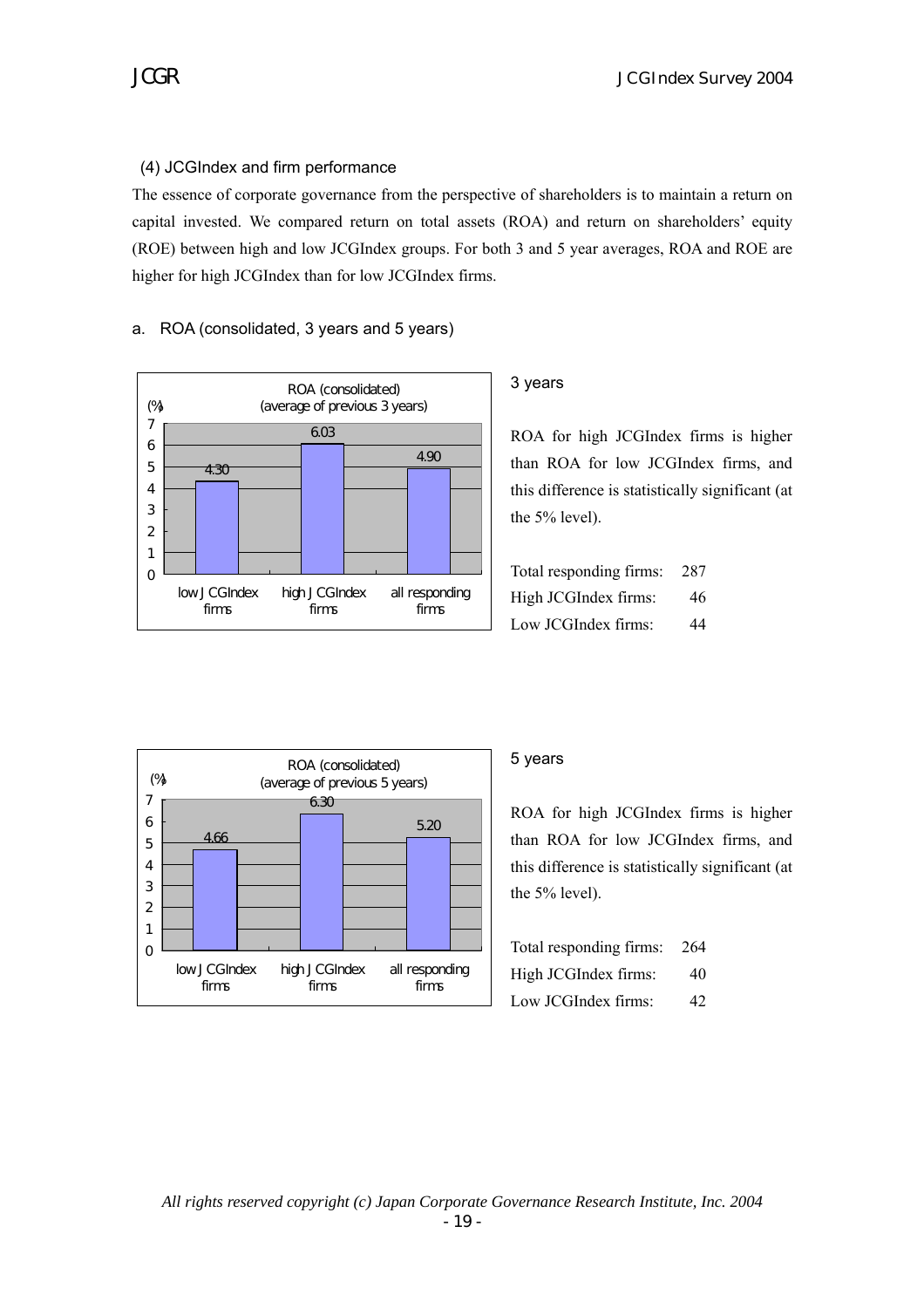



# b. ROE ( consolidated, 3 years and 5 years)

# 3 years

ROE for high JCGIndex firms is higher than ROE for low JCGIndex firms, but this difference is not significant at the 10% level.

| Total responding firms: | -285 |
|-------------------------|------|
| High JCGIndex firms:    | 45   |
| Low JCGIndex firms:     | 44   |

# 5 years

ROE for high JCGIndex firms is higher than ROE for low JCGIndex firms, and this difference is statistically significant (at the 5% level).

| Total responding firms: 263 |    |
|-----------------------------|----|
| High JCGIndex firms:        | 42 |
| Low JCGIndex firms:         | 40 |

(5) JCGIndex and return on common stock (3 years and 5 years)

Return on common stock over the past 3 years is lower for high JCGIndex firms than for low JCGIndex firms, and this difference is significant (at the 5% level). However, return on common stock over the past 5 years is higher for high JCGIndex firms than low JCGIndex firms, and this difference is statistically significant (at the 1% level).



# 3 years

| Total responding firms: | -297 |
|-------------------------|------|
| High JCGIndex firms:    | 45   |
| Low JCGIndex firms:     | 51   |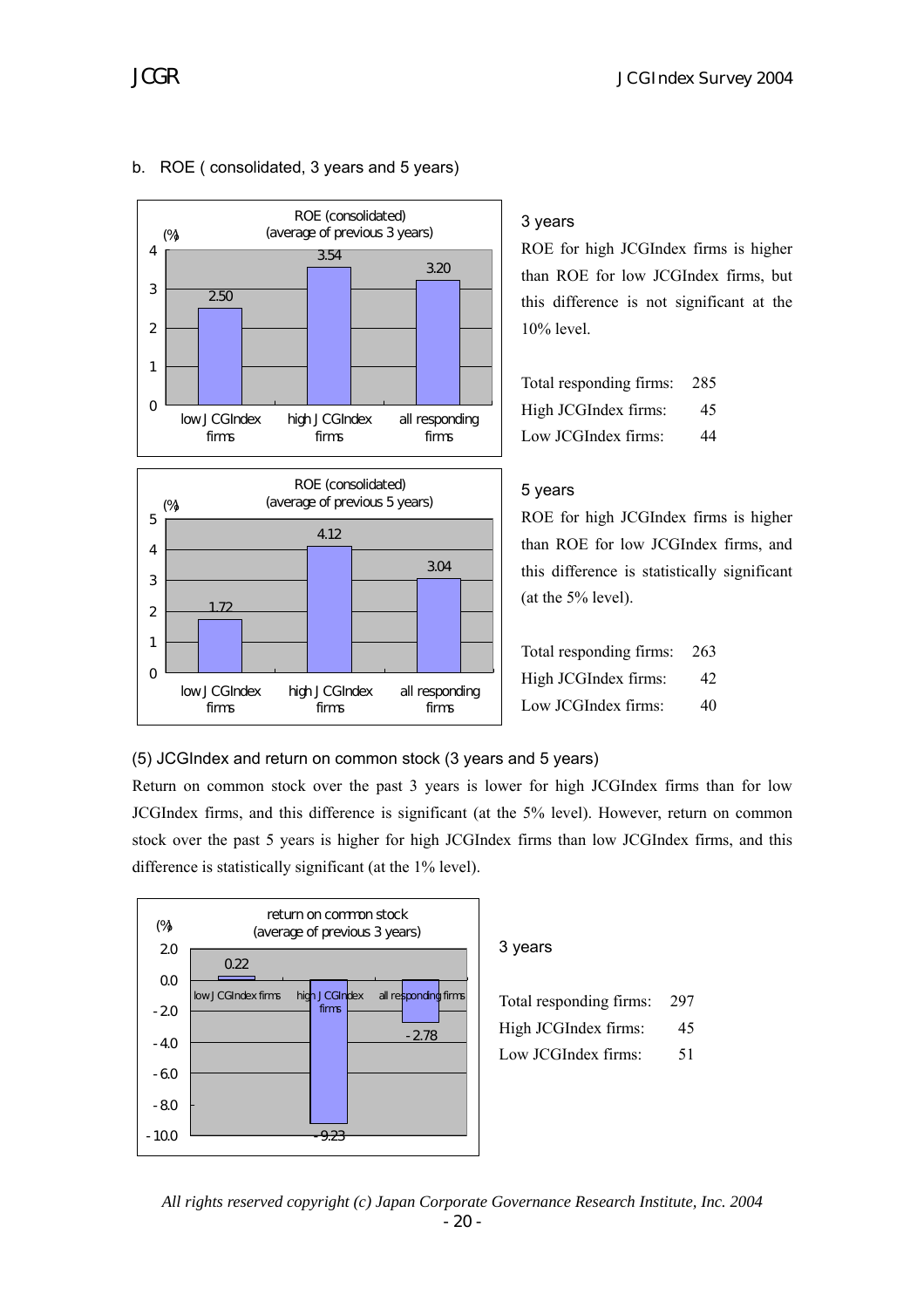

#### 5 years

| Total responding firms: | - 284 |
|-------------------------|-------|
| High JCGIndex firms:    | 43    |
| Low JCGIndex firms:     | 49    |

The reason that return on common stock over 3 years is lower for the high JCGIndex group is that over half of the firms in the high JCGIndex group had return on common stock in the negative two digits in the year 2003. This appears to be a short-term anomaly, and demonstrates that when evaluating corporate governance and performance, it is important to look at the relationship between the two over the long term.

#### <adjustment for risk>

In a world where there is risk, return (in other words, average profitability in past years or future expected profit) cannot be evaluated without thinking about differences in risk. In modern capital markets, high risk=high return and low risk=low return, for both individual stocks and entire portfolios. This degree of risk is measured by the beta (β), and the risk-adjusted expected return of an investment is calculated as follows:

#### Expected return = interest rate +  $\beta \times$  (expected market return - interest rate)

This formula is called the CAPM, or capital asset pricing model. According to this model, the expected return of a stock is a function of the risk free rate (interest rate) plus the difference between the expected market return and risk free rate, times a beta (β). The beta represents the contribution of a single stock to the total variance of the market portfolio, and thus is a measure of the relative risk of a stock. Predictions for the return for stocks listed on the first section of the Tokyo Stock Exchange in excess of the risk free interest rate are in the range of 3% to 5%. The beta of the market portfolio is set at 1, and is the weighted average of betas of all listed stocks. Thus, betas of individual stocks are distributed around 1.

Based on this logic, if the excess return in the market is 4%, and the beta is 0.1 greater than that for other stocks, the return is expected to be 0.4% higher.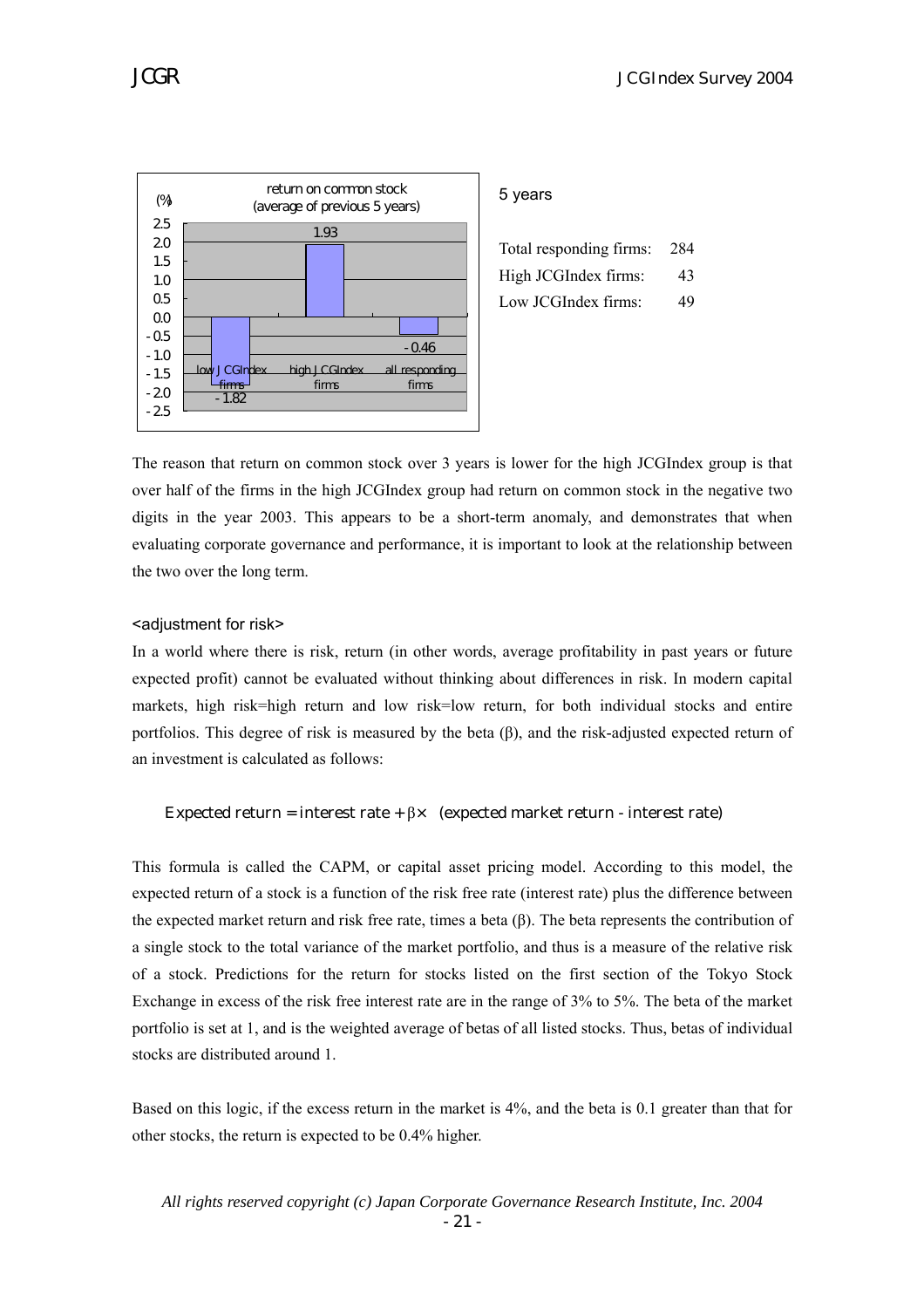|                      | $\beta$ 3 year | $\beta$ 5 year |
|----------------------|----------------|----------------|
| High JCGIndex firms  | 1.097          | .951           |
| Low JCGIndex firms   | .835           | .667           |
| All responding firms | .887           | .766           |

The following table shows the betas of high and low JCGIndex firms for 3 and 5 years. The difference between betas for the two groups is statistically significant in both cases (at the 1% level).

This table shows that some of the difference between the average past returns for high and low JCGIndex firms must be attributed to differences in risk. The difference in betas is about .3, and when this is multiplied by 3% to 5%, returns attributable to difference in risk are .9% to 1.5%. Looking at the 5 year results, which are more reliable as they measure returns over a longer time period, the difference between high and low JCGIndex firm returns is 3.75%. Thus, even considering the difference in risk, return on common stock is higher for high JCGIndex firms than for low JCGIndex firms.

(6) JCGIndex and growth in number of employees (consolidated, 3 year)



Growth in employment for high JCGIndex firms is higher than growth in employment for low JCGIndex firms, but this difference is not statistically significant (at the 10% level).

Total responding firms: 295\* High JCGIndex firms: 47 Low JCGIndex firms: 46 \* We removed one outlier, which reported growth of 395%.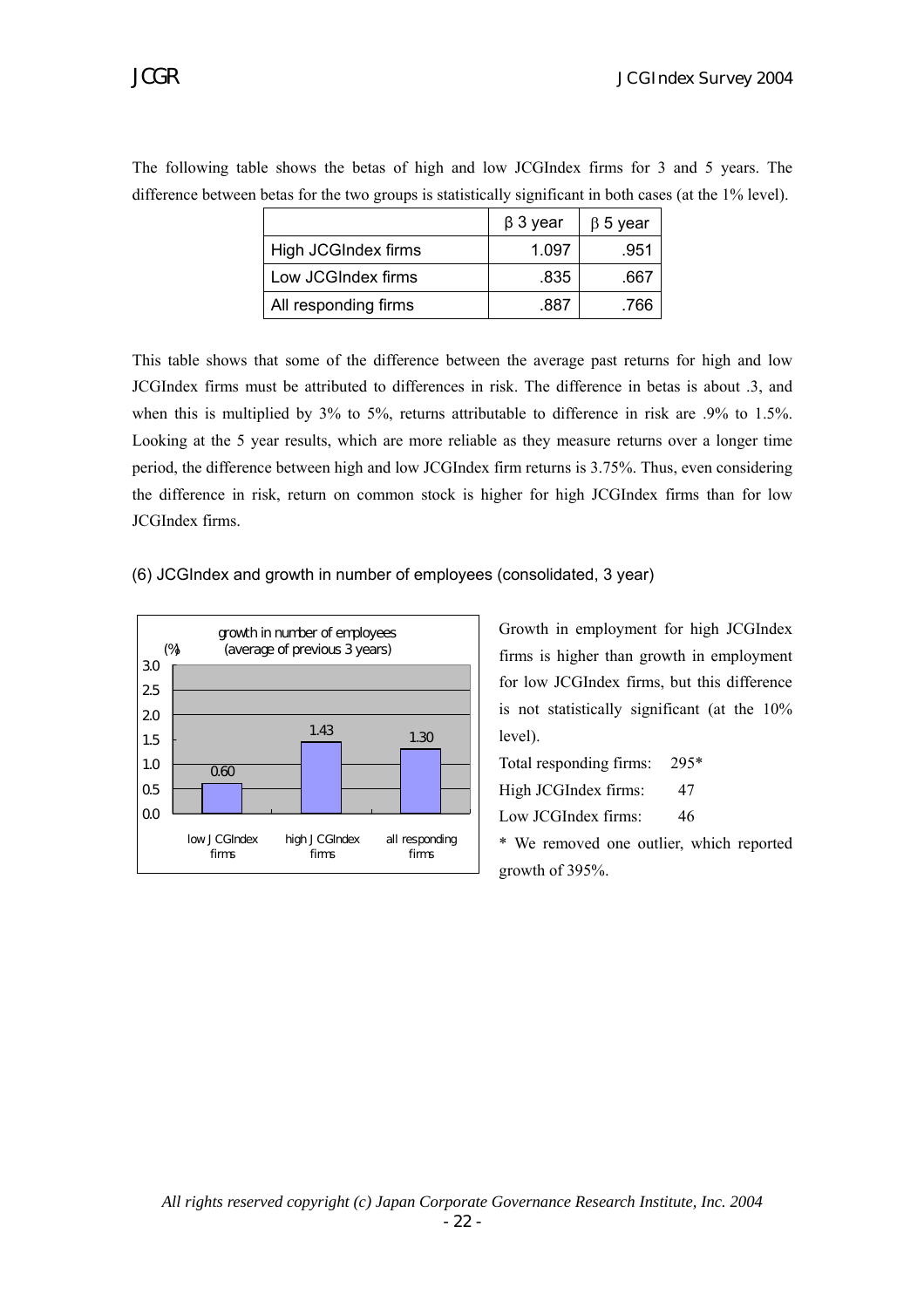# **IV: Results by category and firm performance**

1. Category specific results and their relationship to the entire JCGIndex

The following table shows the average number of points for each of the 4 categories that make up the JCGIndex for the high and low JCGIndex groups. In the parentheses, we report the contribution of each category expressed as a percentage of the total points. The difference between the high and low JCGIndex groups in the contribution of each category to the total is relatively small, with the exception of Category II, structure and function of board of directors. This indicates that high- and low- JCGIndex groups do not score particularly well or particularly poorly on a single category.

| category                         |                   | Н                 | Ш               | IV                 | <b>JCGIndex</b>   |
|----------------------------------|-------------------|-------------------|-----------------|--------------------|-------------------|
| High<br><b>JCGIndex</b><br>firms | 18.1<br>(27.2%)   | 12.4<br>(18.6%)   | 20.9<br>(31.3%) | 15.2<br>$(22.9\%)$ | 66.6<br>$(100\%)$ |
| Low<br><b>JCGIndex</b><br>firms  | 6.7<br>$(25.1\%)$ | 4.0<br>$(14.9\%)$ | 10.1<br>(37.7%) | 6.0<br>(22.3%)     | 26.7<br>$(100\%)$ |

# 2. High and low firms by category and performance

In the following section, we create groups of high and low firms for each category, and compare their performance. We calculated the high and low groups in the same way as we calculated the high and low JCGIndex groups. The high groups consist of firms for which the points in a given category are over one standard deviation above the mean for that category, while the low groups consist of firms for which the points in a given category are over one standard deviation below the mean. We refer to the total points received in categories I, II, III, and IV as Cg1, Cg2, Cg3, Cg4.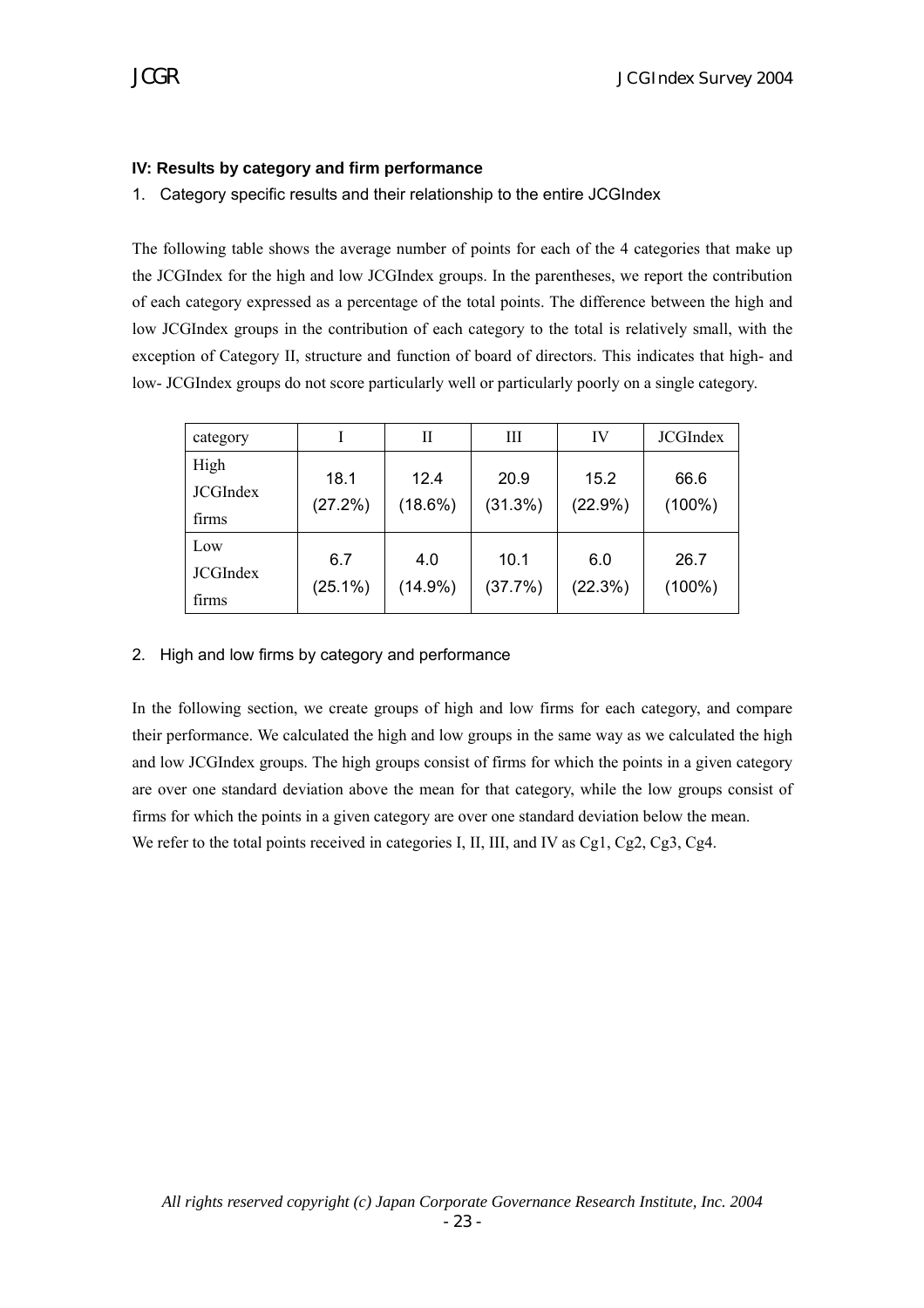3. Category I ( Corporate objectives and CEO responsibility)

(1) Distribution of Category I, and definition of high and low Cg1 groups



Distribution of Cg1

Mean: 11.9, standard deviation: 4.8, maximum, 26, minimum 0 High Cg1 groups: 58 firms for which Cg1 is over 18 Low Cg1 group: 65 firms for which Cg1 is under 7

- (2) Cg1 and firm characteristics
- a. Percentage foreign ownership



Foreign ownership is higher in high Cg1 firms than in low Cg1 firms, and this difference is statistically significant (at the 1% level).

| Total responding firms: 306 |    |
|-----------------------------|----|
| High JCGIndex firms:        | 56 |
| Low JCGIndex firms:         | 56 |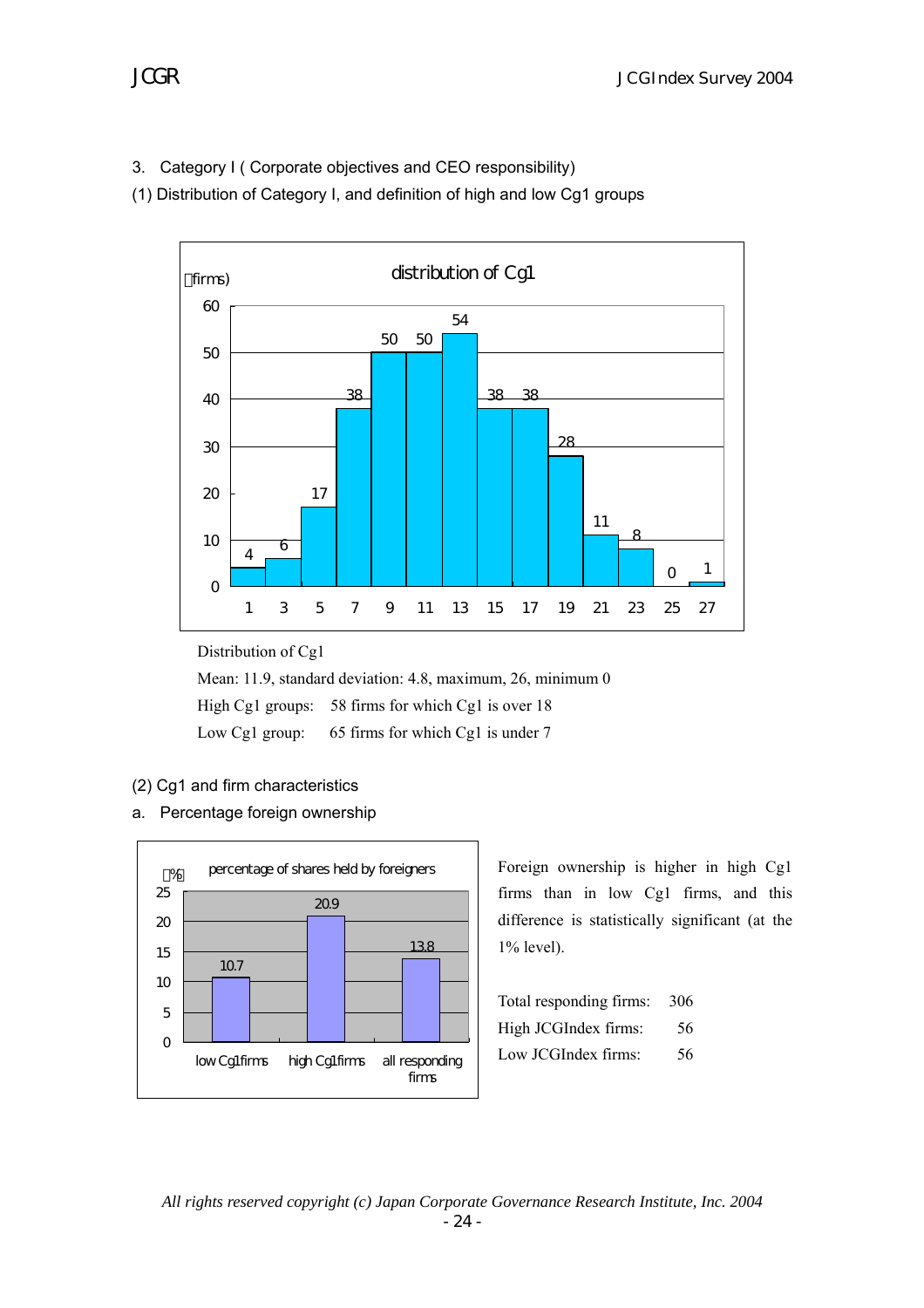# b. Age of CEO



The CEOs of high JCGIndex firms are slightly younger than CEOs of low JCGIndex firms, but this difference is not statistically significant (at the 10% level).

| Total responding firms: | 319 |
|-------------------------|-----|
| High JCGIndex firms:    | 57  |
| Low JCGIndex firms:     | 59  |

(3) Cg1 and firm size

a. Total assets (consolidated, 3 years)



b. Total sales (consolidated, 3 years)



Total assets of high Cg1 firms are greater than total assets of low Cg1 firms, and this difference is statistically significant (at the 10% level).

| Total responding firms: 296 |     |
|-----------------------------|-----|
| High JCGIndex firms:        | 53  |
| Low JCGIndex firms:         | 55. |

Total sales of high Cg1 firms are greater than total sales of low Cg1 firms, and this difference is statistically significant (at the 5% level).

| Total responding firms: 296 |    |
|-----------------------------|----|
| High JCGIndex firms:        | 53 |
| Low JCGIndex firms:         | 55 |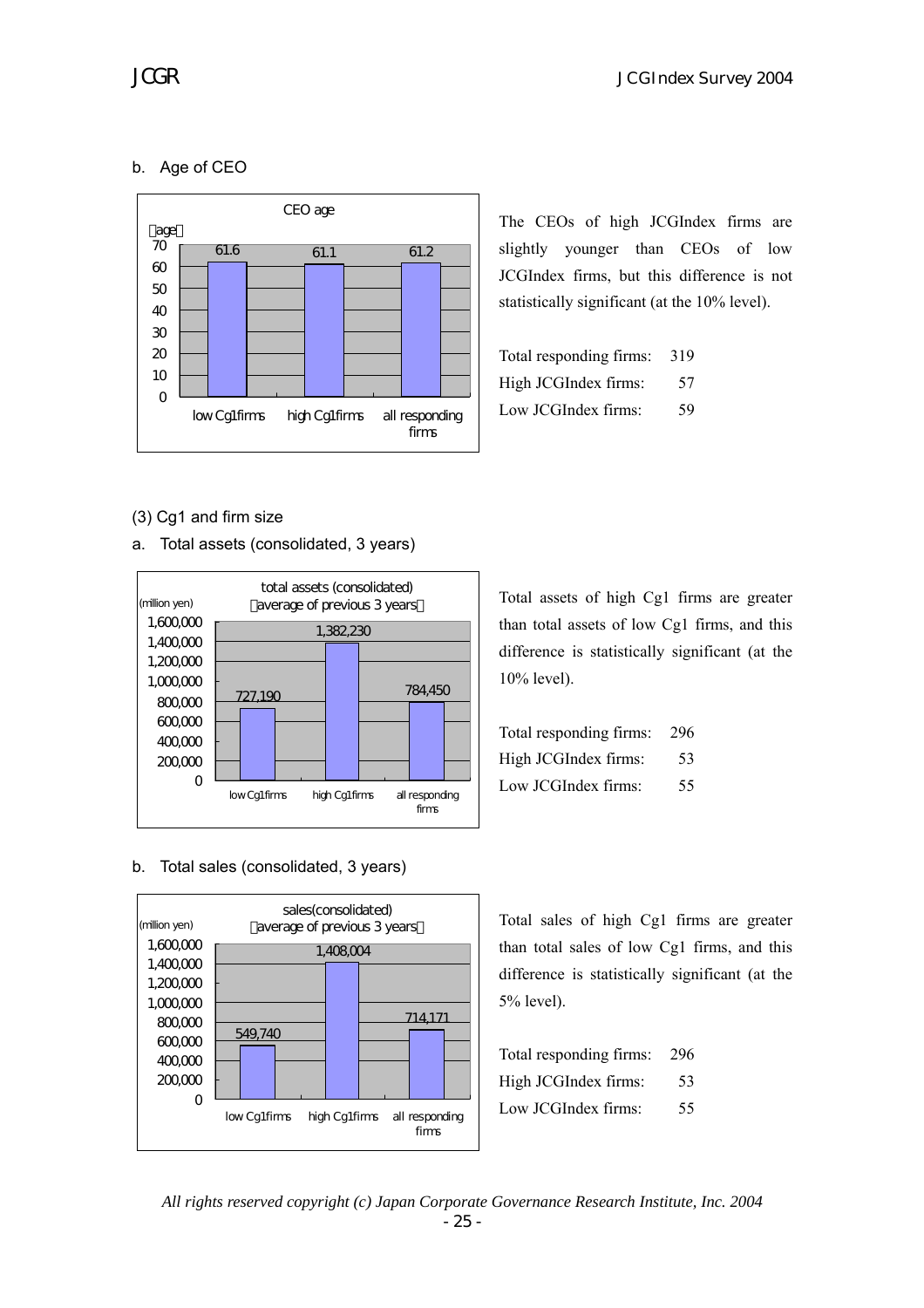Number of employees of high Cg1 firms is greater than number of employees in low Cg1 firms, but this difference is not

significant (at the 10% level).

Total responding firms: 296 High JCGIndex firms: 53 Low JCGIndex firms: 55





## c. Number of employees (consolidated, 3 years)

## (4) Cg1 and firm performance

a. ROA (consolidated, 3 years and 5 years)



#### 3 years

ROA for high Cg1 firms is slightly lower than ROA for low Cg1 firms but this difference is not statistically significant (at the 10% level).

| Total responding firms: 287 |    |
|-----------------------------|----|
| High JCGIndex firms:        | 52 |
| Low JCGIndex firms:         | 53 |



## 5 years

ROA for high Cg1 firms is slightly lower than ROA for low Cg1 firms but this difference is not statistically significant (at the 10% level).

| Total responding firms: | 264 |
|-------------------------|-----|
| High JCGIndex firms:    | 49  |
| Low JCGIndex firms:     | 48  |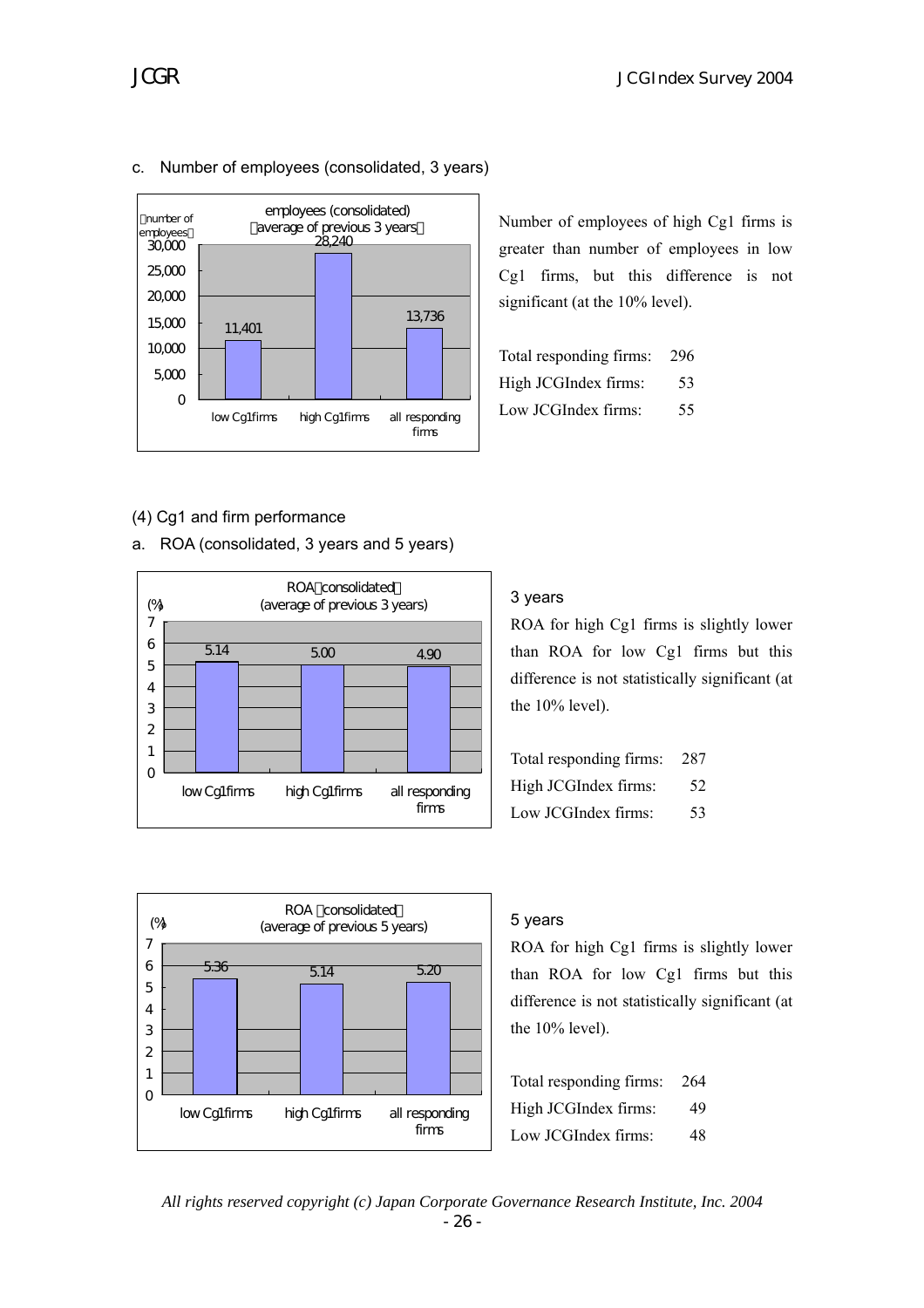



# b. ROE (consolidated, 3 years and 5 years)

## 3 years

ROE for high Cg1 firms is lower than ROE for low Cg1 firms and this difference is statistically significant (at the 10% level).

| Total responding firms: | -285 |
|-------------------------|------|
| High JCGIndex firms:    | 52   |
| Low JCGIndex firms:     | 52   |



# 5 years

ROE for high Cg1 firms is lower than ROE for low Cg1 firms but this difference is not statistically significant (at the 10% level).

| Total responding firms: 263 |    |
|-----------------------------|----|
| High JCGIndex firms:        | 49 |
| Low JCGIndex firms:         | 48 |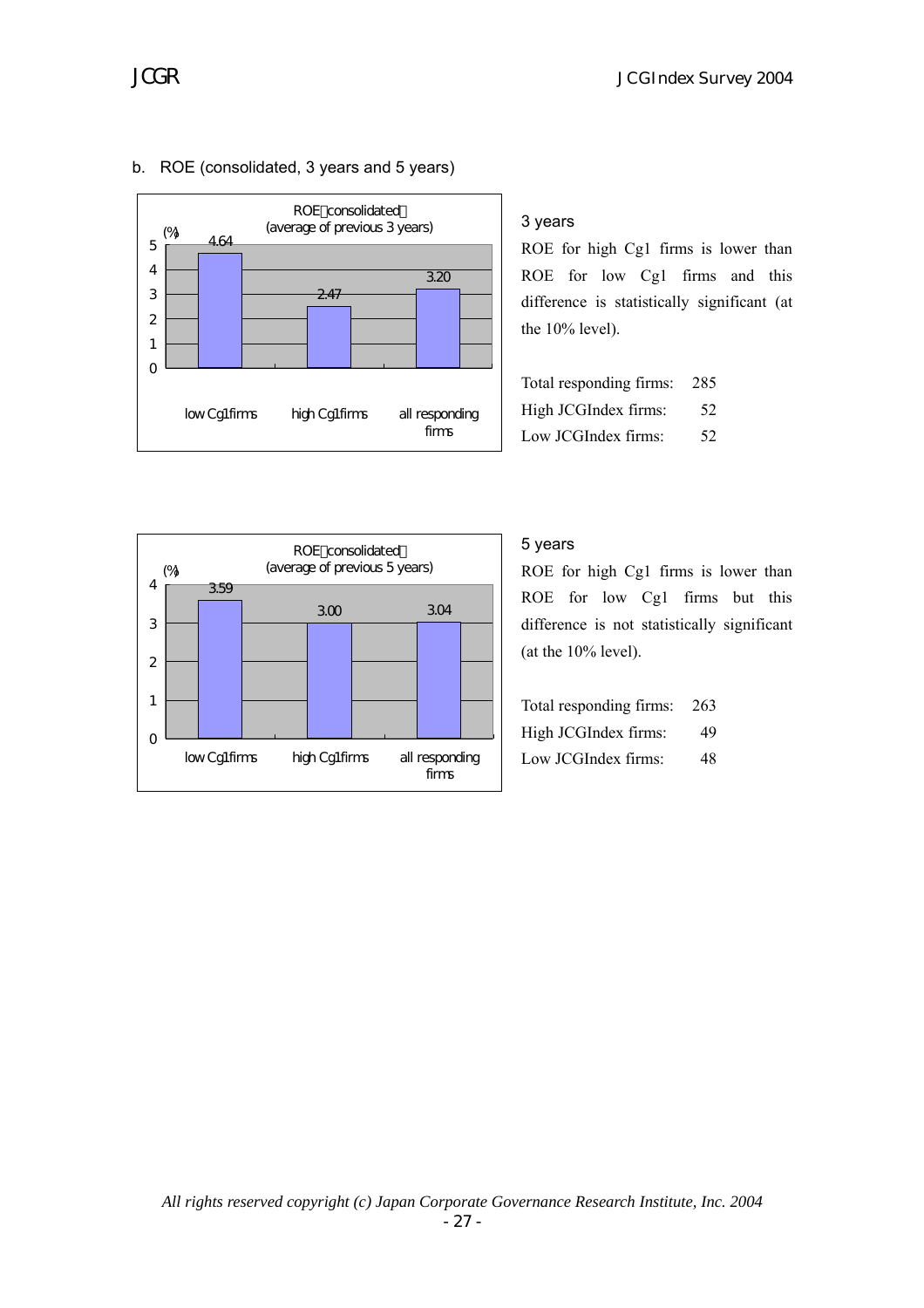

## (5) Cg1 and return on common stock (3 years and 5 years)

# 3 years

Return on common stock for high Cg1 firms is lower than return on common stock for low Cg1 firms, and this difference is statistically significant (at the 5% level).

Total responding firms: 297 High JCGIndex firms: 56 Low JCGIndex firms: 57



# 5 years

Return on common stock for high Cg1 firms is higher than return on common stock for low Cg1 firms, and this difference is statistically significant (at the 10% level).

| Total responding firms: 284 |     |
|-----------------------------|-----|
| High JCGIndex firms:        | 55. |
| Low JCGIndex firms:         | 54  |

The reason that return on common stock over 3 years is lower for the high JCGIndex group is that over half of the firms in the high JCGIndex group had return on common stock in the negative two digits in the year 2003. This appears to be a short-term anomaly, and demonstrates that when evaluating corporate governance and performance, it is important to look at the relationship between the two over the long term.

# <adjustment for risk>

The following table shows the betas of high and low Cg1 firms for 3 and 5 years. The difference between betas for the two groups is statistically significant in both cases (at the 1% level).

|                      | $\beta$ 3 year | $\beta$ 5 year |
|----------------------|----------------|----------------|
| High Cg1 firms       | 1.102          | 0.939          |
| Low Cg1 firms        | 0.821          | 0.658          |
| All responding firms | 0.887          | 0.766          |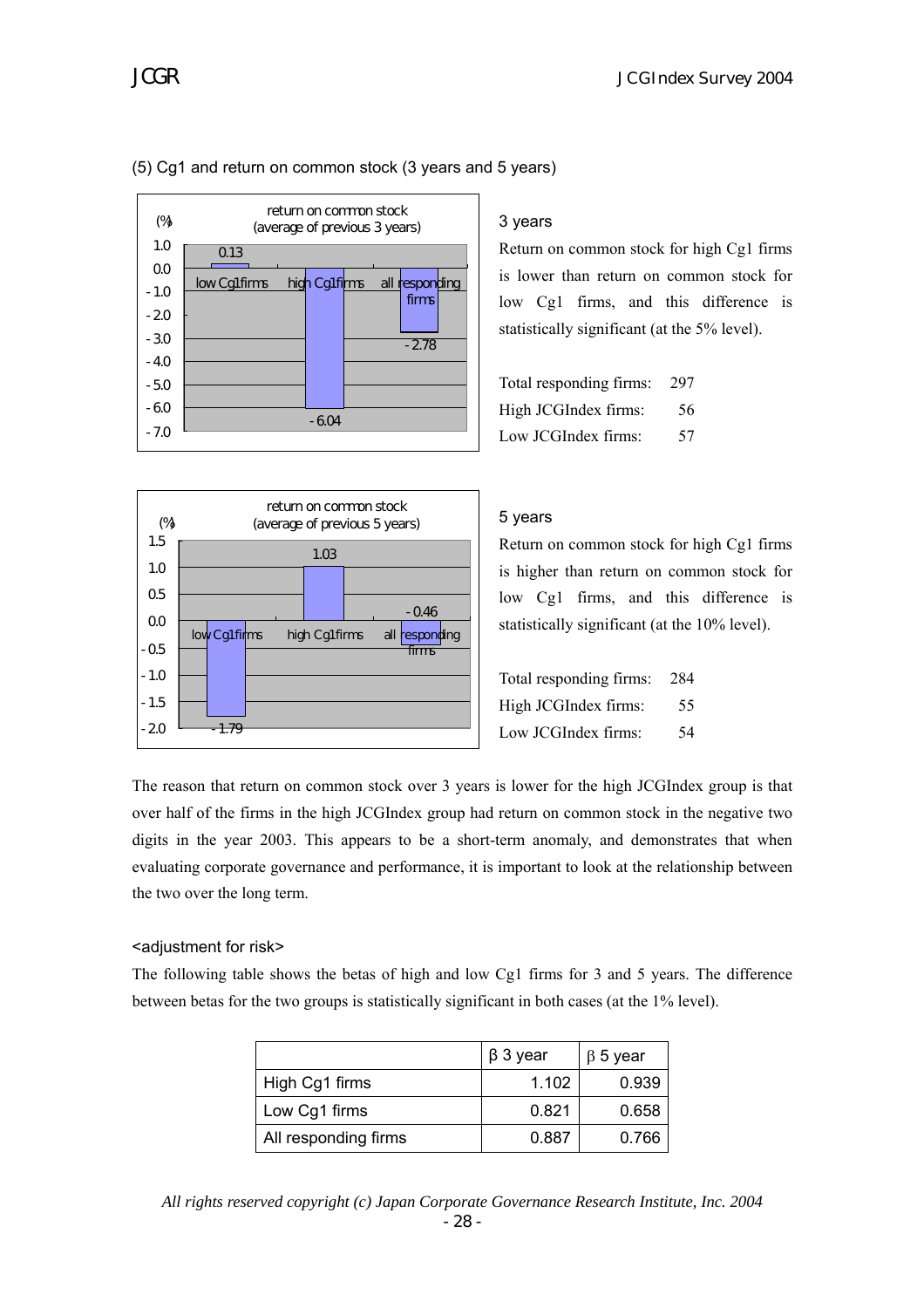This table shows that some of the difference between the average past returns for high and low JCGIndex firms must be attributed to differences in risk. The difference in betas is about .3, and when this is multiplied by 3% to 5%, returns attributable to difference in risk are .9% to 1.5%. Looking at the 5 year results, which are more reliable as they measure returns over a longer time period, the difference between high and low JCGIndex firm returns is 2.82%. Thus, even considering the difference in risk, return on common stock is higher for high JCGIndex firms than for low JCGIndex firms. (See page 21 for a description of risk adjustment).

(6) Cg1 and growth in number of employees (consolidated, 3 year)



Growth in employment for high Cg1 firms is lower than growth in employment for low Cg1 firms, but this difference is not statistically significant (at the 10% level).

Total responding firms: 295\* High JCGIndex firms: 53 Low ICGIndex firms: 54\*

\*one outlier was removed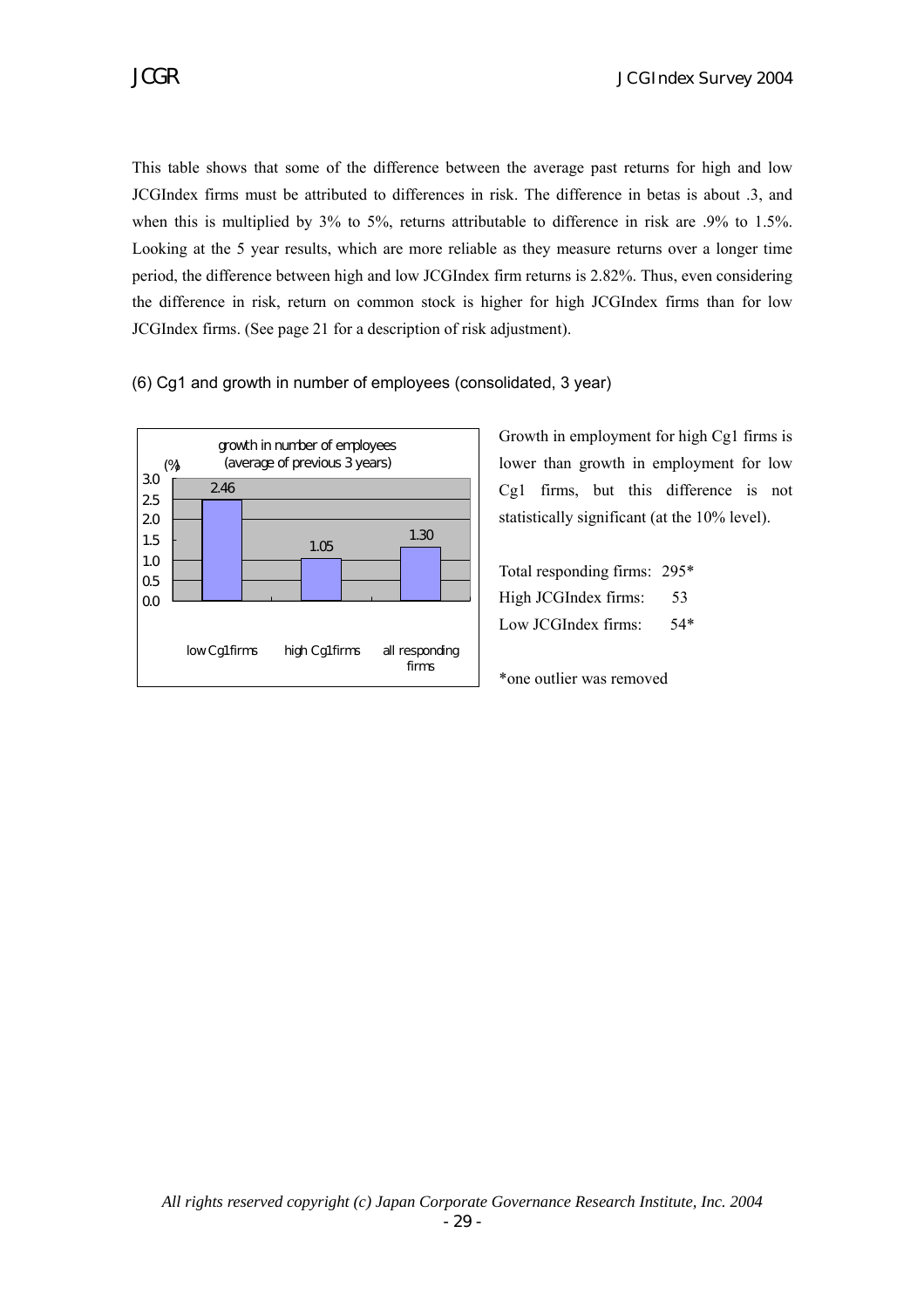4. Category II (Structure and function of board of directors)

(1) Distribution of Cg2, and definition of high and low Cg2 groups



Mean: 6.7, standard deviation: 3.7, maximum, 21, minimum 0 High Cg2 group: 42 firms for which Cg2 is over 11 Low Cg2 group: 39 firms for which Cg2 is under 3

- (2) Cg2 and firm characteristics
- a. Percentage foreign ownership



Foreign ownership is higher in high Cg2 firms than in low Cg2 firms, and this difference is statistically significant (at the 5% level).

| Total responding firms: 306 |    |
|-----------------------------|----|
| High JCGIndex firms:        | 37 |
| Low JCGIndex firms:         | 33 |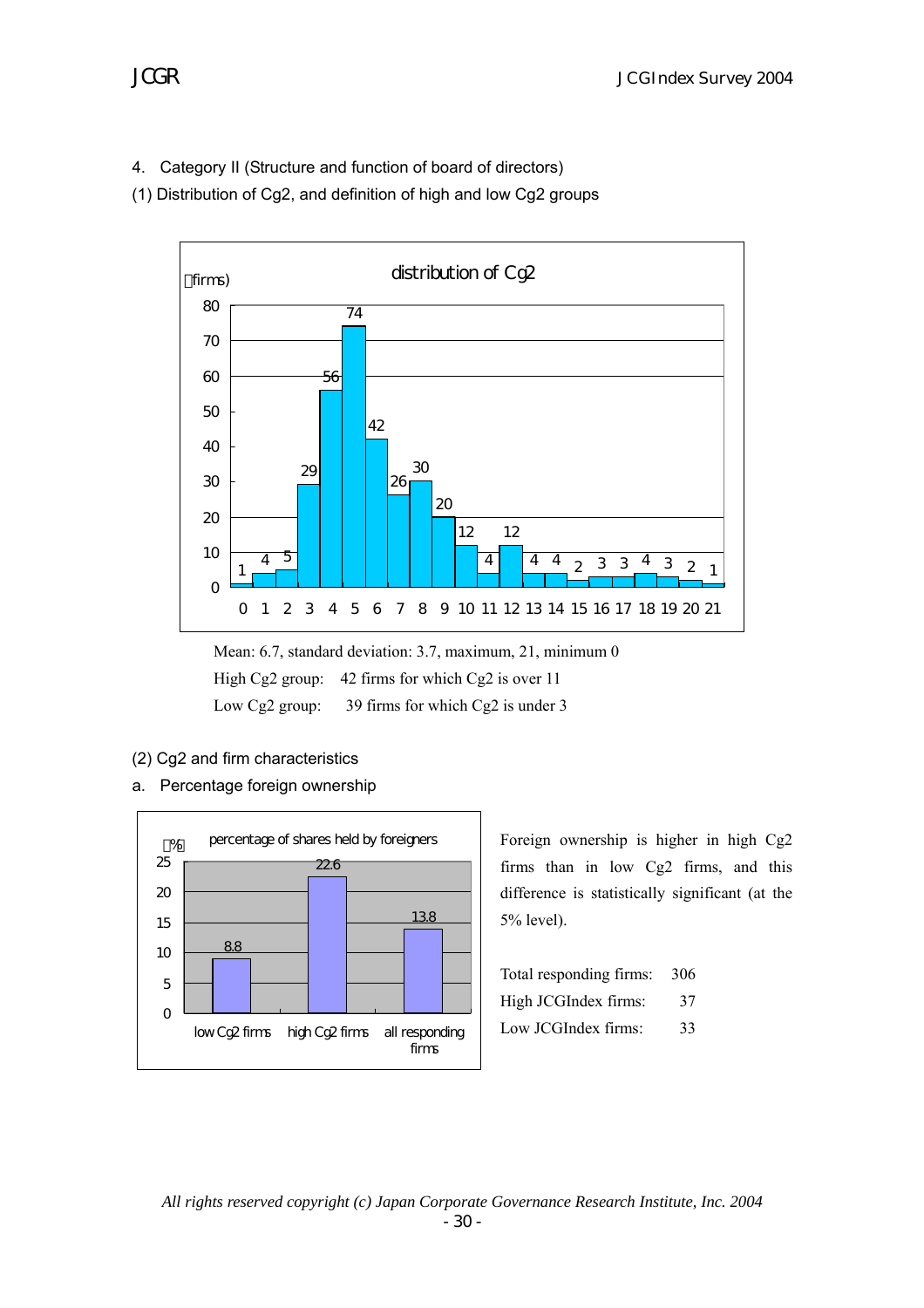# b. Age of CEO



The CEOs of high Cg2 firms are slightly younger than CEOs of low Cg2 firms, but this difference is not statistically significant (at the 10% level).

| Total responding firms: | 319 |
|-------------------------|-----|
| High JCGIndex firms:    | 39  |
| Low JCGIndex firms:     | 37  |

# (3) Cg2 and firm size

a. Total assets (consolidated, 3 years)



Total assets of high Cg2 firms are greater than total assets of low Cg2 firms, and this difference is statistically significant (at the 5% level).

| Total responding firms: | -296 |
|-------------------------|------|
| High JCGIndex firms:    | 36   |
| Low JCGIndex firms:     | 37   |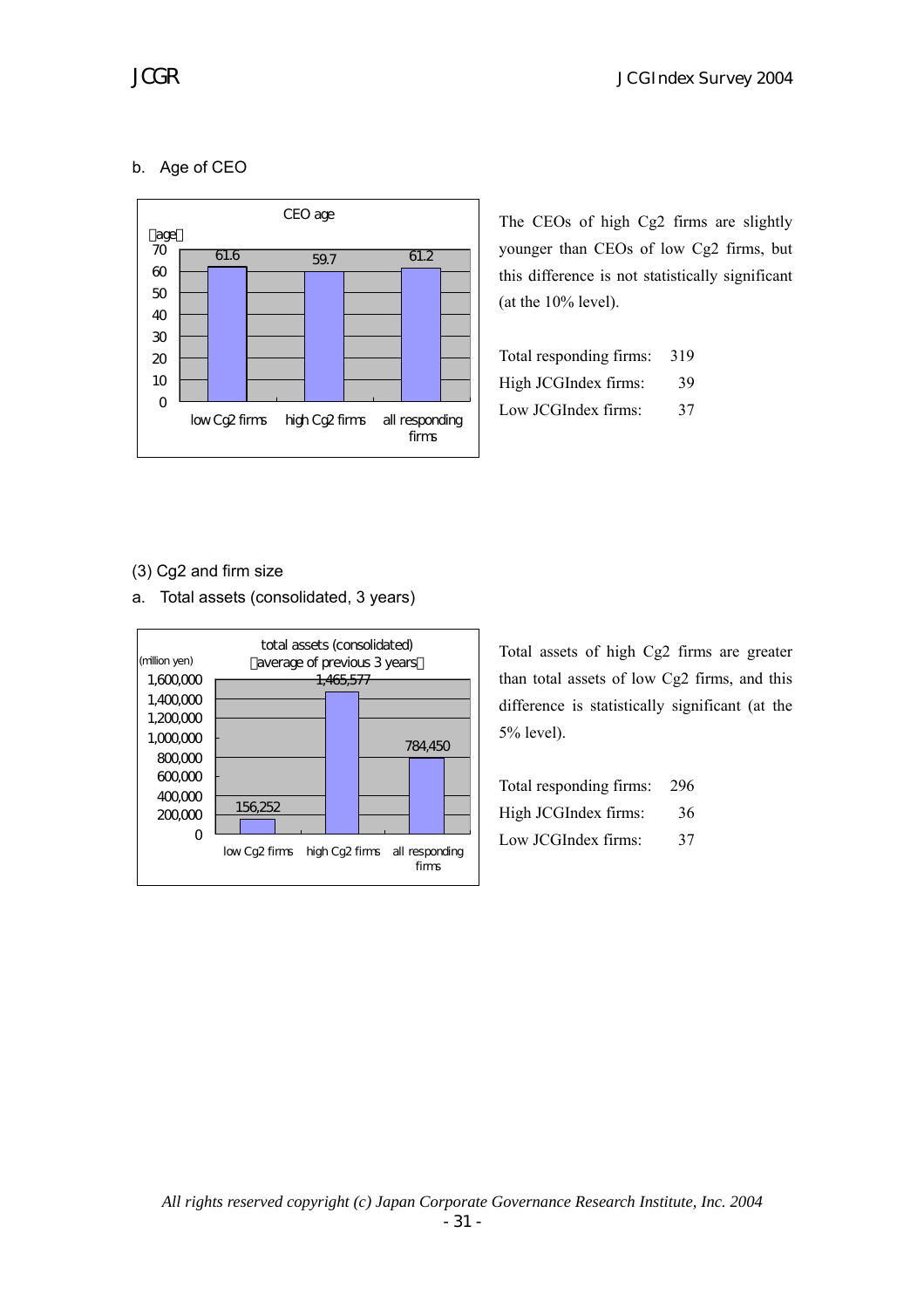

#### b. Total sales (consolidated, 3 years)

Total sales of high Cg2 firms are greater than total sales of low Cg2 firms, and this difference is statistically significant (at the 10% level).

| Total responding firms: | 296 |
|-------------------------|-----|
| High JCGIndex firms:    | 36  |
| Low JCGIndex firms:     | 37  |

#### c. Number of employees (consolidated, 3 years)



Number of employees of high Cg2 firms is greater than number of employees in low Cg2 firms, but this difference is not significant (at the 10% level).

| Total responding firms: 296 |    |
|-----------------------------|----|
| High JCGIndex firms:        | 36 |
| Low JCGIndex firms:         | 37 |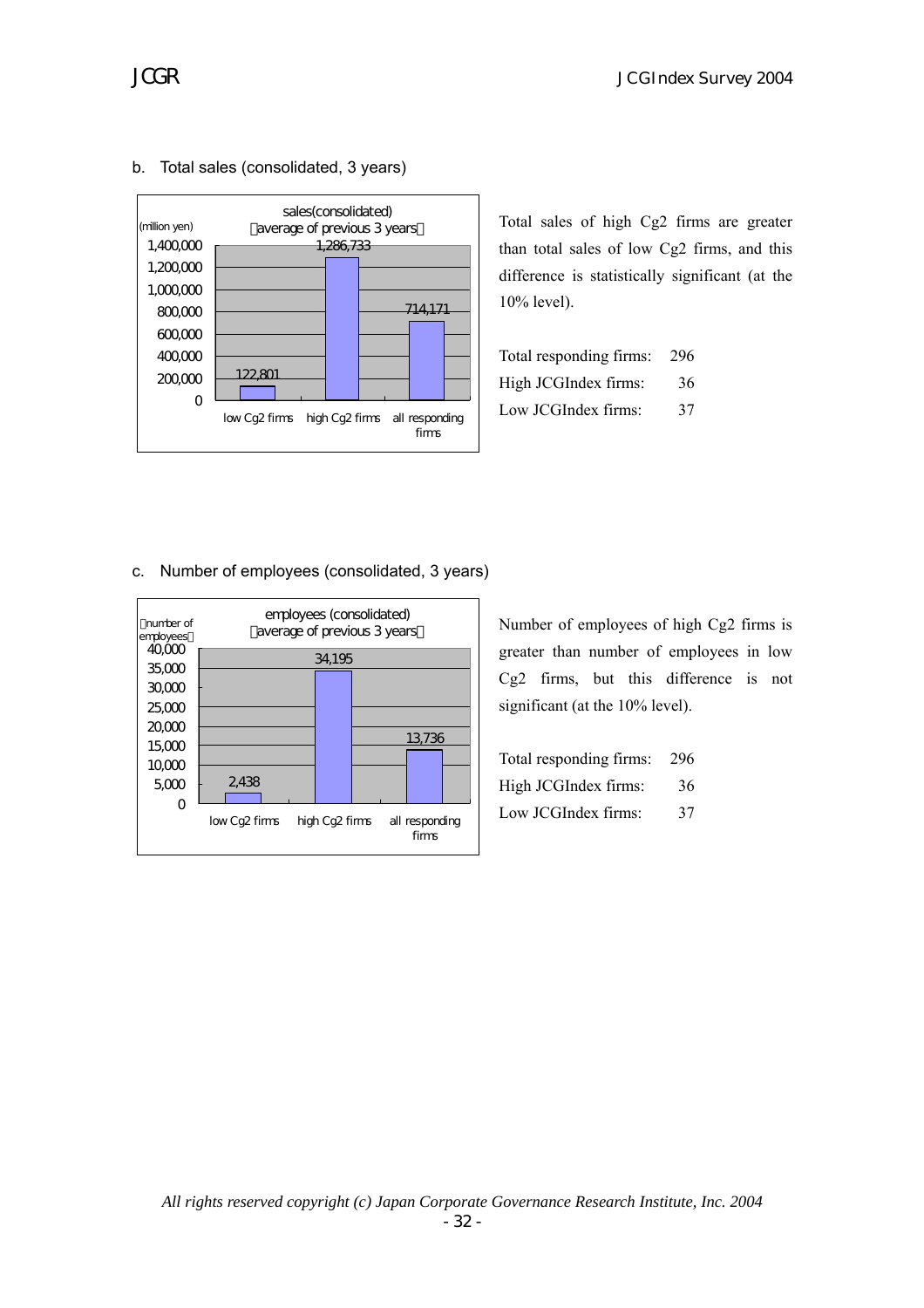# (4) Cg2 and firm performance

# a. ROA (consolidated, 3 years and 5 years)





## 3 years

ROA for high Cg2 firms is higher than ROA for low Cg2 firms and this difference is statistically significant (at the 5% level).

| Total responding firms: | - 287 |
|-------------------------|-------|
| High JCGIndex firms:    | 35    |
| Low JCGIndex firms:     | 36    |

#### 5 years

ROA for high Cg2 firms is higher than ROA for low Cg2 firms and this difference is statistically significant (at the 5% level).

| Total responding firms: | - 264 |
|-------------------------|-------|
| High JCGIndex firms:    | 34    |
| Low JCGIndex firms:     | 30    |

## b. ROE (consolidated, 3 years and 5 years)



# 3 years

ROE for high Cg2 firms is higher than ROE for low Cg2 firms and this difference is statistically significant (at the 10% level).

| Total responding firms: | -285 |
|-------------------------|------|
| High JCGIndex firms:    | 35   |
| Low JCGIndex firms:     | 35   |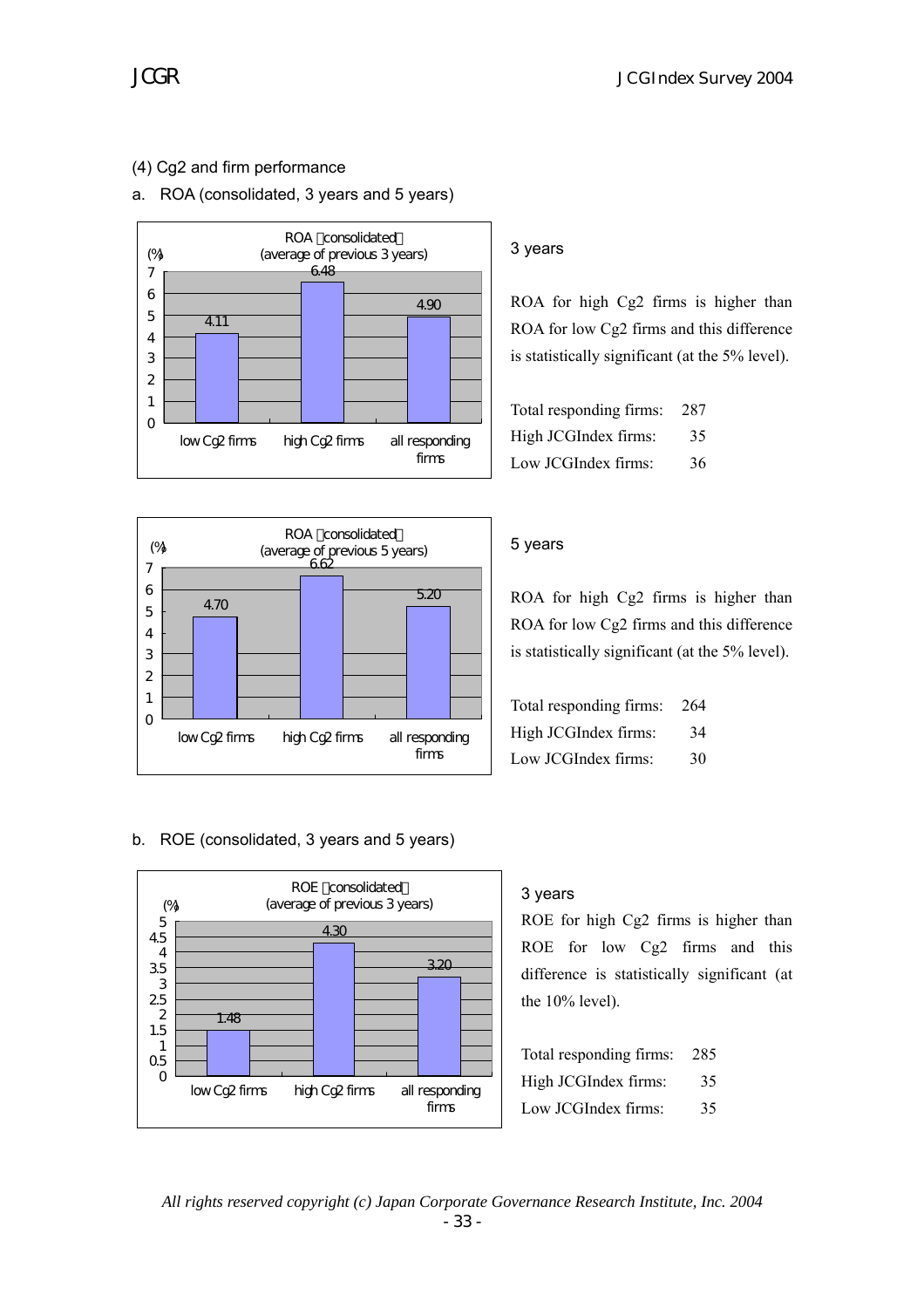

#### 5 years

ROE for high Cg2 firms is higher than ROE for low Cg2 firms and this difference is statistically significant (at the 5% level).

| Total responding firms: 263 |    |
|-----------------------------|----|
| High JCGIndex firms:        | 34 |
| Low JCGIndex firms:         | 30 |

(5) Cg2 and return on common stock (3 years and 5 years)





# 3 years

Return on common stock for high Cg2 firms is lower than return on common stock for low Cg2 firms, and this difference is statistically significant (at the 5% level). Total responding firms: 297 High JCGIndex firms: 33 Low JCGIndex firms: 34

## 5 years

Return on common stock for high Cg2 firms is higher than return on common stock for low Cg2 firms, and this difference is statistically significant (at the 5% level). Total responding firms: 284 High JCGIndex firms: 32

Low JCGIndex firms: 32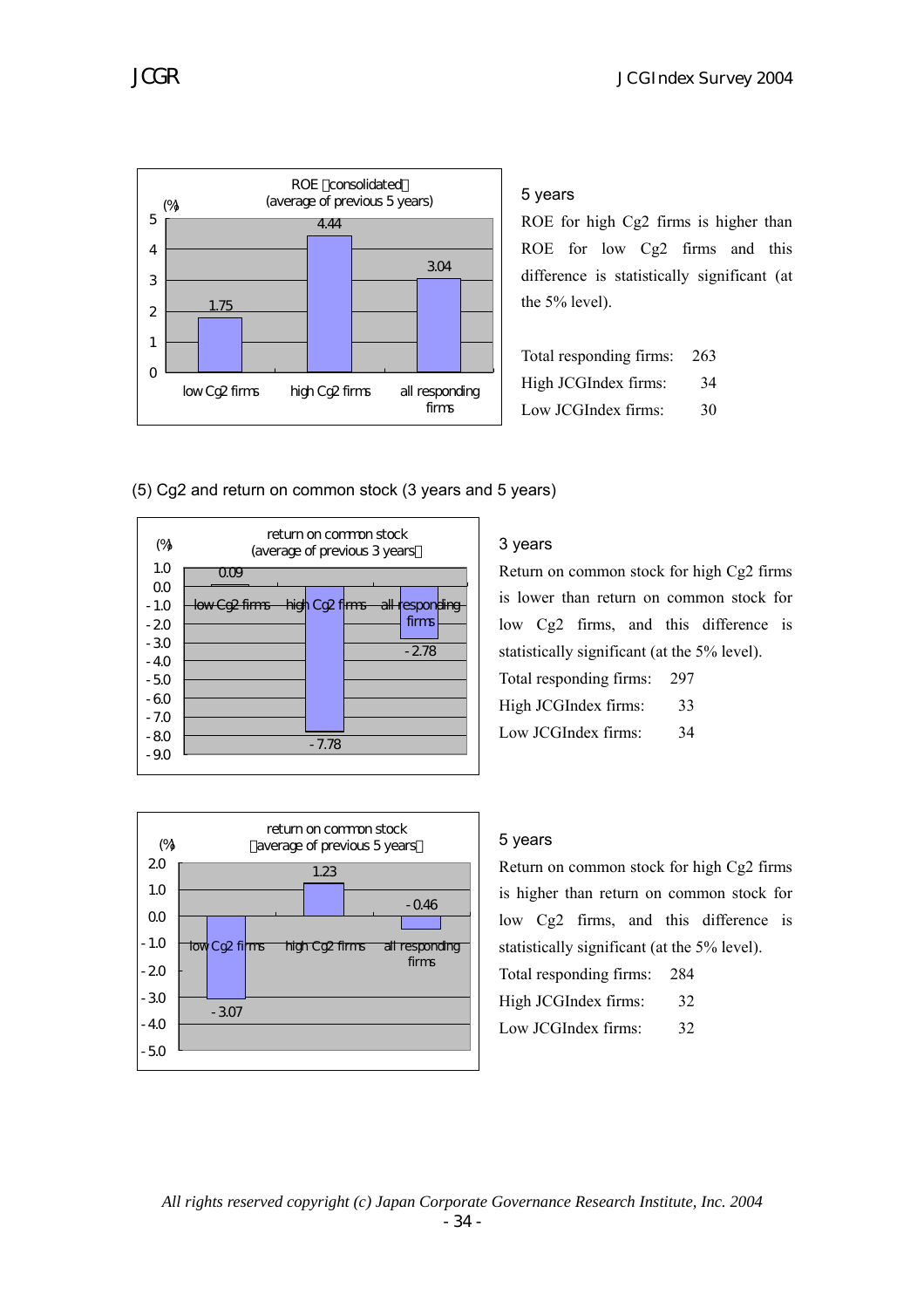The reason that return on common stock over 3 years is lower for the high JCGIndex group is that over half of the firms in the high JCGIndex group had return on common stock in the negative two digits in the year 2003. This appears to be a short-term anomaly, and demonstrates that when evaluating corporate governance and performance it is important to look at the relationship between the two over the long term.

#### <adjustment for risk>

The following table shows the betas of high and low Cg2 firms for 3 and 5 years. The difference between betas for the two groups is statistically significant in both cases (at the 1% level).

|                      | $\beta$ 3 year | $\beta$ 5 year |
|----------------------|----------------|----------------|
| High Cg2 firms       | 1.109          | .991           |
| Low Cg2 firms        | .706           | .608           |
| All responding firms | .887           | .766           |

This table shows that some of the difference between the average past returns for high and low JCGIndex firms must be attributed to differences in risk. The difference in betas is about .4, and when this is multiplied by 3% to 5%, returns attributable to difference in risk are 1.2% to 2.0%. Looking at the 5 year results, which are more reliable as they measure returns over a longer time period, the difference between between high and low JCGIndex firm returns is 4.30%. Thus, even considering the difference in risk, return on common stock is higher for high JCGIndex firms than for low JCGIndex firms. (See page 21 for a description of risk adjustment).

# (6) Cg2 and growth in number of employees (consolidated, 3 year)



Growth in employment for high Cg2 firms is slightly lower than growth in employment for low Cg2 firms, but this difference is not statistically significant at the 10% level.

| Total responding firms: 296 <sup>*</sup> |    |
|------------------------------------------|----|
| High JCGIndex firms:                     | 36 |
| Low JCGIndex firms:                      | 37 |

\*one outlier was removed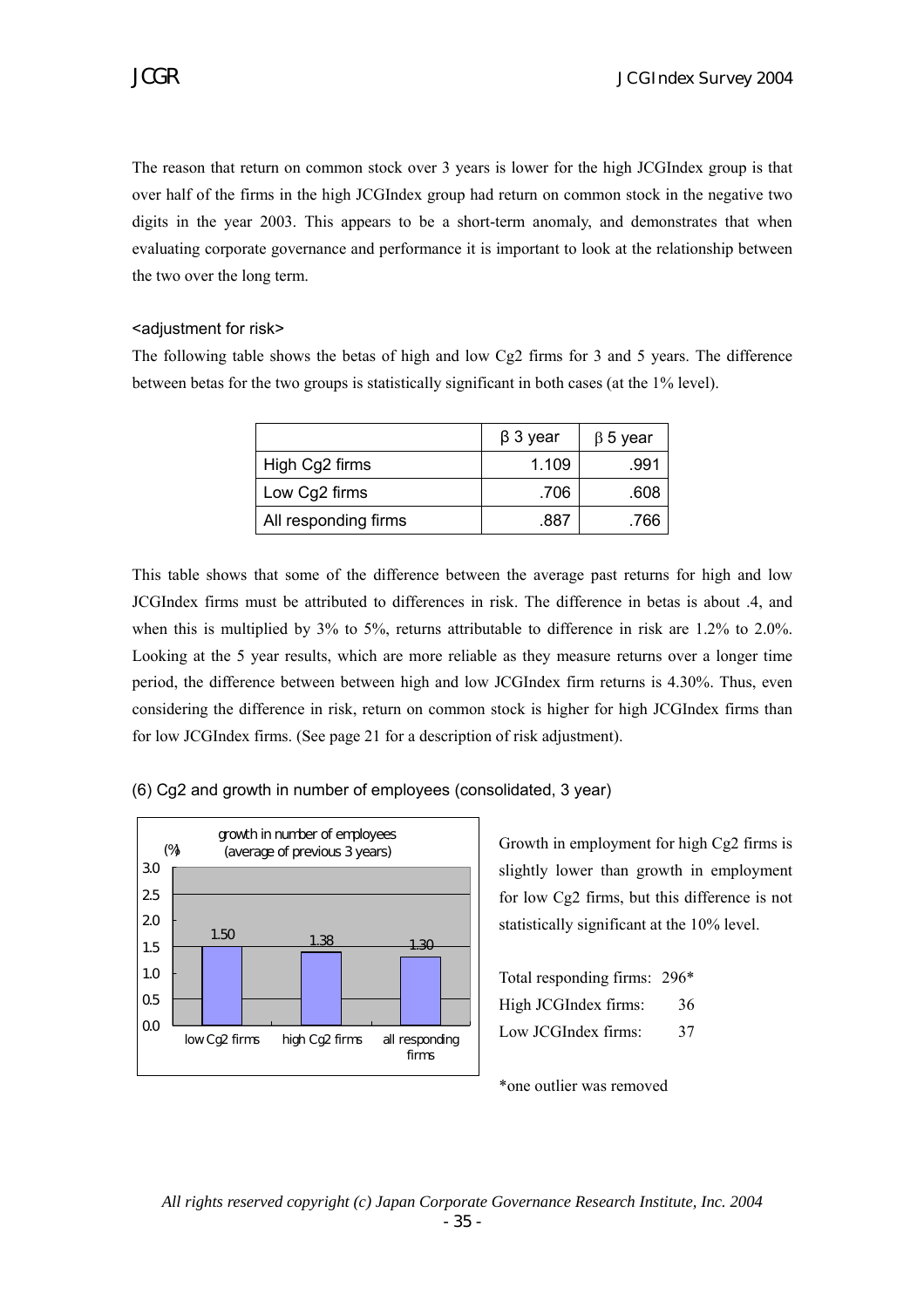5. Category III (Management system)

(1) Distribution of Cg3, and definition of high and low Cg3 groups



Mean: 16.0, standard deviation: 4.2, maximum, 25, minimum 3 High Cg3 group: 44 firms for which Cg3 is over 21 Low Cg3 group: 53 firms for which Cg3 is under 11

- (2) Cg3 and firm characteristics
- a. Percentage foreign ownership



Foreign ownership is higher in high Cg3 firms than in low Cg3 firms, and this difference is statistically significant (at the 1% level).

| Total responding firms: 306 |    |
|-----------------------------|----|
| High JCGIndex firms:        | 39 |
| Low JCGIndex firms:         | 45 |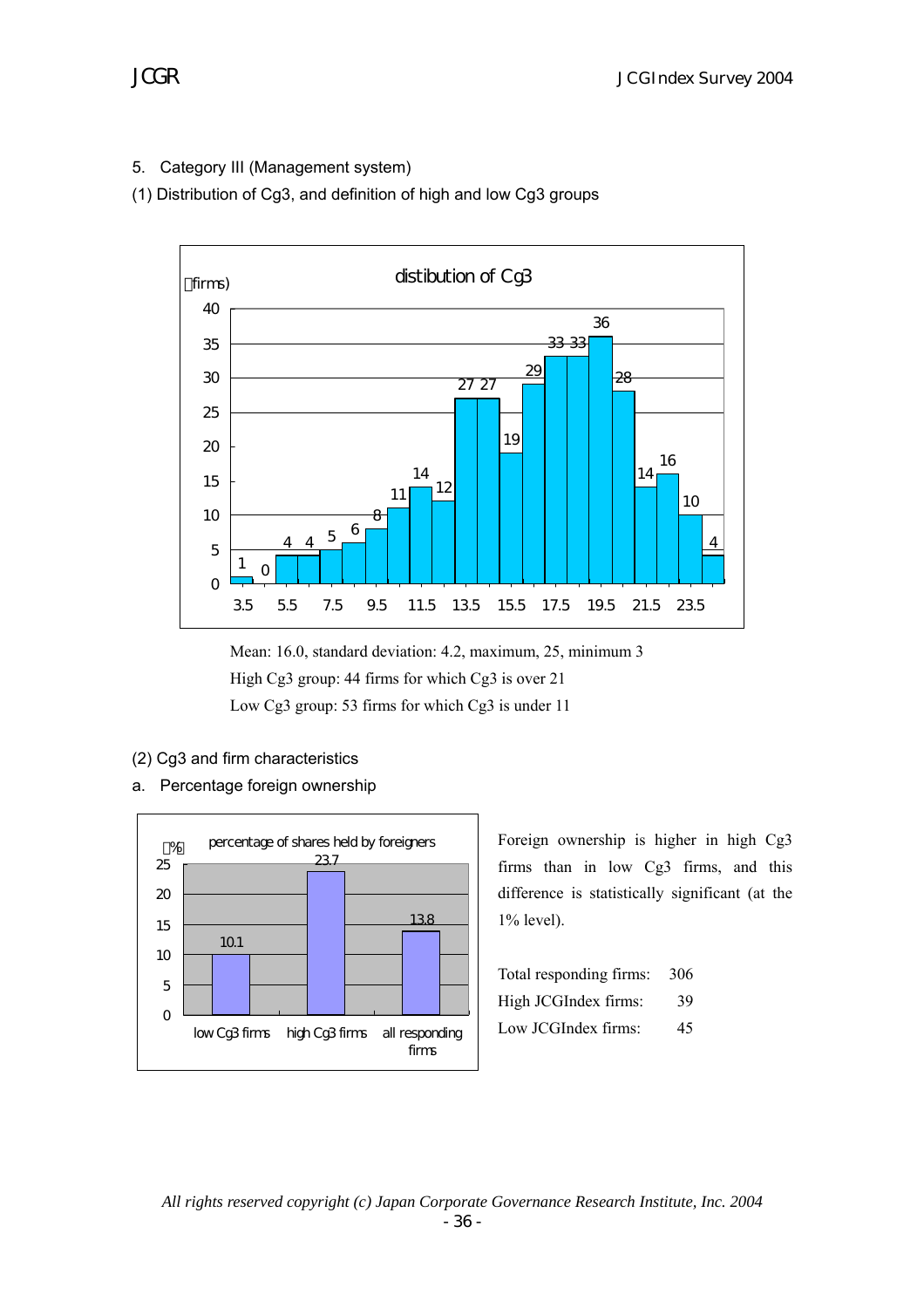# b. Age of CEO



The CEO's of high Cg3 firms are younger than CEO's of low Cg3 firms, and this difference is statistically significant (at the 1% level).

| Total responding firms: | 319 |
|-------------------------|-----|
| High JCGIndex firms:    | 42  |
| Low JCGIndex firms:     | 51  |

(3) Cg3 and firm size

a. Total assets (consolidated, 3 years)



b. Total sales (consolidated, 3 years)



Total assets of high Cg3 firms are greater than total assets of low Cg3 firms, and this difference is statistically significant (at the 1% level).

| Total responding firms: 296 |    |
|-----------------------------|----|
| High JCGIndex firms:        | 41 |
| Low JCGIndex firms:         | 47 |

Total sales of high Cg3 firms are greater than total sales of low Cg3 firms, and this difference is statistically significant (at the 1% level).

| Total responding firms: | 296 |
|-------------------------|-----|
| High JCGIndex firms:    | 41  |
| Low JCGIndex firms:     | 47  |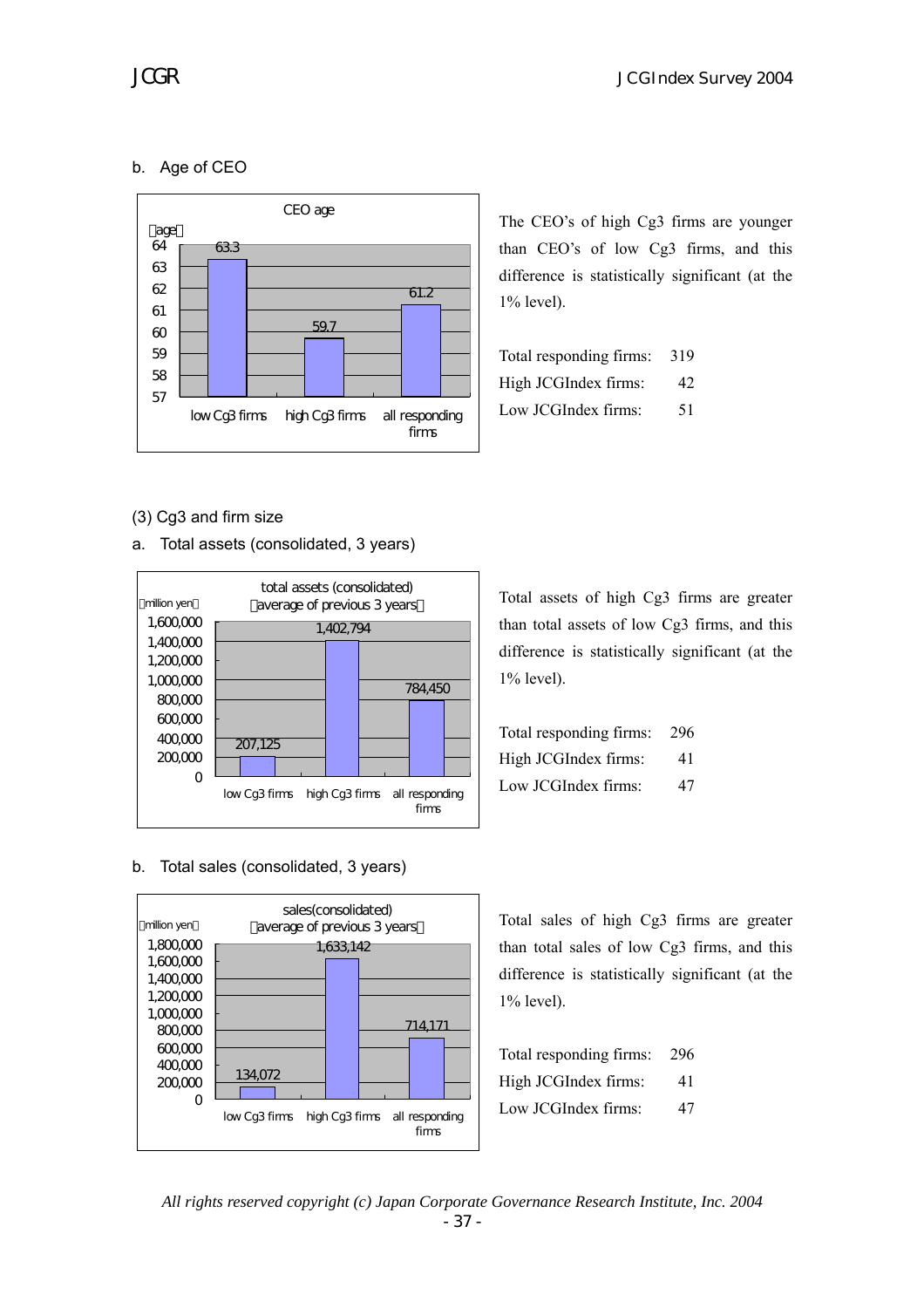

# c. Number of employees (consolidated, 3 years)

Number of employees of high Cg3 firms is greater than number of employees in low Cg3 firms, and this difference is statistically significant (at the 1% level).

| Total responding firms: | 296 |
|-------------------------|-----|
| High JCGIndex firms:    | 41  |
| Low JCGIndex firms:     | 47  |

## (4) Cg3 and firm performance

a. ROA (consolidated, 3 years and 5 years)



#### ROA consolidated (average of previous 5 years) 4.92 5.86 5.20  $\overline{O}$ 1 2 3 4 5 6 7 low Cg3 firms high Cg3 firms all responding firms (%)

# 3 years

ROA for high Cg3 firms is higher than ROA for low Cg3 firms but this difference is not statistically significant (at the 10% level).

| Total responding firms: 287 |    |
|-----------------------------|----|
| High JCGIndex firms:        | 38 |
| Low JCGIndex firms:         | 45 |

## 5 years

ROA for high Cg3 firms is higher than ROA for low Cg3 firms, but this difference is not statistically significant (at the 10% level).

| Total responding firms: | 264 |
|-------------------------|-----|
| High JCGIndex firms:    | 37  |
| Low JCGIndex firms:     | 39  |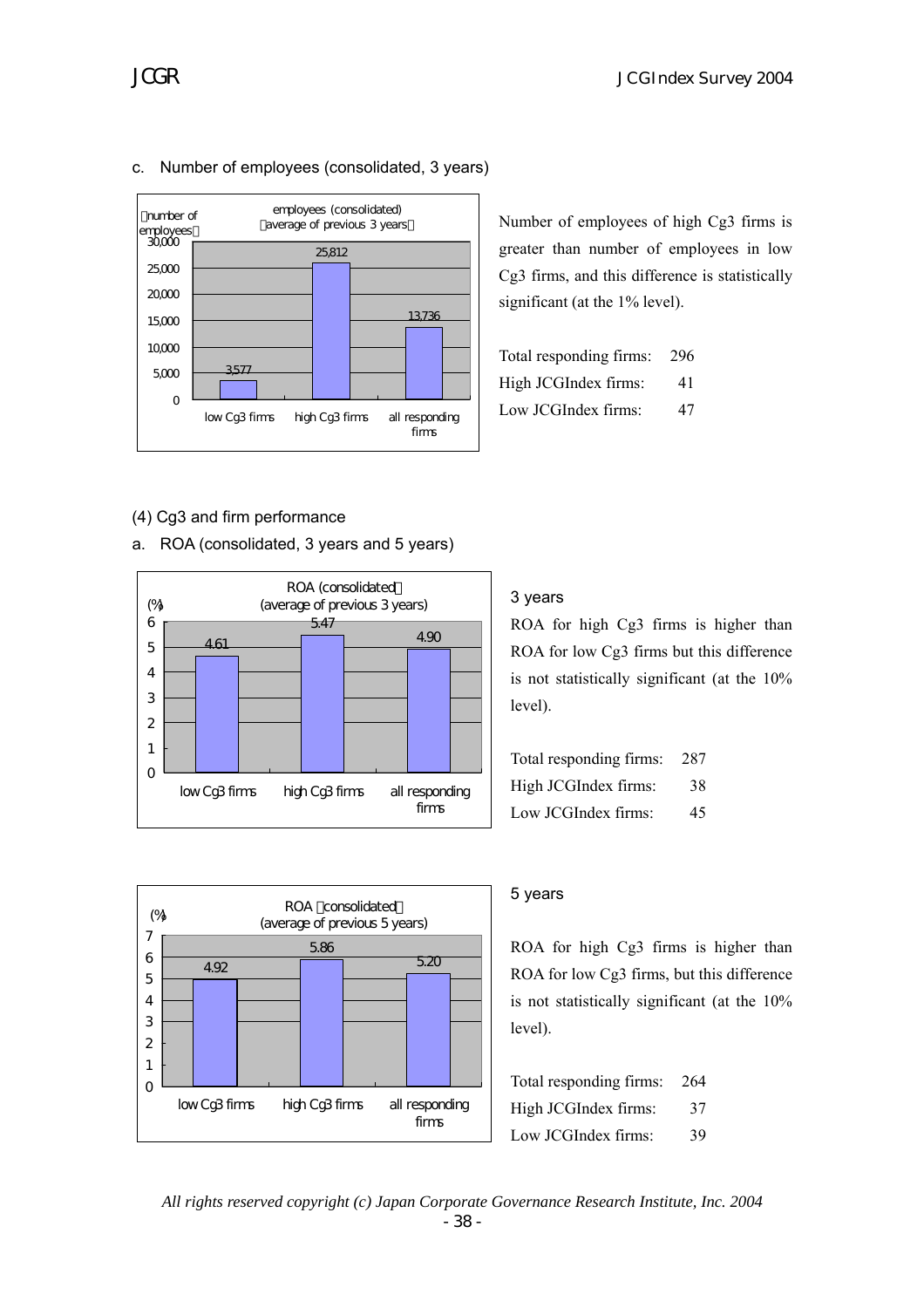

## b. ROE (consolidated, 3 years and 5 years)

# ROE consolidated (average of previous 5 years) 1.49 2.92 3.04  $\Omega$ 1 2 3 4 low Cg3 firms high Cg3 firms all responding firms (%)

# 3 years

ROE for high Cg3 firms is lower than ROE for low Cg3 firms but this difference is not statistically significant (at the 10% level).

| Total responding firms: | 285 |
|-------------------------|-----|
| High JCGIndex firms:    | 38  |
| Low JCGIndex firms:     | 44  |

# 5 years

ROE for high Cg3 firms is higher than ROE for low Cg3 firms, but this difference is not statistically significant (at the 10% level).

| Total responding firms: 263 |    |
|-----------------------------|----|
| High JCGIndex firms:        | 37 |
| Low JCGIndex firms:         | 39 |

(5) Cg3 and return on common stock (3 years and 5 years)



# 3 years

Return on common stock for high Cg3 firms is lower than return on common stock for low Cg3 firms, and this difference is statistically significant (at the 5% level).

Total responding firms: 297 High JCGIndex firms: 39 Low JCGIndex firms: 44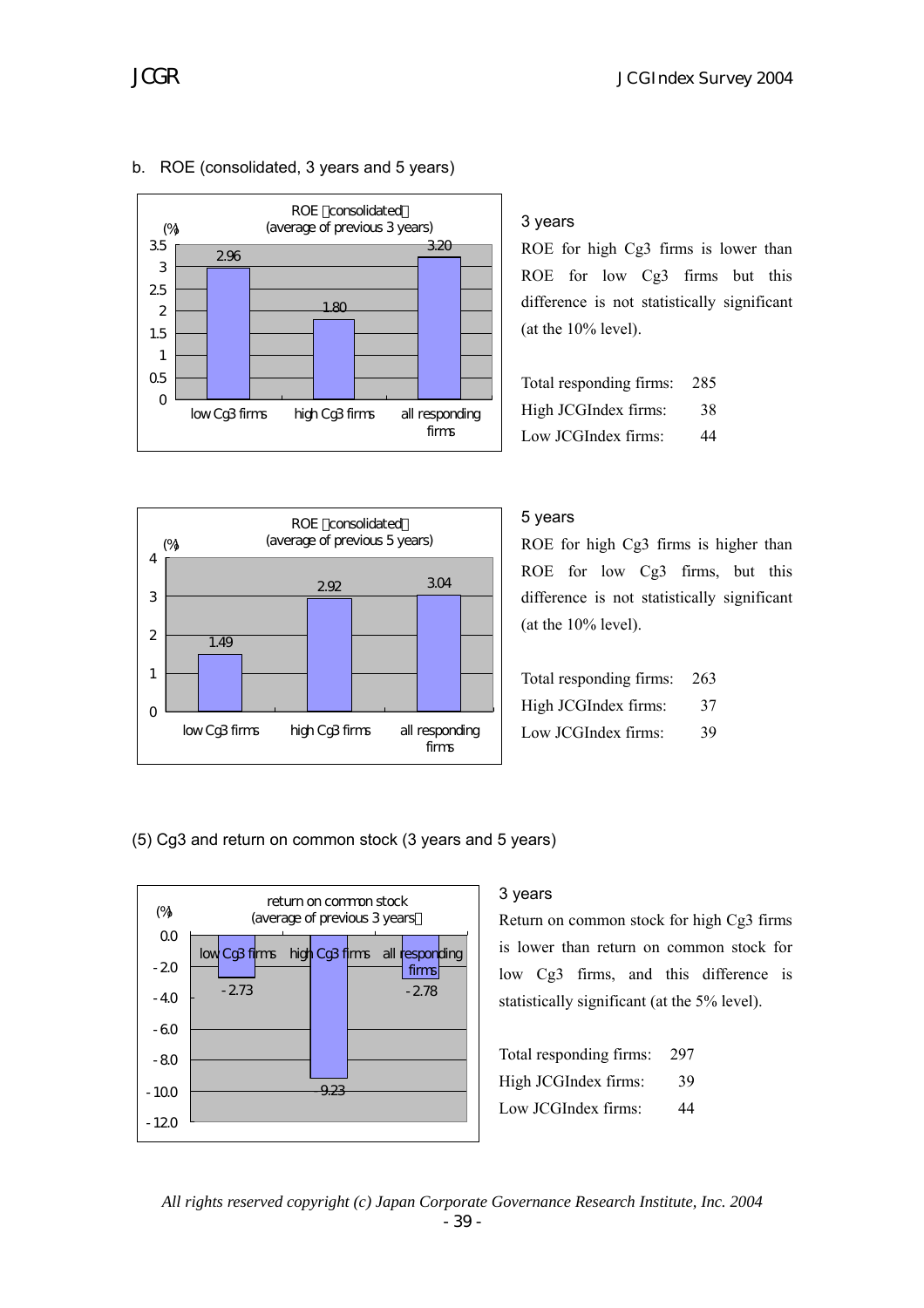

#### 5 years

Return on common stock for high Cg3 firms is higher than return on common stock for low Cg3 firms, and this difference is statistically significant (at the 5% level).

Total responding firms: 284 High JCGIndex firms: 38 Low JCGIndex firms: 42

The reason that return on common stock over 3 years was lower for the high JCGIndex group is that over half of the firms in the high JCGIndex group had return on common stock in the negative two digits in the year 2003. This appears to be a one-year anomaly, and demonstrates that when evaluating corporate governance and performance it is important to look at the relationship between the two over the long term.

#### <adjustment for risk>

The following table shows the betas of high and low Cg3 firms for 3 and 5 years. The difference between betas for the two groups is statistically significant in both cases (at the 1% level).

|                      | $\beta$ 3 year | $\beta$ 5 year |
|----------------------|----------------|----------------|
| High Cg3 firms       | 1.135          | .957           |
| Low Cg3 firms        | .913           | .776           |
| All responding firms | .887           | .766           |

This table shows that some of the difference between the average past returns for high and low JCGIndex firms must be attributed to differences in risk. The difference in betas is about .2, and when this is multiplied by 3% to 5%, returns attributable to difference in risk are .6% to 1%. Looking at the 5 year results, which are more reliable as they measure returns over a longer time period, the difference between high and low JCGIndex firm returns is 4.21%. Thus, even considering the difference in risk, return on common stock is higher for high JCGIndex firms than for low JCGIndex firms. (See page 21 for a description of risk adjustment).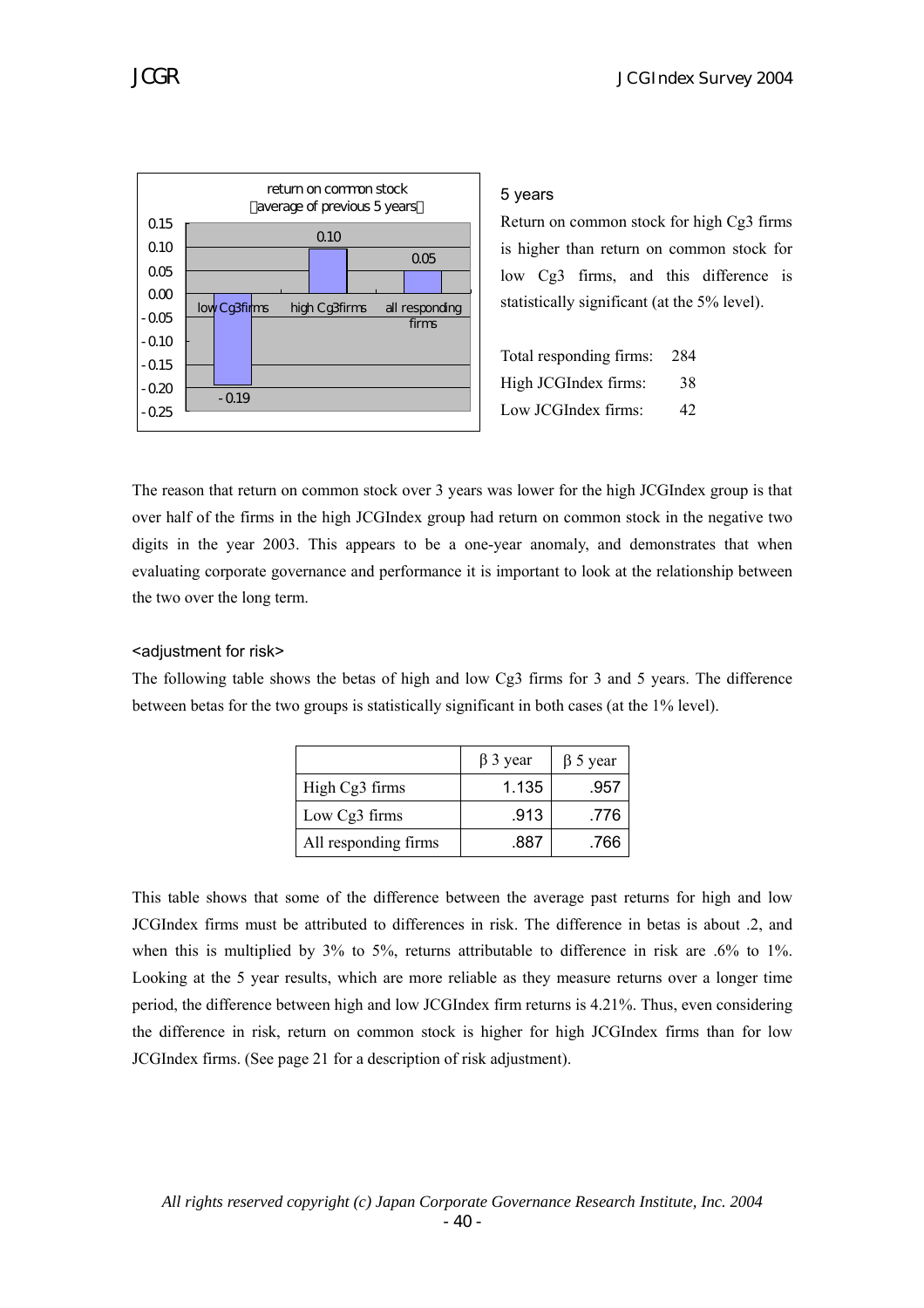

## (6) Cg3 and growth in number of employees (consolidated, 3 year)

Growth in employment for high Cg3 firms is slightly higher than growth in employment for low Cg3 firms, but this difference is not statistically significant (at the 10% level).

| Total responding firms: | 295* |
|-------------------------|------|
| High JCGIndex firms:    | 41   |
| Low JCGIndex firms:     | 47   |

\*one outlier was removed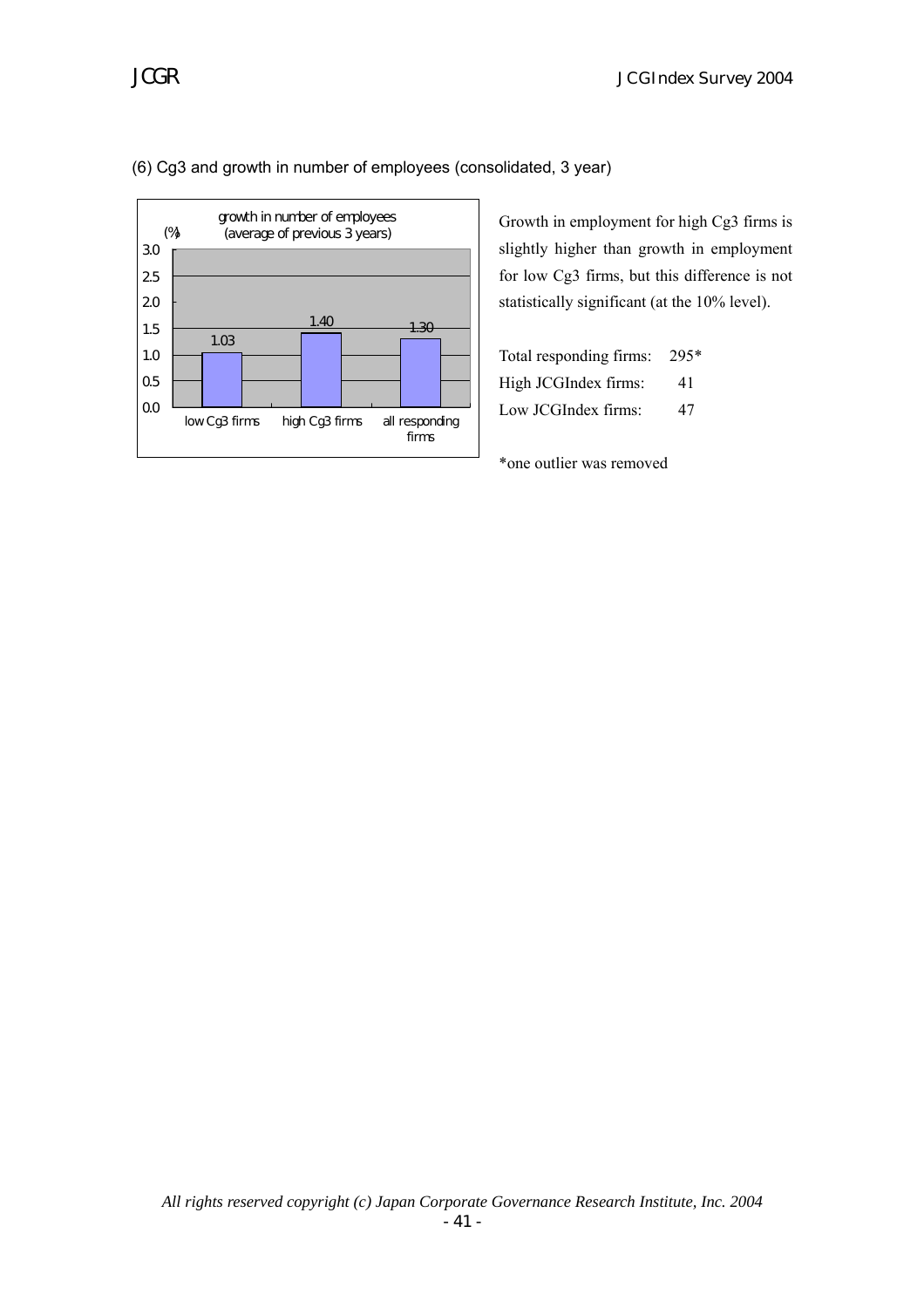6. Category IV (Transparency and communication with shareholders)

(1) Distribution of Cg4, and definition of high and low Cg4 groups



Mean: 10.4, standard deviation: 3.8, maximum, 19, minimum 0 High Cg4 group: 56 firms for which Cg4 is over 15 Low Cg4 group: 49 firms for which Cg4 is under 6

- (2) Cg4 and firm characteristics
- a. Percentage foreign ownership



Foreign ownership is higher in high Cg4 firms than in low Cg4 firms, and this difference is statistically significant (at the 1% level).

| Total responding firms: | 306 |
|-------------------------|-----|
| High JCGIndex firms:    | 53  |
| Low JCGIndex firms:     | 44  |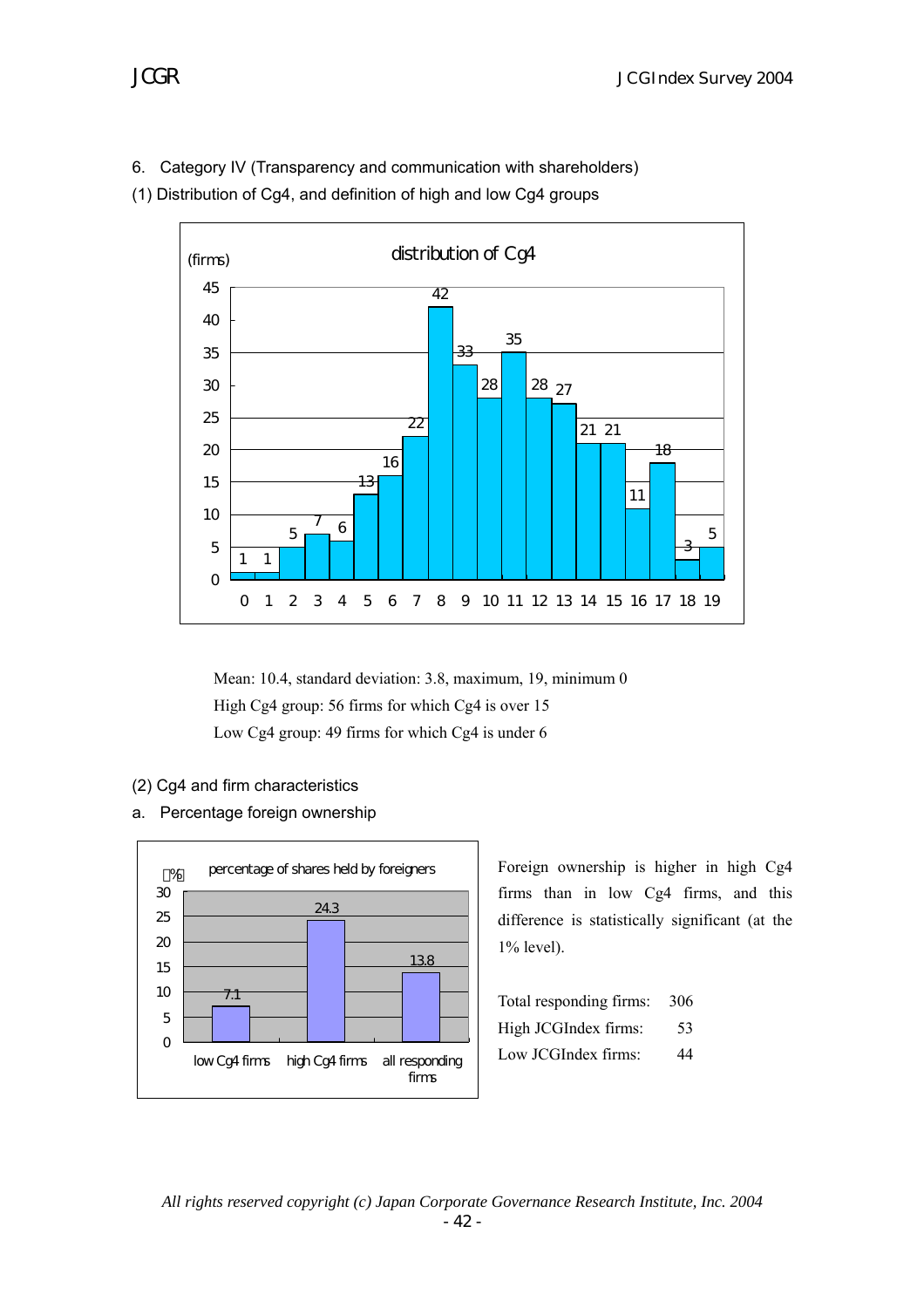# b. Age of CEO



The CEOs of high Cg4 firms are younger than CEOs of low Cg4 firms, and this difference is statistically significant (at the 1% level).

| Total responding firms: | 319 |
|-------------------------|-----|
| High JCGIndex firms:    | 53  |
| Low JCGIndex firms:     | 46  |

## (3) Cg4 and firm size

a. Total assets (consolidated, 3 years)



Total assets of high Cg4 firms are greater than total assets of low Cg4 firms, and this difference is statistically significant (at the 1% level).

| Total responding firms: 296 |    |
|-----------------------------|----|
| High JCGIndex firms:        | 45 |
| Low JCGIndex firms:         | 42 |

#### b. Total sales (consolidated, 3 years)



Total sales of high Cg4 firms are greater than total sales of low Cg4 firms, and this difference is statistically significant (at the 1% level).

| Total responding firms: | -296 |
|-------------------------|------|
| High JCGIndex firms:    | 45   |
| Low JCGIndex firms:     | 42   |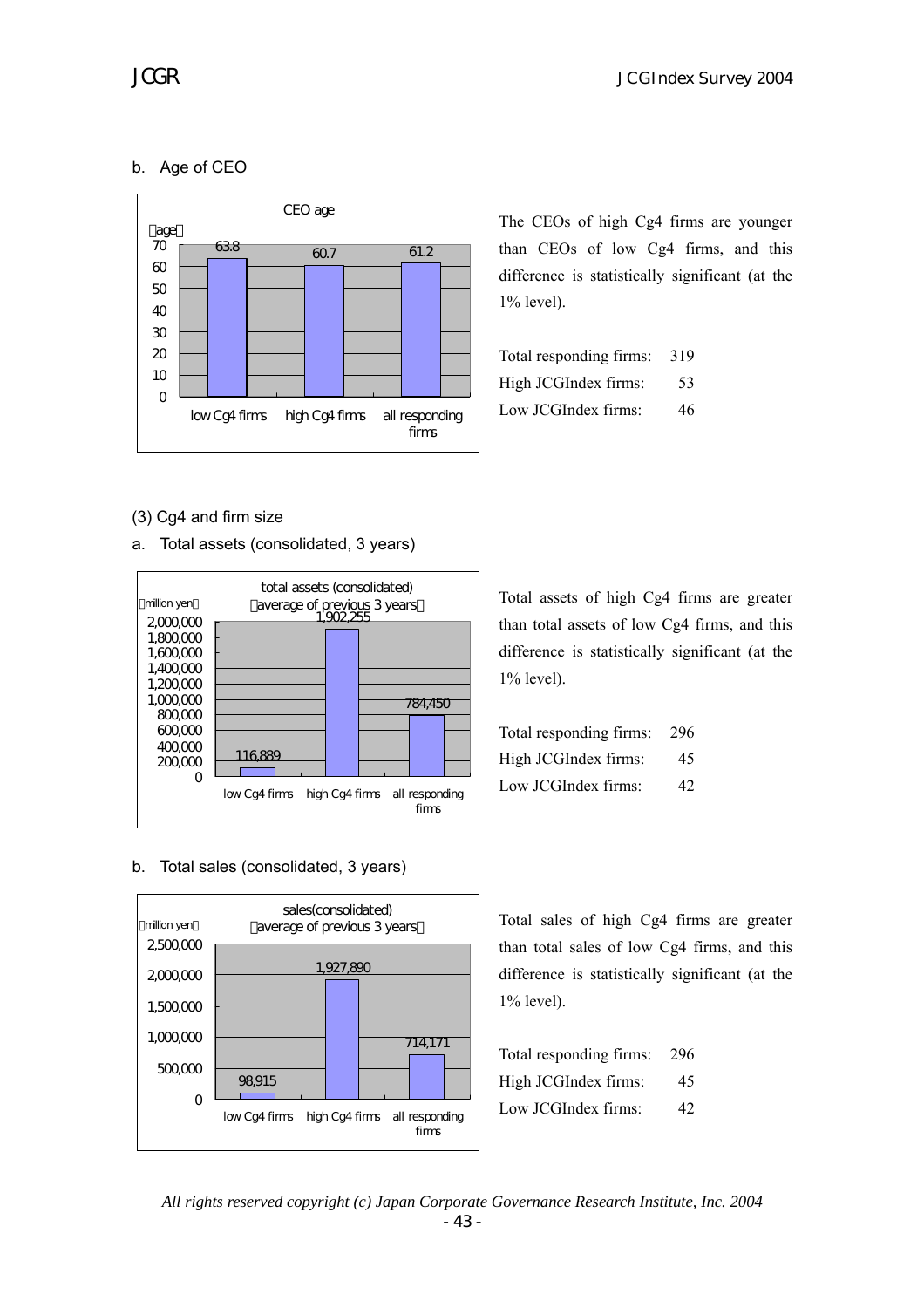

# c. Number of employees (consolidated, 3 years)

## (4) Cg4 and firm performance



#### ROA (consolidated) (average of previous 5 years) 4.02 5.20 5.20  $\mathbf 0$ 1 2 3 4 5 6 low Cg4 firms high Cg4 firms all responding firms (%)

Number of employees of high Cg4 firms is greater than number of employees in low Cg4 firms, and this difference is statistically significant (at the 1% level).

| Total responding firms: 296 |    |
|-----------------------------|----|
| High JCGIndex firms:        | 45 |
| Low JCGIndex firms:         | 42 |

## 3 years

ROA for high Cg4 firms is higher than ROA for low Cg4 firms and this difference is statistically significant (at the 1% level).

| Total responding firms: 287 |    |
|-----------------------------|----|
| High JCGIndex firms:        | 42 |
| Low JCGIndex firms:         | 42 |

#### 5 years

ROA for high Cg4 firms is higher than ROA for low Cg4 firms, and this difference is statistically significant (at the 5% level).

| Total responding firms: 264 |    |
|-----------------------------|----|
| High JCGIndex firms:        | 42 |
| Low JCGIndex firms:         | 41 |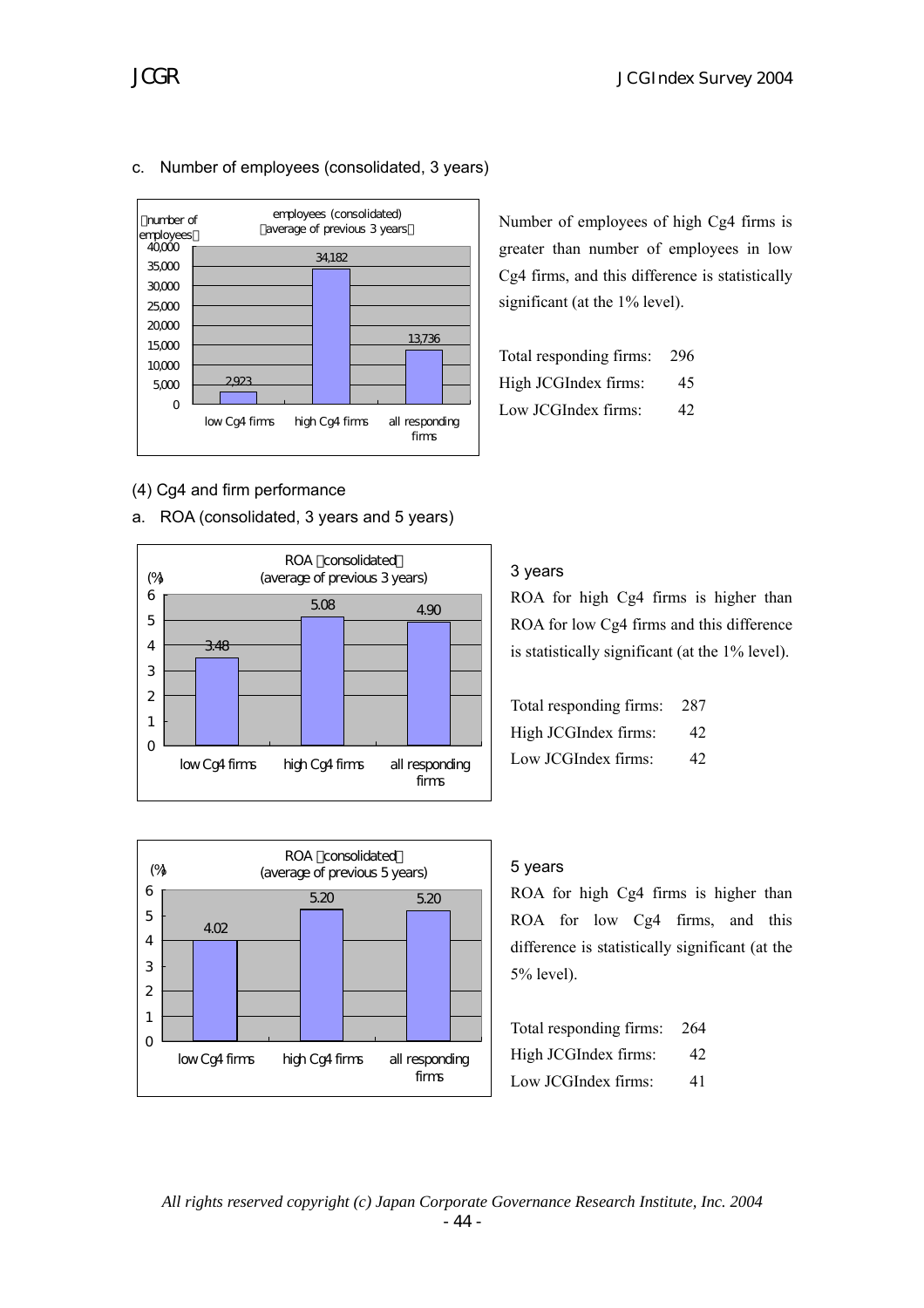

## b. ROE (consolidated, 3 years and 5 years)

# 3 years

ROE for high Cg4 firms is higher than ROE for low Cg4 firms and this difference is statistically significant (at the 5% level).

| Total responding firms: | -285 |
|-------------------------|------|
| High JCGIndex firms:    | 42   |
| Low JCGIndex firms:     | 41   |



## 5 years

ROE for high Cg4 firms is higher than ROE for low Cg4 firms, and this difference is statistically significant (at the 1% level).

| Total responding firms: 263 |    |
|-----------------------------|----|
| High JCGIndex firms:        | 40 |
| Low JCGIndex firms:         | 34 |

(5) Cg4 and return on common stock (3 years and 5 years)



# 3 years

Return on common stock for high Cg4 firms is lower than return on common stock for low Cg4 firms, and this difference is statistically significant (at the 1% level). Total responding firms: 297 High JCGIndex firms: 46 Low JCGIndex firms: 48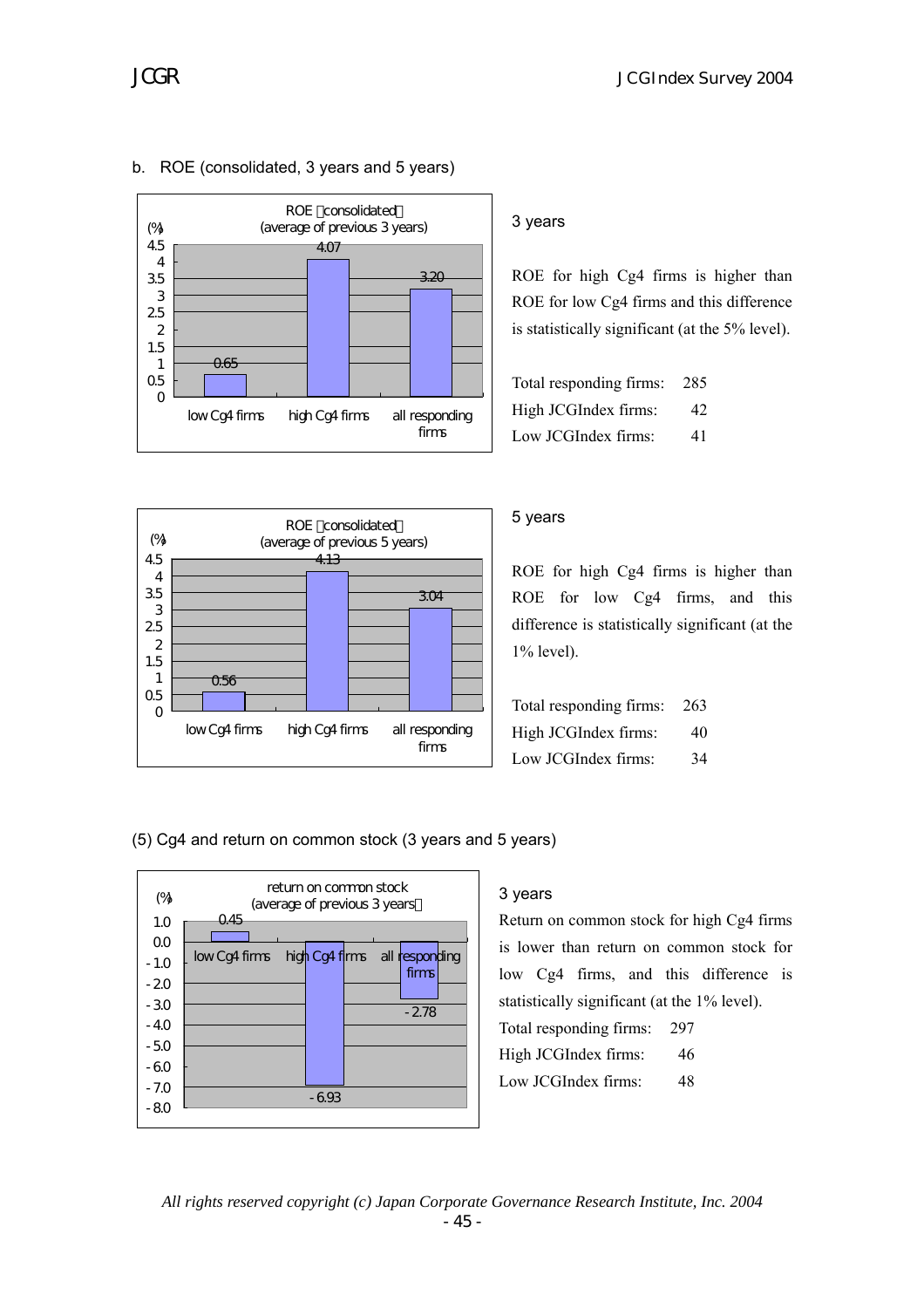

#### 5 years

Return on common stock for high Cg4 firms is higher than return on common stock for low Cg4 firms, and this difference is statistically significant (at the 1% level).

Total responding firms: 284 High JCGIndex firms: 44 Low JCGIndex firms: 47

The reason that return on common stock over 3 years was lower for the high JCGIndex group is that over half of the firms in the high JCGIndex group had return on common stock in the negative two digits in the year 2003. This appears to be a short-term anomaly, and demonstrates that when evaluating corporate governance and performance it is important to look at the relationship between the two over the long term.

#### <adjustment for risk>

The following table shows the betas of high and low Cg4 firms for 3 and 5 years. The difference between betas for the two groups is statistically significant in both cases (at the 1% level).

|                      | $\beta$ 3 year | $\beta$ 5 year |
|----------------------|----------------|----------------|
| High Cg4 firms       | 1.142          | 1.068          |
| Low Cg4 firms        | .790           | .643           |
| All responding firms | .887           | .766           |

This table shows that some of the difference between the average past returns for high and low JCGIndex firms must be attributed to differences in risk. The difference in betas is about .4, and when this is multiplied by 3% to 5%, returns attributable to difference in risk are 1.2% to 2%. Looking at the 5 year results, which are more reliable as they measure returns over a longer time period, the difference between high and low JCGIndex firm returns is 4.68%. Thus, even considering the difference in risk, return on common stock is higher for high JCGIndex firms than for low JCGIndex firms. (See page 21 for a description of risk adjustment).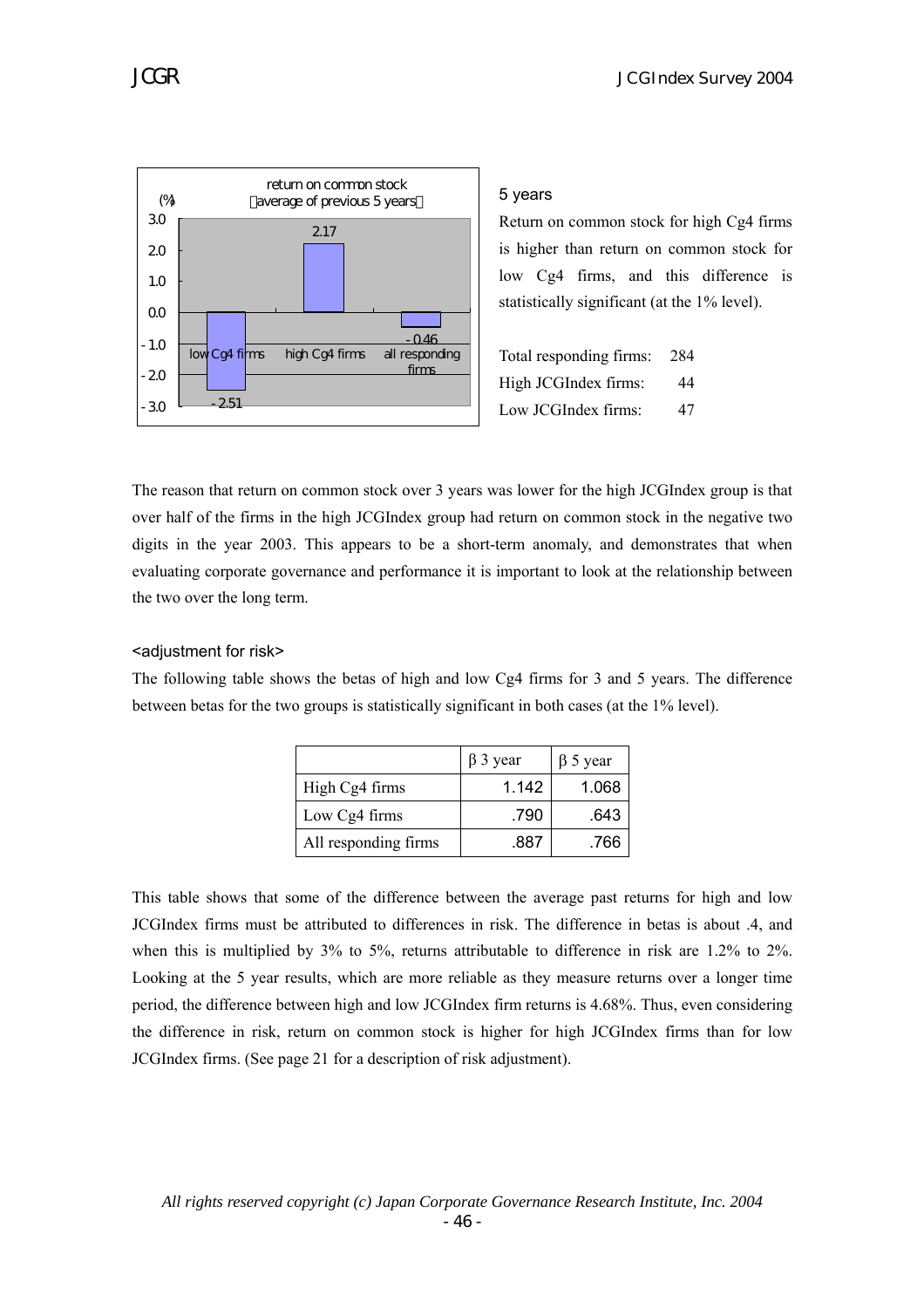



#### (6) Cg4 and growth in number of employees (consolidated, 3 year)

Growth in employment for high Cg4 firms is higher than growth in employment for low Cg4 firms, but this difference is not statistically significant at the 10% level.

Total responding firms: 295\* High JCGIndex firms: 45 Low JCGIndex firms: 42

\*one outlier was removed

#### **Conclusion**

Over 3 consecutive years, a total of 477 firms have responded to the JCGIndex survey. In each year, these responses have shown a clear relationship between the JCGIndex and firm performance. High JCGIndex firms enjoy superior performance to low JCGIndex firms. The closer a firm's governance system is to the JCGR corporate governance model, the more value it provides to its shareholders.

Compared to last year, however, the level of statistical significance in comparisons of performance for high and low JCGIndex groups has declined. This is particularly clear in the three year averages. One possible explanation is that firms that have recently been experiencing poor performance have embarked on governance reforms. As a result, the high JCGIndex group mixes firms that have excellent performance and governance with troubled firms that have recently revised their governance systems. We are conducting further research to better understand this phenomenon.

When evaluating the results, it is necessary to keep the following in mind: First, these results reflect past performance and do not necessarily mean a future relationship. Second, while the sample size of 341 is in itself is not small, it represents only 22% of the over 1,500 Tokyo First Section listed firms. However, over the last three years, we have found very similar results among different sets of responding firms (for a total of 477 distinct firms). This suggests that while the annual sample size has been small, our findings are robust. Third, the relationship between the JCGIndex and financial results that we show here is correlation, and not causation, and further research is necessary to establish causal relationships.